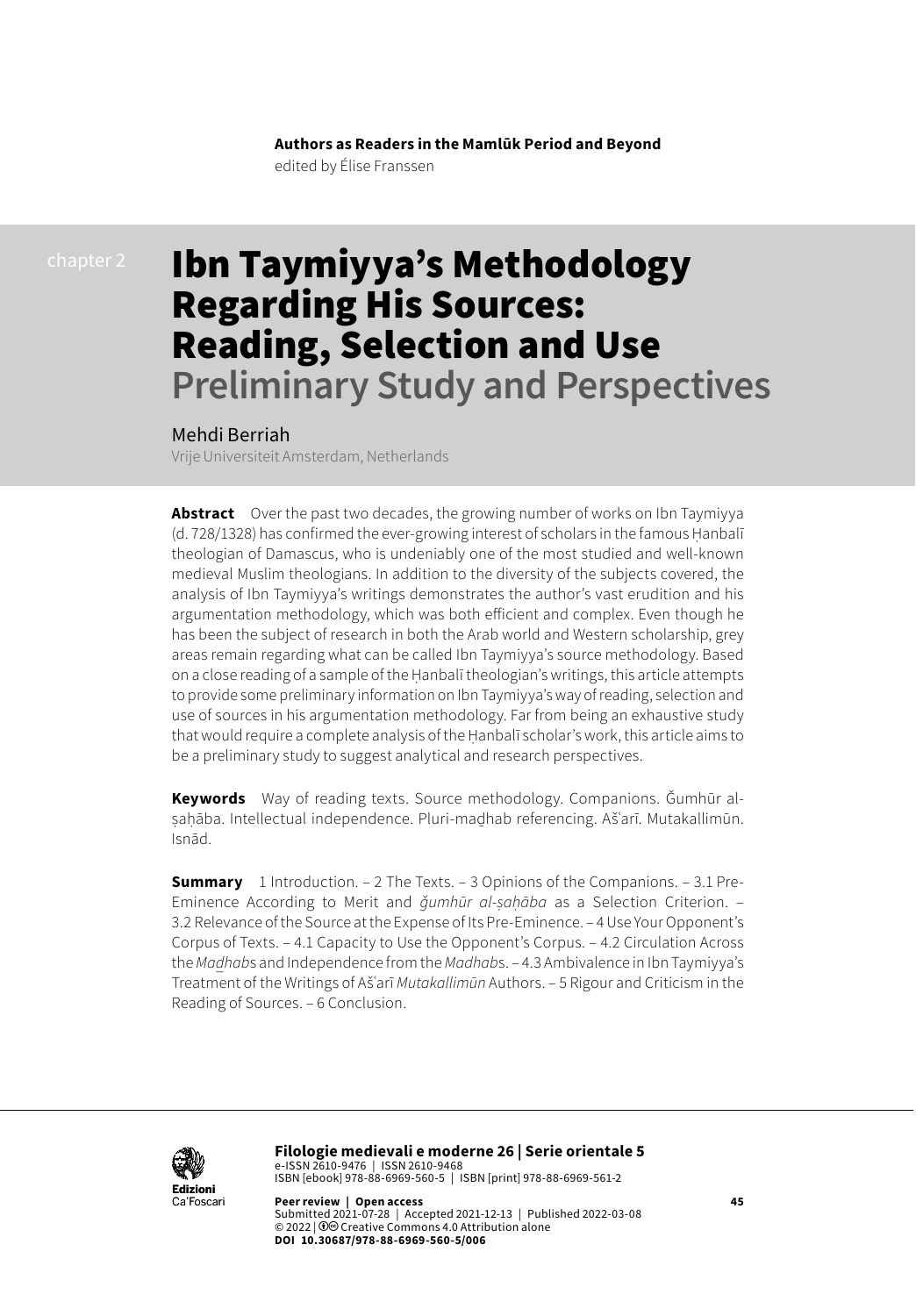#### <span id="page-1-0"></span>1 Introduction

Ibn Taymiyya is undeniably one of the most studied medieval Muslim theologians and one who raises the most interest among researchers both in the Arab world and in the West. This is due to his numerous works on a wide range of subjects, in which a rich and complex writing still influences to a certain extent contemporary Islam. As a result, Ibn Taymiyya is more often (mis)quoted than understood.<sup>1</sup>

The flowering of works over the last two decades has broadened our knowledge of the theologian's work and thought including his position in matters of dogma, Sufism, logic, philosophy, politics but also the later reception of his writings and principles. However, the significant number of works on Ibn Taymiyya is still insufficient to hope to propose a definitive introduction to his thought and writings.<sup>2</sup> Ibn Taymiyya's enormous body of work was due to his vast erudition that came from the study and knowledge of a corpus of sources as wide as they were varied, just like the diversity of the subjects he dealt with in depth. In his writings, Ibn Taymiyya quoted jurists, theologians, exegetes, *muḥaddiṯūn*, Sufi masters, philosophers, historians – whether he liked them or not – and their works, sometimes to support his opinion and elsewhere to criticise and refute the views of his opponents. The fact that Ibn Taymiyya used such a corpus of sources confirms his "intellectual independence".<sup>3</sup> It is also because of his views and his profound knowledge of Aristotelian logic, Greek philosophy and *kalām*, but also because all these elements influenced his methodology, that Ibn Taymiyya was criticised by some traditionalists, including the Hanbalis and other scholars from his circle like al-Dahabī.<sup>4</sup>

One only needs to read Ibn Taymiyya's *magnum opus Darʾ altaʿāruḍ* to be made aware of his vast erudition, which many of his contemporaries acknowledged, whether they were close to him or adversaries, an erudition before which, in the words of Yahya Michot, "on ne peut rester que pantois".<sup>5</sup> Recently, Carl Sharif El-Tobgui has shown that the *Darʾ al-taʿāruḍ*:

reveals a broadly coherent system of thought that draws on diverse intellectual resources. Ibn Taymiyya synthesized these resources and, combining them with his own unique contributions, created an approach to the question of reason and revelation that stands

<sup>1</sup> Rapoport, Shahab 2010, 4; Michot 2020b.

<sup>2</sup> Rapoport, Shahab 2010, 5; Michot 2020a, VI-VII.

<sup>3</sup> Anjum 2012, 184; El-Tobgui 2019, 87-93.

<sup>4</sup> Bori 2010, 35-9; al-Matroudi 2006, 20-3; Michot 2000, 600; Von Kügelgen 2013, 257-8.

<sup>5</sup> Michot 2000, 599.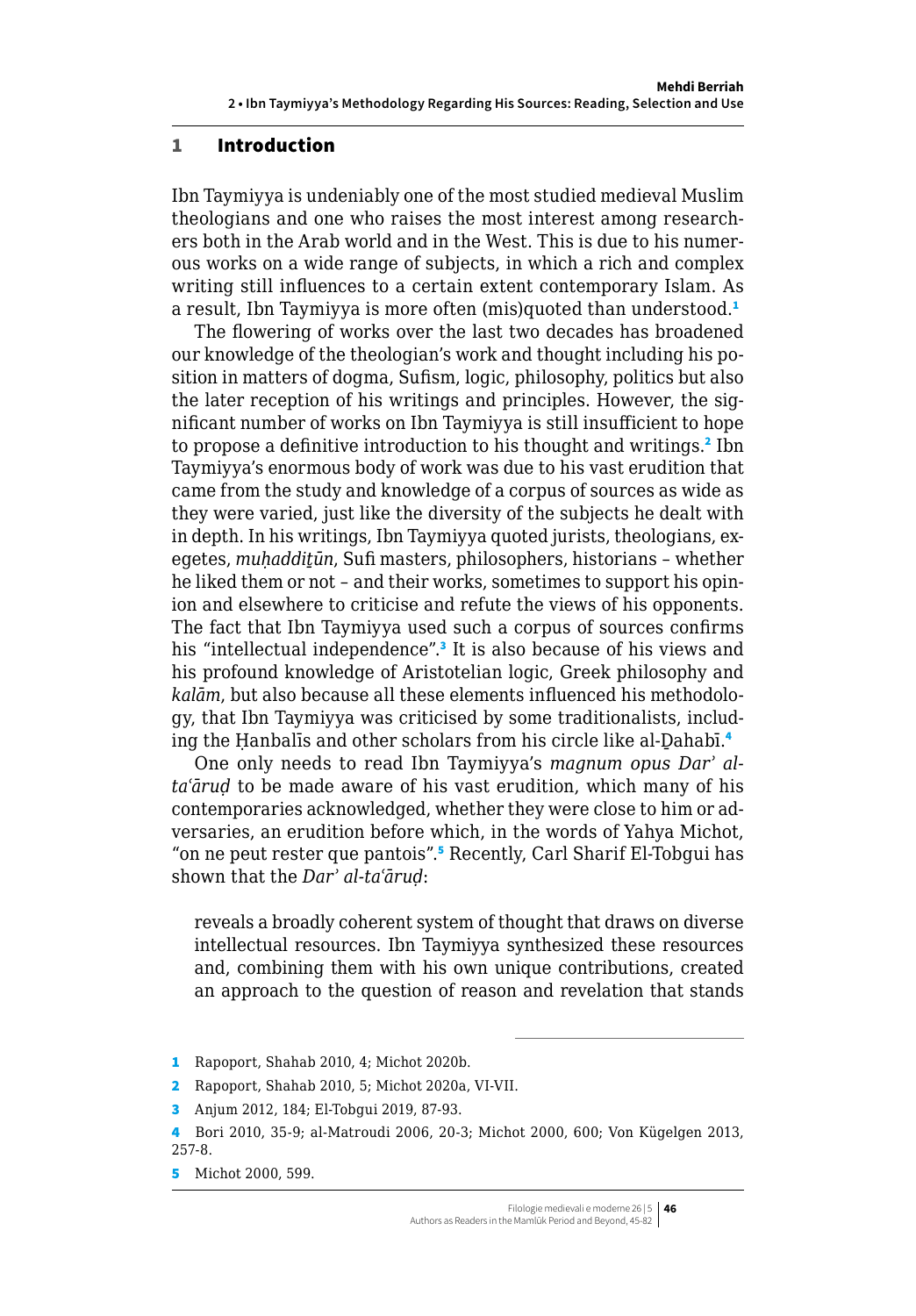in marked contrast to previously articulated approaches. Through this ambitious undertaking, Ibn Taymiyya develops views and arguments that have implications for fields ranging from the interpretation of scripture to ontology, epistemology, and the theory of language.<sup>6</sup>

It is true that Ibn Taymiyya's rather dry writing style, as well as his repetitive digressions and tangled discussions that overshadow the internal structure of his arguments, coupled with an uninterrupted flow of detailed information and quotations, often make his writings difficult to read – the level of difficulty varying from work to work. However, despite these difficulties, one can analyse Ibn Taymiyya's discursive strategy and some of these aspects have already been studied.

In his book *Ibn Taymiyya: ḥayātu-hu*, Muḥammad Abū Zahra (d. 1974) highlighted Ibn Taymiyya's writing *manhaǧ* in *tafsīr*, issues related to dogma, jurisprudence and Sufism. For Muhammad Abū Zahra, his *manhaǧ* was the same regardless of the field.<sup>7</sup> In an important contribution, Ibrāhīm ʿUqaylī was interested in the importance given to revelation, reason and the Arabic language itself in Ibn Taymiyya's *manhaǧ*.® The Arabic language as a reasoning tool in Ibn Taymiyya was later analysed in detail by Hādī Ahmad Farhān al-Šāğirī<sup>9</sup> and then ʿAbd al-Allāh b. Nāfiʿ al-Daʿǧānī.<sup>10</sup> In 1999, the book *Manhaǧ šayḫ al-Islām* by ʿAbd Allāh b. Muḥammad b. Saʿd al-Ḥaǧīlī attempted to highlight the various aspects of Ibn Taymiyya's written output, the historical context, the number of writings, the date and place of production.<sup>11</sup> Finally, other aspects of Ibn Taymiyya's *manhaǧ* have been studied, like the issue of *takfīr*, $^{\bf 12}$  dogma, $^{\bf 13}$  innovations (*bida*´) $^{\bf 14}$ or even knowledge in general.<sup>15</sup>

Undeniably, Ibn Taymiyya's argumentation strategy in the fields of philosophy and rationalism, particularly in his *Darʿ al-taʿāruḍ*, attracted much scholarly interest and fostered a substantial scientif-

- 6 El-Tobgui 2019, 4-5.
- 7 Abū Zahra 1991, 180-1.
- 8 ʿUqaylī 1994, 109-76.
- 9 al-Šaǧirī 2001, 347-488.
- 10 al-Daʿǧānī 2014, 537-649.
- 11 al-Ḥaǧīlī 1999.
- 12 al-Mišʿabī 1997.
- 13 al-Barīkān 2004.
- 14 al-Muqrin 2014.
- 15 al-Daʿǧānī 2014.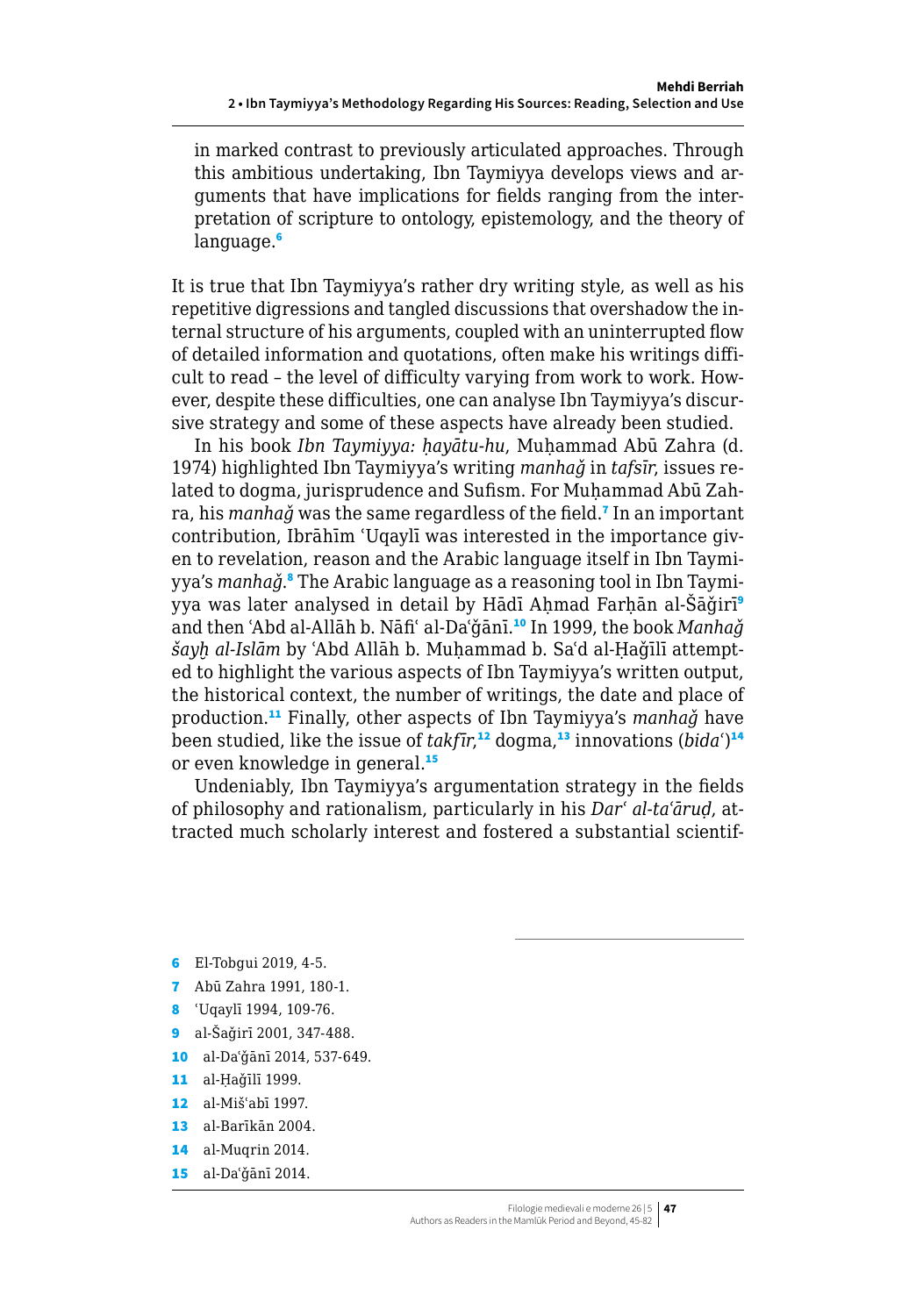ic output to this day.16 Following Syed Nomanul Haq,17 Nadjet Zouggar pointed out that the digressions that characterise Ibn Taymiyya's writing style allowed him to discuss various topics and were in a way "dans le champ du *kalām* auquel il refusait pourtant d'appartenir".<sup>18</sup> The idea of a Taymiyyan *kalām* would however certainly deserve further investigation.

While Ibn Taymiyya was an important historical source for his time,<sup>19</sup> he also knew how to use history in his argumentation strategy in order to corroborate his religious arguments as Saʿd b. Mūsā al-Mūsā and Daniella Talmon-Heller have demonstrated.<sup>20</sup> Geography was not left out. In her article, Zayde Antrim highlighted Ibn Taymiyya's "discourse of place" concerning the Šām region. He highlighted the region's merits and history to encourage the Mamlūks to defend it as the territory of Islam against the danger of Mongol invasion.<sup>21</sup> The complexity of Ibn Taymiyya's argumentation methodology and discursive strategy should not obscure the fact that he was also capable of simplifying particularly sibylline theological subjects for the sake of the popular masses.<sup>22</sup>

While all these works provide insight into Ibn Taymiyya's argumentation methodology and discursive strategy, his source methodology is less well known. This paper intends to explore this issue in further depth. I mean by source methodology how Ibn Taymiyya, on the one hand, selected, read his sources and dealt with them, on the other, how he integrated them into his argumentation strategy. This is not an exhaustive study of Ibn Taymiyya's source methodology based on a complete analysis of all his works, which would require a collective effort as with so many other aspects of Ibn Taymiyya's thought and writing methodology. This article is a preliminary study to suggest analytical perspectives and provide initial findings

<sup>16</sup> Michel 1983; Abrahamov 1992; Heer 1993. See the introductions of Yahya Michot's translations: Michot 2000; 2003; El Omari 2010; Zouggar 2010; Anjum 2012, 196-227, partic. 196-215; Von Kügelgen 2013, 277-328; Vassalou 2016, 229-41; Griffel 2018; Hoover 2018a; Hoover, Mahajneh 2018b; El-Tobgui 2019, 132-299; Hoover 2019a. Among the main elements of Ibn Taymiyya's anti-philosophical argument, for instance that of "lèse-prophétie" and the foreign origin of this science, see: Zouggar 2020, 91-2; 2010, 198. Ibn Taymiyya highlights "l'atteinte à l'institution de la prophétie et en particulier à la personne du prophète. C'est un argument plus accessible au commun des croyants et donc, plus efficace pour compromettre les philosophes" (Zouggar 2020, 99).

<sup>17</sup> In the preface of the book *Ibn Taymiyya and His Times*, Syed Nomanul Haq already questioned whether Ibn Taymiyya should be considered a philosopher or a neo*mutakallim*. Rapoport, Shahab 2010, IX.

<sup>18</sup> Zouggar 2010, 198.

<sup>19</sup> Michot 1995.

<sup>20</sup> Talmon-Heller 2019, 232-41, 243-50; al-Mūsā 2010, 12-17, 25.

<sup>21</sup> Antrim 2014-15, 92-100.

<sup>22</sup> Bori 2013, 78-80; 2018, 301-2.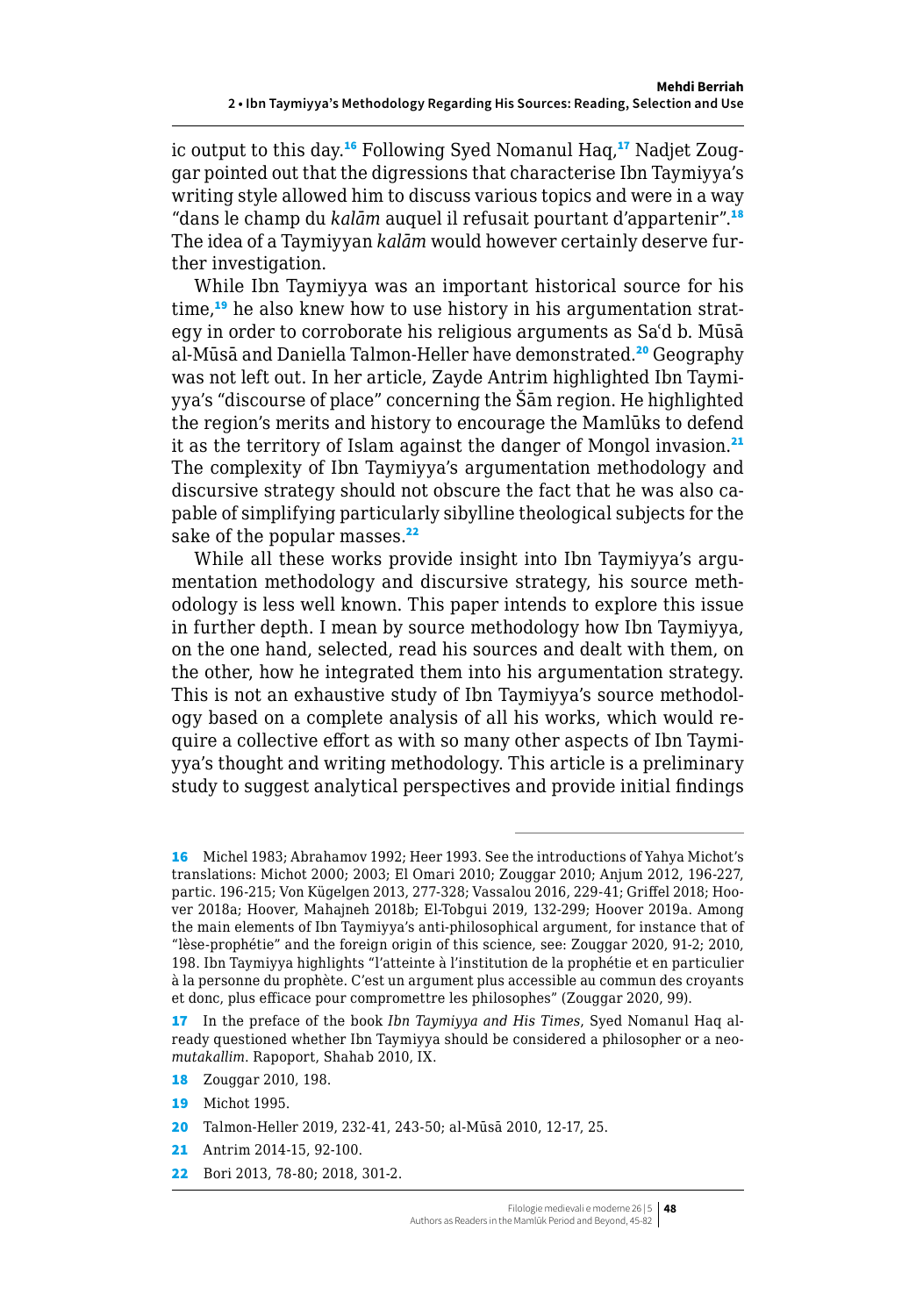<span id="page-4-0"></span>based on the examination of a selection of passages taken from different works among the writings of the Ḥanbalī theologian and dealing with various subjects. These thoughts, which came to light on reading some of Ibn Taymiyya's writings, will be further developed at a later date by analysing some of his other writings.

## 2 The Texts

This study is based on five of Ibn Taymiyya's writings: *al-Fatwā alḥamawiyya* (The Fatwā for the People of Hama), *al-Istiqāma* (The Rightness), *Iqtiḍāʾ al-ṣirāṭ al-mustaqīm li-muḫālafat aṣḥāb al-Ǧaḥīm* (The Necessity of the Straight Path in Distinction from the People of Hell), *al-Ǧawāb al-bāhir fī zuwwār al-maqābir* (The Outshining Answer About the Visitors of Graves) and *al-Ihnā'iyya* (The Ihnā'īs [title referring pejoratively to the Mālikī Taqī al-Dīn Abū ʿAbd Allāh Muhammad b. Abī Bakr al-Ihnā'ī]).

Written in 698/1298, the *Fatwā al-ḥamawiyya* was Ibn Taymiyya's response to a question by inhabitants of the city of Hama about the verses and *hadīts* mentioning names and attributes of God.<sup>23</sup> This *fatwā* by Ibn Taymiyya, in the form of a treatise, was not to the liking of the Ašʿarī *ʿulamāʾ* and followers of the *kalām*, some of whom tried to have him judged and condemned.24 The second work is *al-Istiqāma*, probably written between the years 708-09/1308-09 during his incarceration in Egypt.<sup>25</sup> In *al-Istiqāma*, Ibn Taymiyya emphasised the need to follow the right and just path with regard to the divine names and attributes as well as the oneness of God via the observance of the precepts of the Qurʾān and the Sunna in order to avoid *in fine* any innovation.<sup>26</sup> One of the characteristics of the book is that most of it was actually a commentary on Abū al-Qāsim al-Qušayrī's *Risāla* (d. 465/1072-73).<sup>27</sup> Ibn Taymiyya acknowledged that this work contained much that was good and true but it "lacks the path fol-

<sup>23</sup> The verses concerned are as follows: S20/V5; S57/V4; S41/V11.

For the *ḥadīṯ*s: "الرحمن أصابع من إصبعين بين آدم بني قلوب إنّ) " Verily, the hearts of all the sons of Adam are -Al) "يضع الجبّار قدمه في النار" : between the two fingers out of the fingers of the Most Gracious) Ǧabbār will put his Foot in the fire of Hell). Ibn Taymiyya 2015, 61-2 (if not otherwise stated, all translations are by the Author). According to Ibn ʿAbd al-Hādī, Ibn Taymiyya's student and biographer, there are two *fatawā // fatwā*-s *al-ḥamawiyya*: a small one (*suġrā*) and a large one (*kubrā*). Ibn Taymiyya 2015, 16.

<sup>24</sup> Laoust 1960, 15-16; Hoover 2019b, 10-11. On Ibn Taymiyya's imprisonments, see Little 1973; Murad 1979; Jackson 1994.

<sup>25</sup> Ibn Taymiyya 2005, 8.

<sup>26</sup> Ibn Taymiyya 2005, 35.

<sup>27</sup> On al-Qušayrī, his work and thought see Chiabotti 2008-09; 2013a; 2013b; 2014; 2016.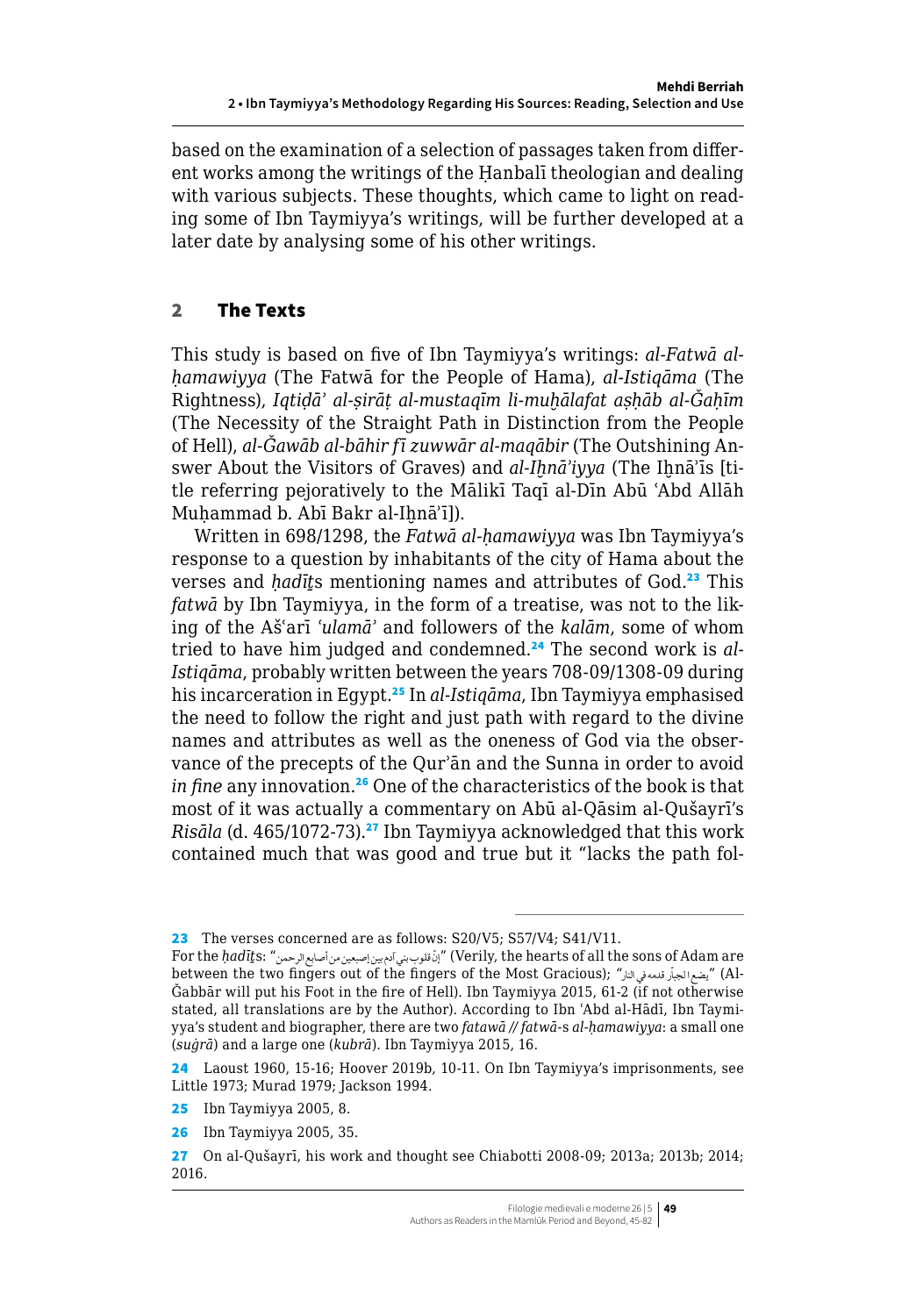lowed by the majority of the *awliyāʾ* of God".<sup>28</sup> *Al-Istiqāma* showcased the importance of *taṣawwuf* as a spiritual path, bringing one closer to God and Ibn Taymiyya's interest in it. *Al-Istiqāma* is in itself another argument refuting the false accusation that Ibn Taymiyya was staunchly anti-Sufi.<sup>29</sup>

In the *Iqtiḍāʾ al-ṣirāṭ al-mustaqīm li-muḫālafat aṣḥāb al-Ǧaḥīm*, written around 715/1315-16,<sup>30</sup> the third writing selected from his corpus, Ibn Taymiyya dealt with "a very important rule among the rules of *šarīʿa*",<sup>31</sup> the danger of imitating the People of the Book or polytheists in their practices. These included, for instance, going on pilgrimage to visit the tombs or mausoleums of saints or prophets, or celebrating non-Islamic festivals in the company of infidels and polytheists.

The last two works of Ibn Taymiyya I have selected for this study are *al-Ǧawāb al-bāhir fī zuwwār al-maqābir* and *al-Iḫnāʾiyya*, both of which concern visiting the tombs.<sup>32</sup> In his *Ğawāb al-bāhir*, Ibn Taymiyya defends the following position: it is possible to visit graves (even those of non-believers in order to remember the dead) as the Sunna authorises (*ziyāra šarʿiyya*) and avoiding introducing into this practice innovations (*ziyāra bidʿiyya*) that can lead the Muslim to the *širk* (polytheism/associationism) particularly through the veneration of the dead or imploring their help and/or intercession. The other important point that Ibn Taymiyya emphasises is the prohibition to travel to visit the tombs of the saints and prophets according to his inter-

30 Estimate made from the copy that was originally kept at Chester Beatty Library but was later purchased by al-Imām Muḥammad b. Saʿūd University. Nowadays, the manuscript is conserved at the Central Library of Riyadh under the number 4160. Ibn Taymiyya 2003, 18, 20.

31 Ibn Taymiyya 2003, 51.

32 In addition to *al-Ǧawāb* and *al-Iḫnāʾiyya*, see Ibn Taymiyya 2001b, vol. 14, t. 27. See also Ibn Taymiyya 2007, 131-7. For more information see Taylor 1999, 179-94; Olesen 1991; Munt 2014, 227-51; Berriah, forthcoming.

<sup>28</sup> ".اهلل أكثرأولياء طريقة عن نقص فيه ولكن", Ibn Taymiyya 2005, 89.

<sup>29</sup> The ill-established hypothesis that Ibn Taymiyya was a stubborn opponent to Sufism no longer holds as Henri Laoust, George Makdisi, Thomas Homerin and more recently Assef Qays clearly demonstrated his links with *al-taṣawwuf* especially with al-Qādiriyya Ḥanbalī brotherhood. Laoust 1960, 35; Laoust 1962, 33; Makdisi 1973, 118- 29; Homerin 1985; Assef 2012. In reality, Ibn Taymiyya only strongly condemned certain practices such as *samāʿ* which he considered an innovation to which he was vehemently opposed in contrast to al-Ġazālī who considered it licit on condition that certain rules were strictly observed: Ibn Taymiyya 1991. See also Michot 1988; Ibn Taymiyya 2001. The words of Carl Sharif al-Tobgui in his recent book sum up the issue quite well: "Ibn Taymiyya's reputation for being implacably anti-Sufi is inaccurate and misleading when indiscriminately generalized, but it is not entirely without foundation as he was indeed staunchly – and very vocally – opposed to discrete ideas and practices that were widely associated with Sufism in his day. For Ibn Taymiyya's critiques of such aspects of contemporary Sufism, critiques that are responsible not only for the stereotype we have inherited of him today but also for a considerable amount of the opposition and tribulations he faced in his own day" (El-Tobgui 2019, 88 fn. 32).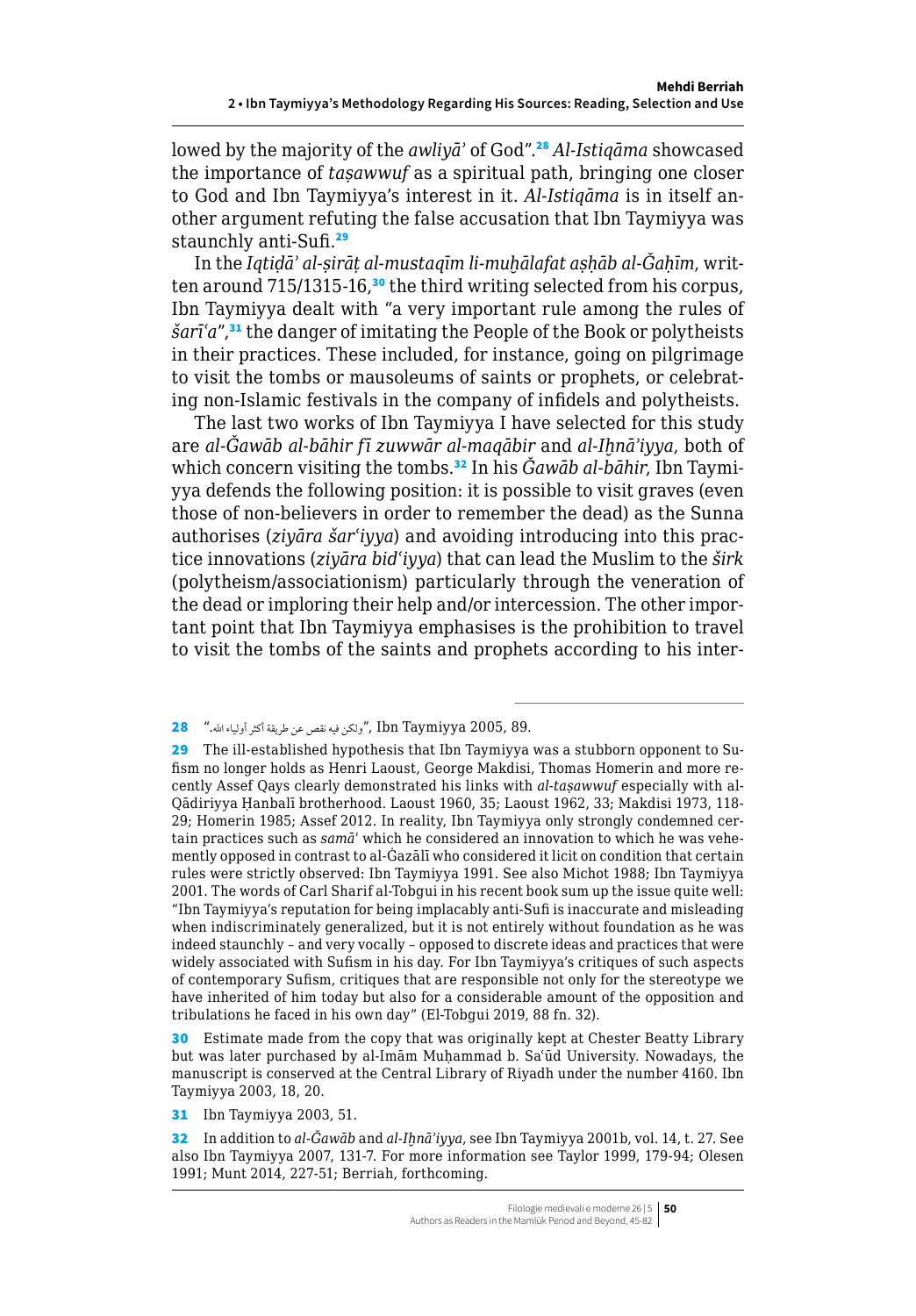<span id="page-6-0"></span>pretation of the *hadīt*: "No travel except to one of the three mosques: the mosque al-Ḥarām (Mecca), this mosque which is mine (Medina) and the mosque al-Aqṣā (Jerusalem)".<sup>33</sup> Ibn Taymiyya considered travelling to visit the tombs of the prophets and saints as an innovation since it was neither encouraged by the Prophet nor even practised by the Companions except for very rare exceptions. Moreover, this innovative practice is dangerous since such visits can, over time, turn into a kind of pilgrimage like those of the Christians. For Ibn Taymiyya, whoever goes to Medina must go there with the intention (*al-niyya*) of praying in accordance with the *hadīṯ* quoted above and not with the intention of visiting the Prophet's tomb. The same applies to Jerusalem with the al-Aqṣā mosque and the tombs of the prophets present in the area. In his voluminous *al-Ihnā'iyya*, written during his last stay in prison in Damascus, Ibn Taymiyya, on the one hand, retorts to the accusations of the Mālikī *qāḍī al-quḍāt* Taqī al-Dīn Abū Bakr al-Iḫnāʾī (d. 750-751/1350-51) against him and, on the other hand, refutes the latter's positions which encourage visiting the tomb of the Prophet Muḥammad, other prophets and saints in general. Ibn Taymiyya takes up the arguments already present in his *Ǧawāb al-bāhir* which he develops further while bringing in new ones.<sup>34</sup>

In addition to Ibn Taymiyya's writings, I also make use of contemporary chroniclers of the Ḥanbalī *šayḫ* of Damascus as well as his biographies when necessary.

#### 3 Opinions of the Companions

After the Qurʾān and the Sunna, the opinions of the Prophet's Companions constitute the third source of reference in Islam, both for dogmatic issues, belief/creed and Muslim law with differences in their consideration according to the Sunni *maḏhab*s. It is true that the opinions of the Companions, and to a lesser extent those of the Successors (*tābi'ūn*), are of particular importance to Imam Ahmad.<sup>35</sup>

Like the founder of his formative *maḏhab*, Ibn Taymiyya quoted extensively the so-called *al-salaf* (ancestors or predecessors) or *al-salaf al-sālih* (pious predecessors)<sup>36</sup> in his arguments, especially the Com-

<sup>33</sup> Narrated from Abū Hurayra, reported by al-Nasāʾī in his *Sunan* ([https://sun](https://sunnah.com/nasai:700)[nah.com/nasai:700](https://sunnah.com/nasai:700)).

<sup>34</sup> Ibn Taymiyya 2011a, 110, 137-41, 144, 150, 252-3, 264, 266, 300, 365-6.

<sup>35</sup> Abū Zahra 1947, 284-99; al-Matroudi 2006, 33-4, 41.

<sup>36</sup> Concept referring to the first three generations of Islam which is supported by several *ḥadīṯ*s. Among the best known is that reported by al-Buḫārī, according to ʿImrān b. al-Ḥusayn, the Prophet said: "The best people are those of my century, then those of the next two centuries".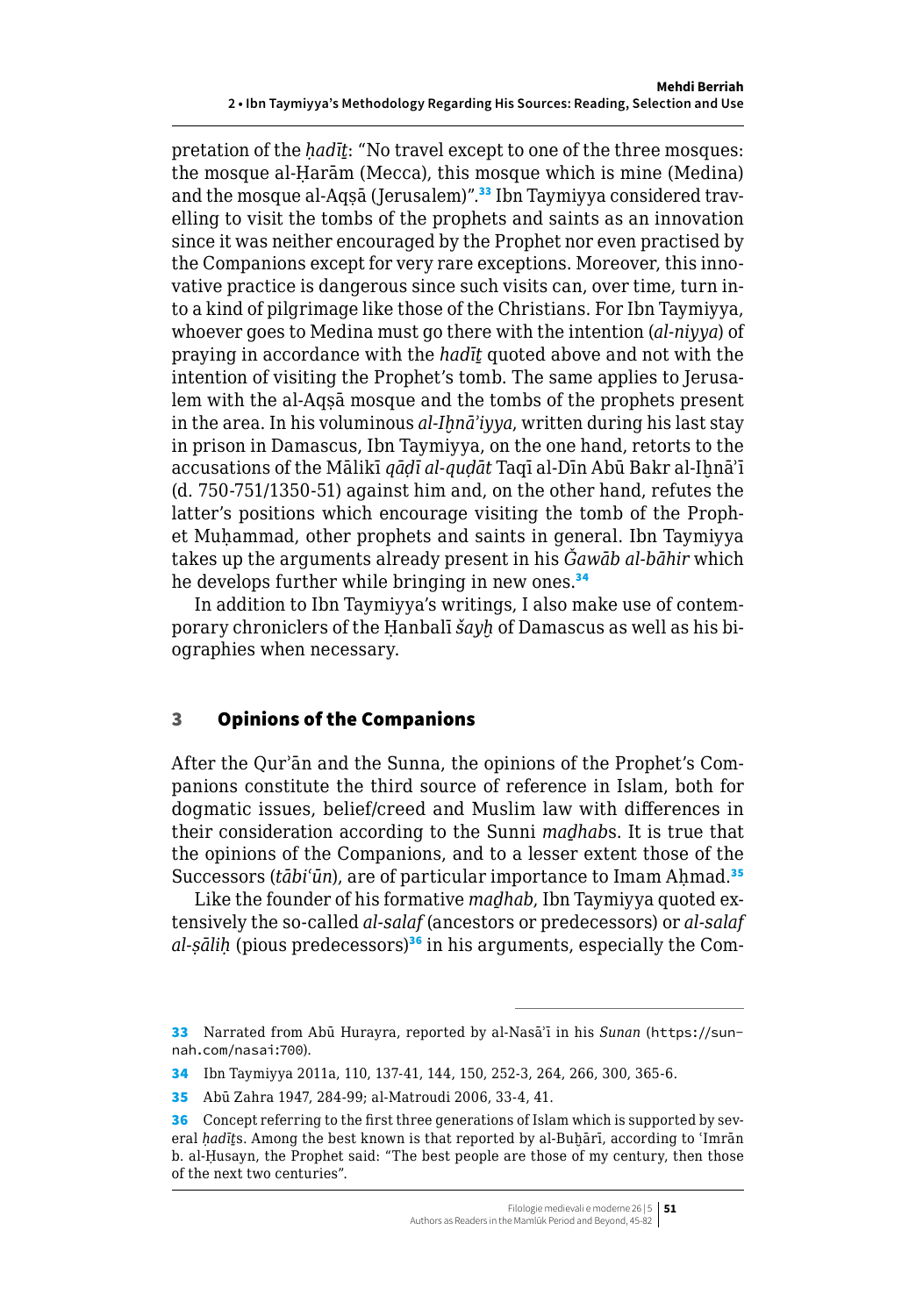<span id="page-7-0"></span>panions of the Prophet.<sup>37</sup> What interests us here is how Ibn Taymiyya chose the opinions of the Companions and quoted them to support his ideas as well as to refute those of his opponents. While it is not possible to carry out a complete analysis of Ibn Taymiyya's works, we will focus on two themes that he dealt with in two of his works: the first concerns the visitation of the tomb of the Prophet, the prophets and the saints in general. This is one of the topics on which Ibn Taymiyya wrote extensively, especially towards the end of his life, and for which he repeatedly used the opinions of the Companions. The second theme deals with the merit of Arabs over other peoples and of the Arabic language over other languages. Initially, Ibn Taymiyya approached the subject through a sociological prism before 'Islamising' it by inserting it into religious discourse.

The examination of these two themes will allow us to compare Ibn Taymiyya's use of the Opinions of the Companions. Of course, the results presented here are only preliminary and far from definitive; they will be supplemented by further analyses.

## **3.1 Pre-Eminence According to Merit and** *ǧumhūr al-ṣaḥāba* **as a Selection Criterion**

The last major polemic initiated by Ibn Taymiyya in his writings concerned the *ziyārāt*. Scholars have seen Ibn Qayyim al-Ǧawziyya (d. 751/1350) as the trigger for this controversy. The works and letters Ibn Taymiyya wrote during his last term of imprisonment reveals the extent of the polemic, its violence as well as the animosity of his opponents towards him, especially the Mālikī Abū Bakr al-Iḫnā'ī.<sup>38</sup> In fact, his supporters and their opponents kept it going, with Taqī al-Dīn al-Subkī (d. 756/1355), Ibn ʿAbd al-Hādī (d. 744/1343) and others even later.<sup>39</sup>

When writing on the visitation of tombs, Ibn Taymiyya called tirelessly on the Opinions of the Companions quoting them to support his statements and deconstruct the discourse of his opponents. One of his chief arguments, which he often insisted upon in his various writings, is that no Companion from the time of the *Rāšidūn* caliphs or later rulers made journeys for the sole purpose of visiting the tomb of a prophet or a saint. The Companions who travelled to Jerusalem went there to pray in the al-Aqsa Mosque, the third mosque after that

<sup>37</sup> For example, on the *fiṭra* see Holtzman 2010, 163-88. See also Anjum 2012, 215-32.

<sup>38</sup> Berriah, forthcoming.

<sup>39</sup> Berriah, forthcoming. See also El-Rouayheb 2010, 288-95.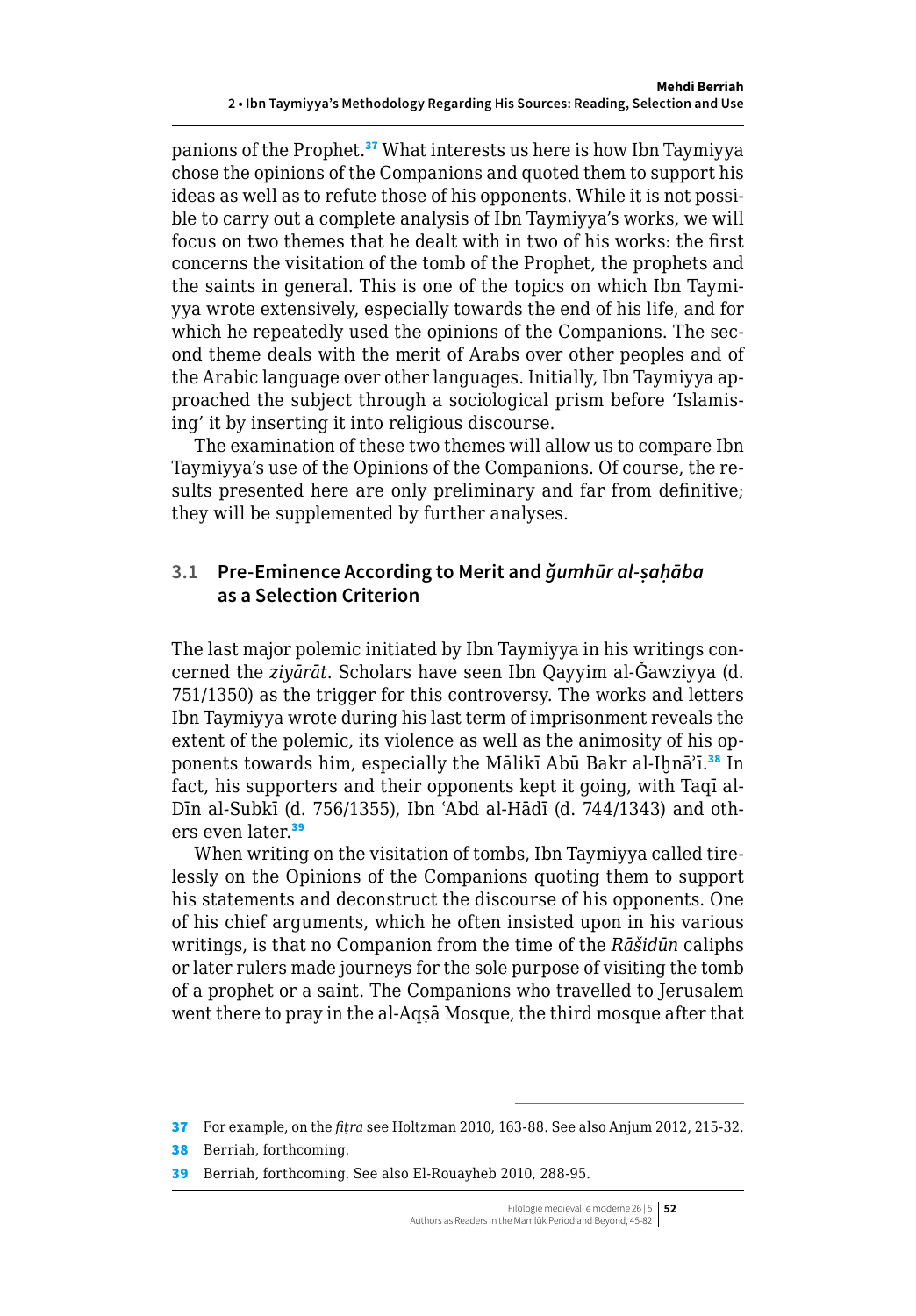of Mecca and Medina for which the Prophet authorised the journey.<sup>40</sup> According to Ibn Taymiyya, none of the Companions who travelled to Jerusalem visited the tomb of Abraham.<sup>41</sup>

Not all the opinions of the Companions were of equal value for Ibn Taymiyya and he ranked them by merit. The four *Rāšidūn* caliphs, Abū Bakr (d. 13/634), ʿUmar b. al-Ḫaṭṭāb (d. 23/644), ʿUṯmān b. ʿAffān (d. 35/656) and ʿAlī b. Abī Ṭālib (d. 40/661) occupied, in regnal order, the first places. This position was supported by several *ḥadīṯ*s, the best known of which was that reported by Abū Dāwūd and al-Tirmiḏī according to Abū Naǧīḥ al-ʿIrbāḍ b. Sāriya.<sup>42</sup> In his *Rafʿ al-malām ʿan aʾimmat al-aʿlām*, Ibn Taymiyya stated that the *Rāšidūn* caliphs were the most knowledgeable about the Prophetic Sunna, especially Abū Bakr who was most often in the company of the Prophet, then came the turn of ʿUmar.43 Then came the "ten promised to Paradise" (*al-ʿašara al-mubaššarīn bi-l-ǧanna*),44 followed by precedence in conversion, the Hijra, participation in the first battles of Badr, Uhud, etc.<sup>45</sup>

40 Ahmad, al-Buḥārī, Muslim and others reported from Abū Hurayra:

 to except travel No" (ال تشد الرحال إال إلى ثالثة مساجد املسجد احلرام، ومسجد الرسول صلى اهلل عليه وسلم، ومسجد األقصى." one of the three mosques: the mosque al-Ḥarām [Mecca], the mosque of the Prophet [Medina] and the mosque of al-Aqṣā [Jerusalem]).

41 For a quotation of this argument see Ibn Taymiyya 2011-12a/1433H, 195.

42 It is also quoted by al-Nawawī in his *Fourteen hadīṯs*: "I advise you to fear Allah, listen, and obey, even if an Abyssinian slave is put in charge of you. Whoever lives after me will see many conflicts. You must adhere to my Sunna and the Sunna of the righteous, guided successors. Hold firmly to it as if biting with your molar teeth. Beware of newly invented matters, for every new matter is an innovation and every innovation is misguidance" (translated by [Sunnah.com,](http://Sunnah.com) <https://sunnah.com/nawawi40>).

43 Ibn Taymiyya 1992-93*,* 10. Ibn Taymiyya always quotes the opinion of each of the four caliphs in the chronological order of their reign, which also corresponds to their merits. See 11, 16-17.

44 Abū Bakr, 'Umar b. al-Hattāb, 'Utmān b. 'Affān, 'Alī b. Abī Tālib, Talha b. 'Ubayd Allāh, Zubayr b. al-ʿAwwām, ʿAbd al-Raḥmān b. ʿAwf, Saʿd b. Abī Waqqāṣ, Abū ʿUbayda b. al-Ǧarrāḥ, Saʿīd b. Zayd.

45 In his *Ǧawāb al-bāhir fī zuwwār al-maqābir*, Ibn Taymiyya indicates this ranking of the Companions according to their merits by reporting a dispute that broke out between the two Companions `Abd al-Rahmān b. `Awf and Hālid b. al-Walīd: "He [the Prophet] said in an authentic *ḥadīṯ*: 'Do not insult my companions, by the one who has my soul in his hands, if one of you gives in alms the equivalent of Mount Uhud in gold, it would not reach the [amount] of the *mudd* of one of them or even half of it.' This was said to Hālid b. al-Walīd when he quarrelled with 'Abd al-Rahmān b. 'Awf because the latter was among the early converts, those who spent well before *al-Fatḥ* [the conquest of Mecca], who fought, and the *fatḥ* referred to here is the pact of Ḥudaybiyya. Ḫālid, ʿAmr b. al-ʿĀṣ and ʿUṯmān b. Ṭalḥa converted during the truce following al-Ḥudaybiyya and before the capture of Mecca. They were among the *muhāǧirūn* followers and not like the original *muhaǧirūn*. As for those who converted in the year of the capture of Mecca, they are not considered *muhāǧirūn* because there was no *hiǧra* after the capture of Mecca. Those who converted from among the inhabitants of Mecca are called *alṭulaqāʾ* because the Prophet let them go in peace after the capture of the city by arms in the image that the prisoner of war is released" (Ibn Taymiyya 2011-12a/1433H, 260-1).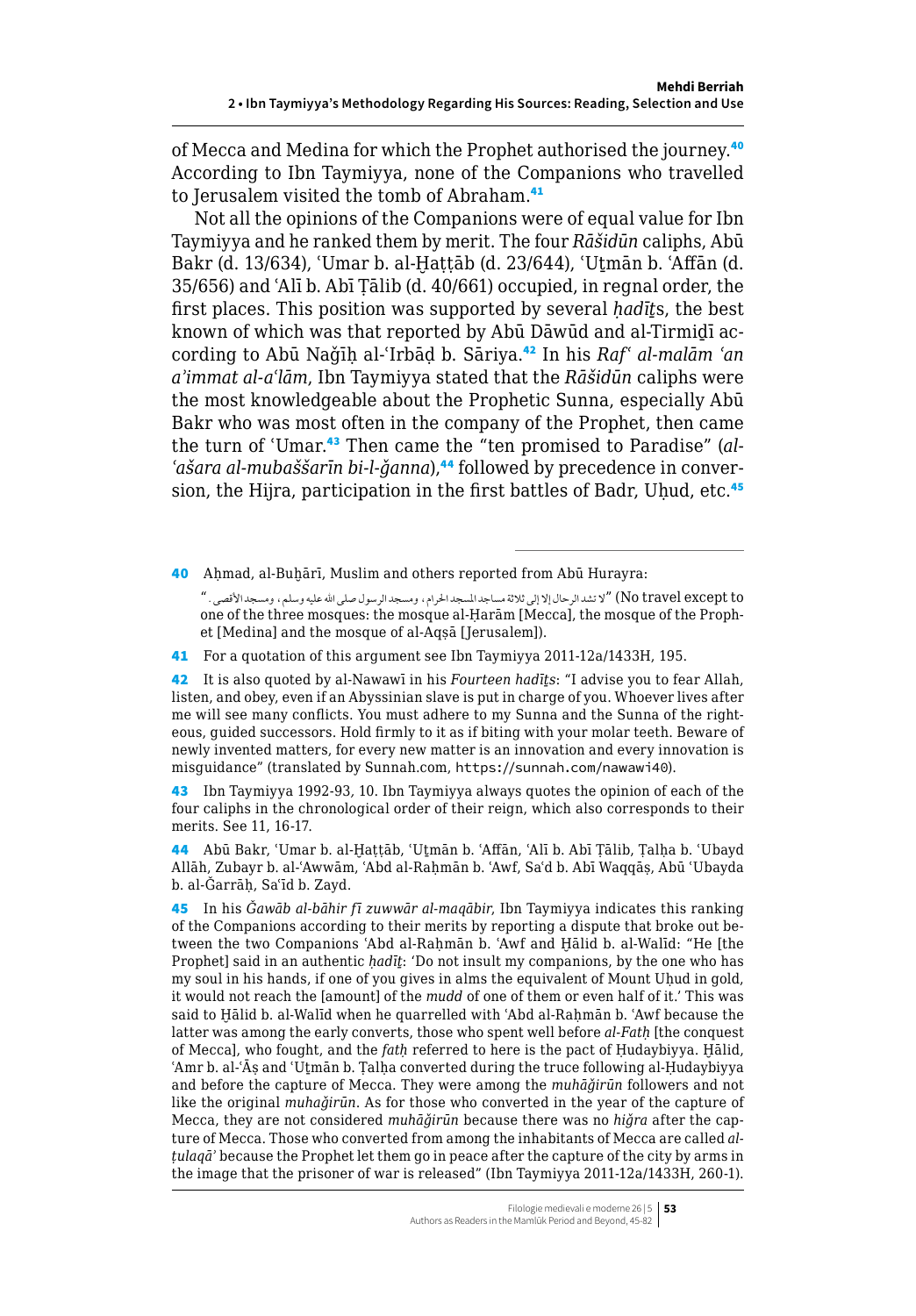Ibn Taymiyya put forward this pre-eminence of the *Rāšidūn* caliphs in several passages. According to him, during the reigns of the four *Rāšidūn* caliphs, the Companions who travelled and stayed in Medina, when they had finished praying behind the caliph who occupied the place of imam, would either greet the latter and keep him company for some time, or leave the mosque, or else they remained seated in the mosque while making *ḏikr* (the remembrance of God). In any case, and Ibn Taymiyya insisted on this point, there was no account according to which the Companions visited the Prophet's grave. Saying the *taṣliyya* (uttering the salutation over the Prophet) in the *tašahhud* in prayer<sup>46</sup> or outside of it, was the practice that the Prophet had recommended for himself and was therefore far more meritorious.<sup>47</sup>

Similarly, in response to those who considered that the mosque in Medina had more merit since it enshrined the Prophet's tomb, Ibn Taymiyya argued that the Prophet's mosque in Medina already had more merit at the time of the *Rāšidūn* caliphs before it included his tomb for one good reason: that era had more merit – because closer to the time of the Prophet – than later times when the expansion of the mosque was carried out by integrating the Prophet's tomb within its walls.<sup>48</sup>

The proponents of visiting the Prophet's grave relied, among other things, on a narrative that 'Abd Allāh b. 'Umar b. al-Hattāb, one of the most illustrious Companions and considered to be among the most learned, used to go to the Prophet's grave after returning from a journey to visit the Prophet as well as Abū Bakr and his father, ʿUmar,

48 Ibn Taymiyya 2011-12a/1433H, 304.

<sup>46</sup> The *tašahhud* is the part of the Muslim prayer where the person kneels facing the *qibla* after two rounds of prayer (*rakʿāt*), holding out the index finger of the right hand, leaving it either motionless or performing with slight circular movements to the right. At this point, the believer utters a formulation glorifying and praising God, greeting the Prophet followed by the two attestations of faith. The second *tašahhud*, which closes the prayer, is performed before the *taslīm*. In this second *tašahhud*, an invocation of blessings and peace upon the Prophet Muhammad and Abraham is added. This invocation is known as the *taṣliyya*. Sābiq 2009, 119-23.

<sup>47</sup> Ibn Taymiyya 2011-12a/1433H, 205, 258-9; see also 277 et 292. For Ibn Taymiyya, the devil did not try to trick the Companions by making them hear some voice that would make them believe that the Prophet had responded to their greeting or had spoken to them from his grave, a belief and superstition that came after the Companions. Nothing is reported about the Companions in this regard, which makes them a reliable and fundamental source for Ibn Taymiyya regarding the visit to the Prophet's tomb. Ibn Taymiyya, *Ǧawāb al-bāhir*, 260-1. In his book *The Holy City of Medina, Sacred Space in Early Islamic Arabia*, Harry Munt states that a kind of "pilgrimage" existed in Medina from the second/eighth century onwards, which consisted of visiting sites related to the Prophetic story. However, it was not until the fourth/tenth century that the visit to the Prophet's tomb became increasingly popular and can be considered ritual. Munt 2014, 141-3.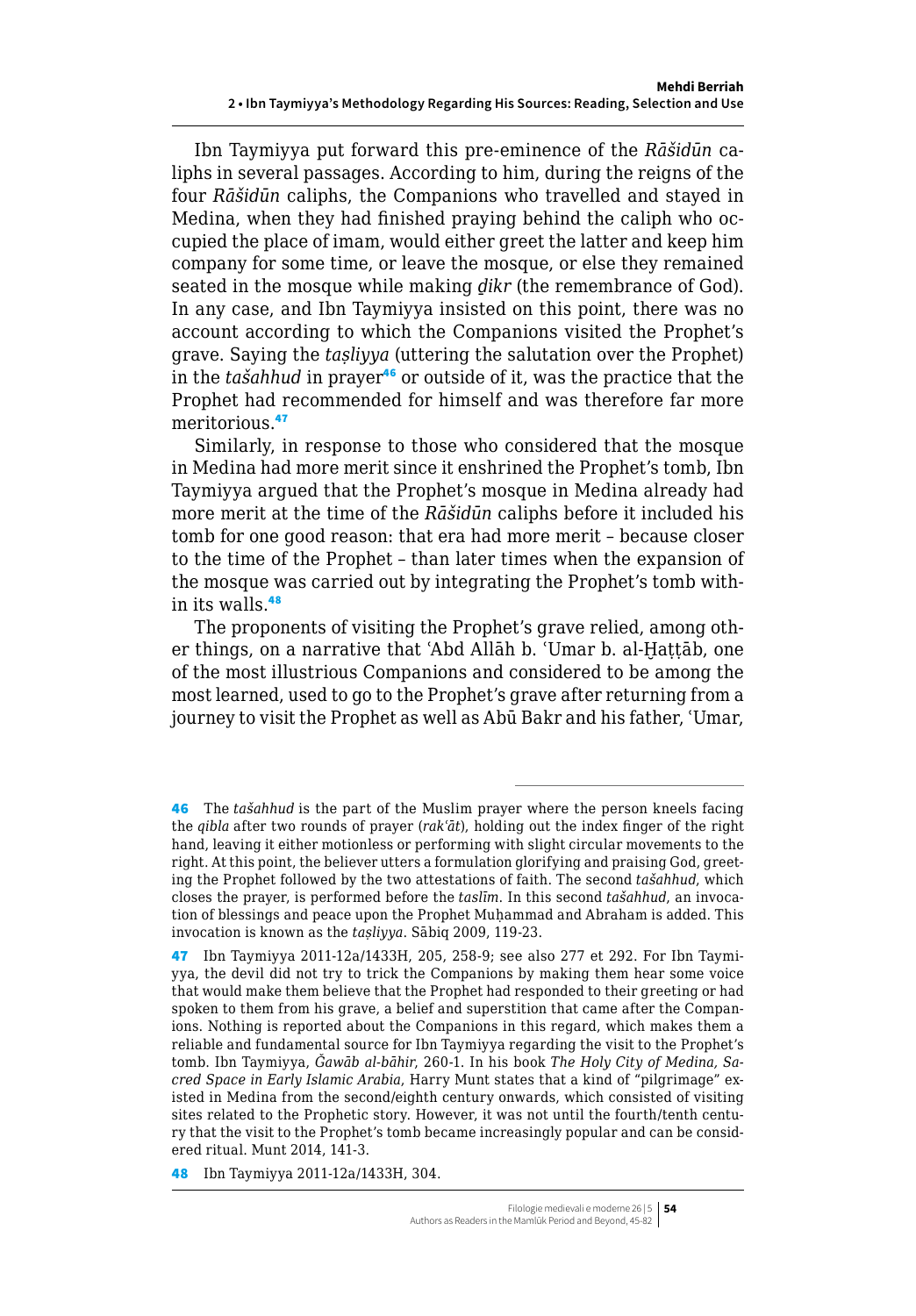both of whom were placed on either side of the Prophet's grave.<sup>49</sup> Ibn Taymiyya at no point questioned the veracity of this account of Ibn ʿUmar's well-known practice. To refute the opinion of his opponents, Ibn Taymiyya initially invoked the *ǧumhūr al-ṣaḥāba* (the majority opinion of the Companions) to show that the case of ʿAbd Allāh b. ʿUmar was, in fact, an exception among the majority of the Companions for whom there was no testimony attesting to this practice.<sup>50</sup>

Later in his *al-Ǧawāb al-bāhir*, he mentions another practice of Ibn ʿUmar which was also considered to be an exception. It was reported that he sought to pray in the exact location where the Prophet had prayed in the Medina mosque in order to pray there in turn. This practice of Ibn ʿUmar could be seen as, implicitly, seeking some *baraka* (blessing) from the Prophet in the locations where the latter had prayed. To show that this practice was an exception, that it was not in line with the Sunna and that it was not to be followed, Ibn Taymiyya summoned both the *ǧumhūr al-ṣaḥāba* as well as the preeminence of the *Rāšidūn* caliphs:

ولم يأخذ في هذا بفعل ابن عمر ، كما لم يأخذ بفعله في التمسُّح بمقعده على المنبر ، ولا باستحباب قصد الأماكن التي صلّى فيها؛ لكون الصلاة أدركته فيها، فكان ابن عمر يستَحِبُّ قصدَها للصلاة فيها، وكان جمهور الصحابة لا يستَحَّبونَ ذلك، بل يستحبّونَ ما كان – صلى الله عليه وسلّم – يستَحِبُّهُ، وهو أن يصلّي حيث أدركته الصلاة، وكان أبوه عمر بن الخطاب ينهى من يقصدها للصلاة فيها، ويقول: "إنما هلك من كان قبلكم بهذا؛ . فإنهم اتَّخذوا أثار أنبيائهم مساجد، من أدركتْه الصلاة فيه فلْيُصَلْ، وإلافليذهب''.

and one should not take this practice of Ibn ʿUmar [that of coming to visit the Prophet's grave] as an example or touching by brushing with one's hand [*tamassuḥ*] the place he [the Prophet] occupied on the *minbar* or even seeking to pray at the places where he [the Prophet] prayed because Ibn ʿUmar liked to pray at these places while the majority of the Companions [*ǧumhūr al-ṣaḥāba*] did not like to do this but instead they liked what he [the Prophet] liked, that is, to pray wherever one was when the hour of prayer arrived. His father, 'Umar b. al-Hattāb forbade seeking out these places to pray and he said, 'Surely those who preceded you perished because of this; they took the footsteps and relics [*ātār*] of their prophets as places of worship. Let him who is in a place at the time when the hour of prayer has arrived, let him pray there, or else let him go!'<sup>51</sup>

49 Abū Bakr to the right, 'Umar to the left.

50 Ibn Taymiyya 2011-12a/1433H, 276, 282-3.

51 Ibn Taymiyya 2011-12a/1433H, 295-6. For another account of ʿUmar's disapproval of praying in a place because the Prophet had prayed there see 304.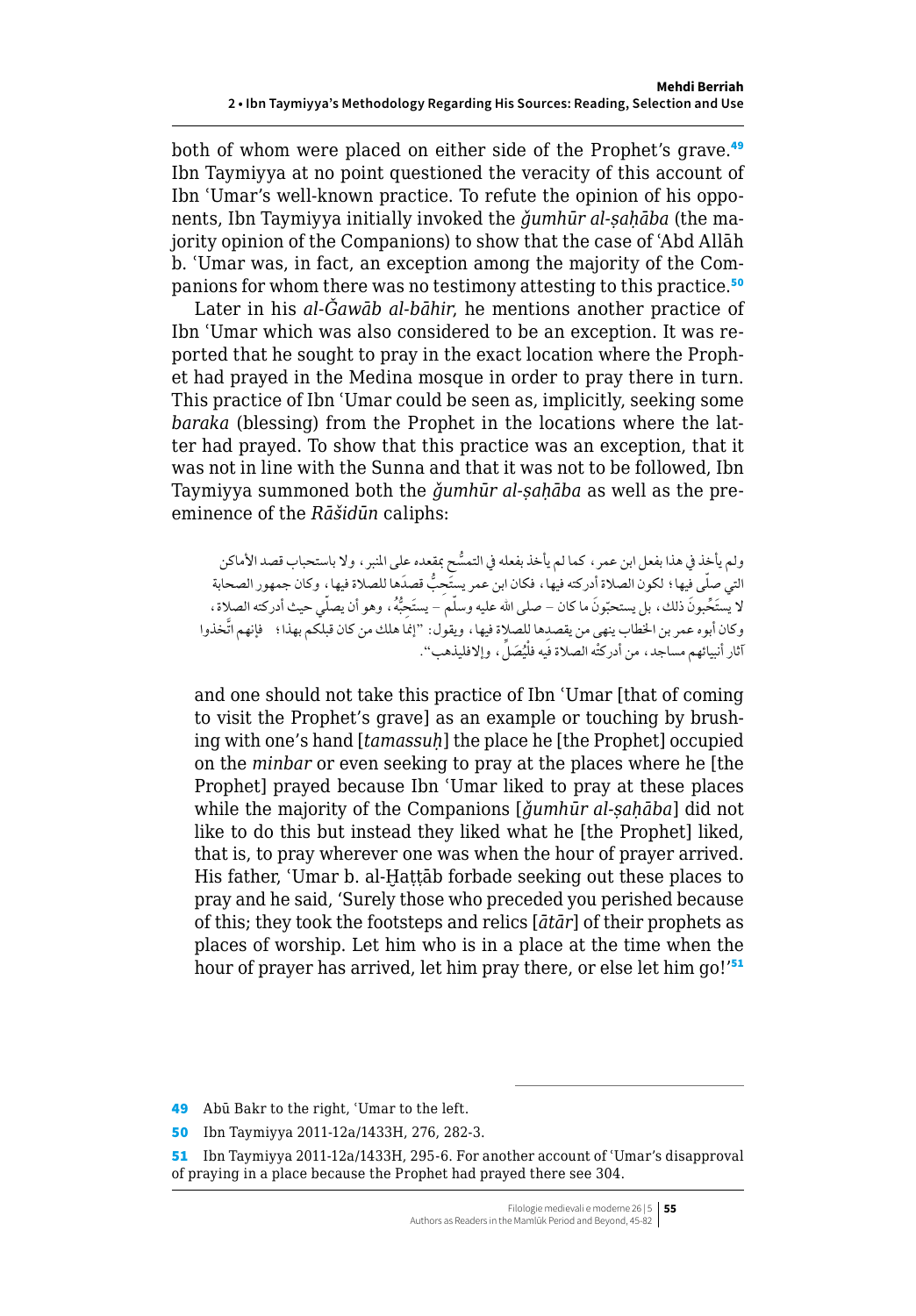In this and other passages, Ibn Taymiyya relied on the opinion of one of the *Rāšidūn* caliphs, in this case that of ʿUmar who is none other than the father of ʿAbd Allāh. Since the father's position and merit was superior to that of the son, so were his opinions, sayings and practices. Moreover, Ibn Taymiyya ended his argument by explaining that this pre-eminence of ʿUmar in merit, supported by the words of the Prophet, meant that one had to follow him,<sup>52</sup> before his son 'Abd Allāh, despite the latter's merits, which were certainly numerous, but lesser:

فأمرهم عمر بن الخطاب بما سنّه لهم النبي – صلّى الله عليه وسلّم – ؛ إذ كان عمر بن الخطاب منٍ الخلفاء الراشدين ، الذين أُمِرْنا باتِّباع سنتهم، وله خصوص الأمر [باقتداء به] وبأبي بكر؛ حيث قال: "اقْتدوا باللَّذَيْنِ مِنْ بعدي: أبي بكر وعمَر"، فالأمر بالاقتداء أرفع من الأمر بالسُنّة؛ كمّا قد بُسط في مواضعٌ.

And ʿUmar enjoined upon them [the Companions and Muslims] what the Prophet taught them [*sanna-hu la-hum*] and ʿUmar b. al-Ḫaṭṭāb was one of the *Rāšidūn* caliphs for whom we were ordered to follow the traditions [*sunnati-him*]. And he [ʿUmar] has a peculiarity in this from the fact that he and Abū Bakr are to be taken as an example since he [the Prophet] said: 'take as an example the two who are after me: Abū Bakr and ʿUmar'. Taking [someone] as an example is superior to following a tradition.<sup>53</sup>

This criterion of merit also applied to less illustrious Companions. Ibn Taymiyya reported the discussion between Abū Hurayra, one of the greatest narrators of *ḥadīṯ*, and Abū Baṣra al-Ġifārī about visiting Mount Ṭūr:

وقد ثبت عنه في "الصحيحين" أنه قال: "لا تَشُدّ الرِّحال إلا إلي ثلاثة مساجد: المسجد الحرام، ومسجدي هذا، والمسجد الأقصى. " حتى إن أبا هريرة سِافر إلى الطَوَر الذي كلّم الله عليه موسى بن عمران، فقال له أبو بَصْرَة الغفاري: "لو أدركتُك قبل أن تخرج ، لَما خرجت؛ سمعت رسول الله – صلّى الله عليه وسلّم – يقول: "لا تُعْمَلُ الْمِطِيُّ إلا إلى ثلاثة مساجد؛ المسجد الحرام، ومسجدي هذا، ومَسْجِد بيت المقدِس".

And it is according to him [the Prophet], in the two *Sahīhs*, that he [the Prophet] said: 'One does not undertake a journey except to three mosques: the holy mosque [Mecca], this mosque which is mine [Medina] and the mosque al-Aqṣā [Jerusalem]'. So much so that Abū Hurayra travelled to Mount Ṭūr where God spoke to Moses b. ʿImrān – upon him be Peace – and that Abū Baṣra al-Ġifārī said to him, 'How I wish I had joined you before you left. I heard the Prophet of God – may the prayers and salvation of God be upon him – say: 'One does not use a mount [for travelling] except for

53 Ibn Taymiyya 2011-12a/1433H, 296.

<sup>52</sup> On ʿUmar's authority see Hakim 2008; 2009a; 2009b. I thank Hassan Bouali for his precious remarks and these references.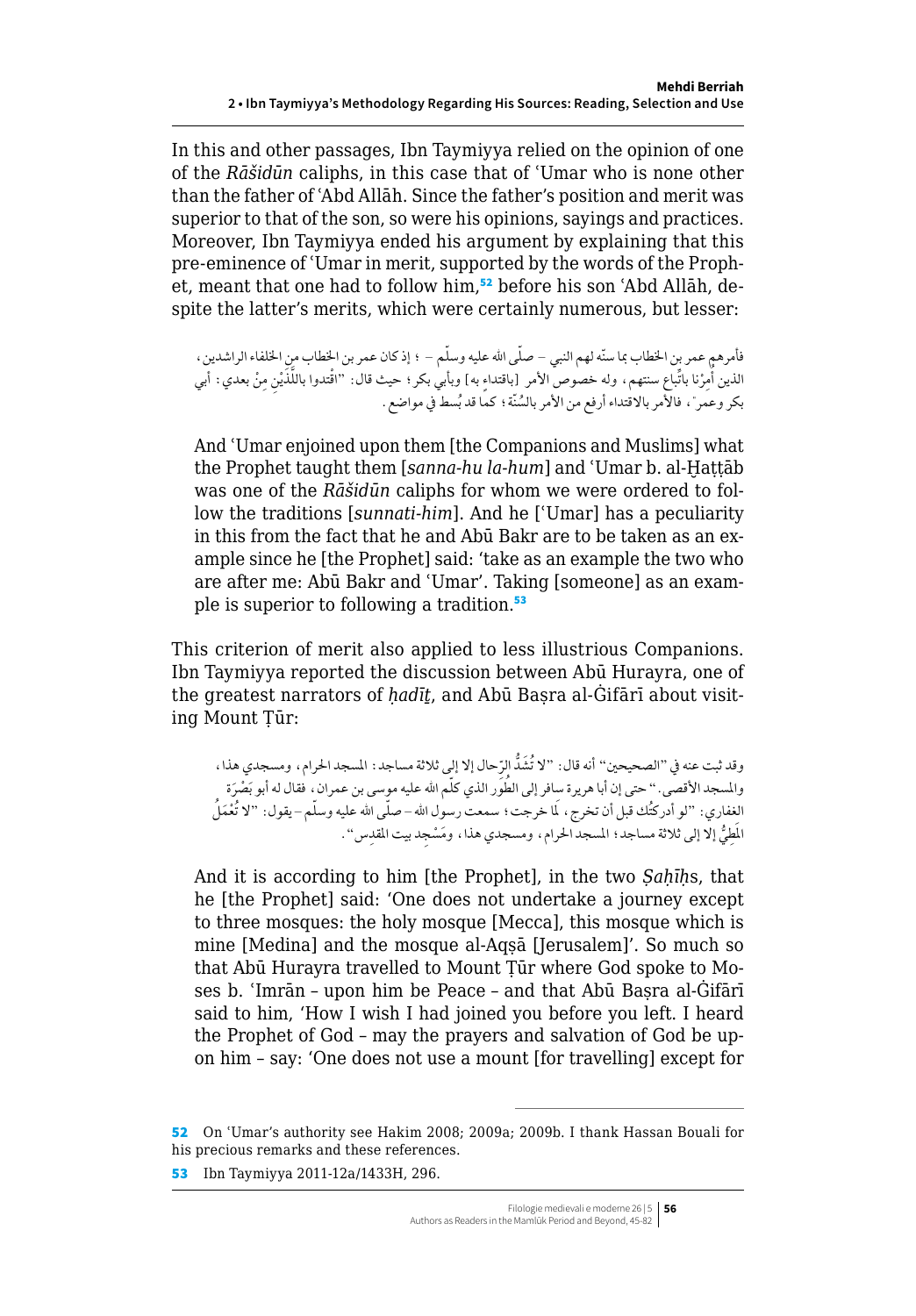three mosques: the Holy Mosque, this mosque which is mine [Medina] and the al-Aqsa Mosque [Jerusalem]'.<sup>54</sup>

While he was not among the best-known Companions, Abū Basra al-Ġifārī was the son of Baṣra b. Abī Baṣra b. Waqqāṣ who was himself a Companion of the Prophet. Abū Baṣra al-Ġifārī was raised in the Muslim religion. As for Abū Hurayra, Muslim historians and biographers reported that he converted only late, in year 7 of the Hijra.<sup>55</sup> In addition, as the passage indicates, Abū Basra al-Ġifārī was one of the transmitters of the *ḥadīṯ* about the only permission to travel to the three mosques for the purpose of worship that Abū Hurayra would later relate. It is this *ḥadīṯ* that formed the pillar on which Ibn Taymiyya's argument about the visitation of graves rested throughout the controversy. Although not explicit in the quoted passage, Abū Basra al-Ġifārī's remark to Abū Hurayra shows implicitly the precedence of the former over the latter, justified by the primacy of his conversion to Islam. On the subject of the expansion of the Medina mosque carried out during the reign of ʿUṯmān, Ibn Taymiyya again invoked both the criterion of precedence of the Companions according to their merits, in this case with the character of ʿUmar, as well as that of the *ǧumhūr al-ṣaḥāba*:

وقد كره كثير من الصحابة والتابعين ما فعله عثمان من بناء المسجد بالحجارة والقَصَّة والسّاج ، وهؤلاء لِما فعله الوليد<br>. أكْرَهُ، وِأما عمر فإنه وسّعه ، لكن بناه على ما كان من بنائه من اللّين ، وعُمده جذوع النخل ، وسقفه الجريد ، ولم يُنقل أنّ أحداً كره ما فعل عمر ، وإنما وقع النزاع فيما فعله عثمان والولّيد .

and many of the Companions and Successors hated what ʿUṯmān – may God be pleased with him – did by building the mosque with stone, plaster and teak wood, and hated even more what al-Walīd [d. 96/715] did [in the matter of works]. As for ʿUmar – may God be pleased with him – he enlarged the mosque using the same materials already present in its [original] construction namely: mud bricks, its pillars with trunks and its roof with palm branches. It has not been reported that anyone [among the Companions] disliked what ʿUmar did but rather the disagreement was about what 'Utmān and al-Walīd did.<sup>56</sup>

<sup>54</sup> Ibn Taymiyya 2011-12a/1433H, 189-90.

<sup>55</sup> Some versions state that Abū Hurayra was present (*šahida*) at Ḫaybar's expedition although it is not known whether he fought or not. According to other versions, Abū Hurayra arrived in Medina after the Prophet had gone on an expedition against Ḫaybar. Ibn Saʿd 2001, 5: 232-3; Ibn al-Aṯīr 2012, 1412.

<sup>56</sup> Ibn Taymiyya 2011-12a/1433H, 298. At the end of his *al-Iḫnāʾiyya*, Ibn Taymiyya offers a history of the expansion of the mosque and its various stages. Ibn Taymiyya 2011a, 123, 311-33. See also Ibn Taymiyya 2011-12a/1433H, 175-6, 275; Ibn Taymiyya 1997, 66.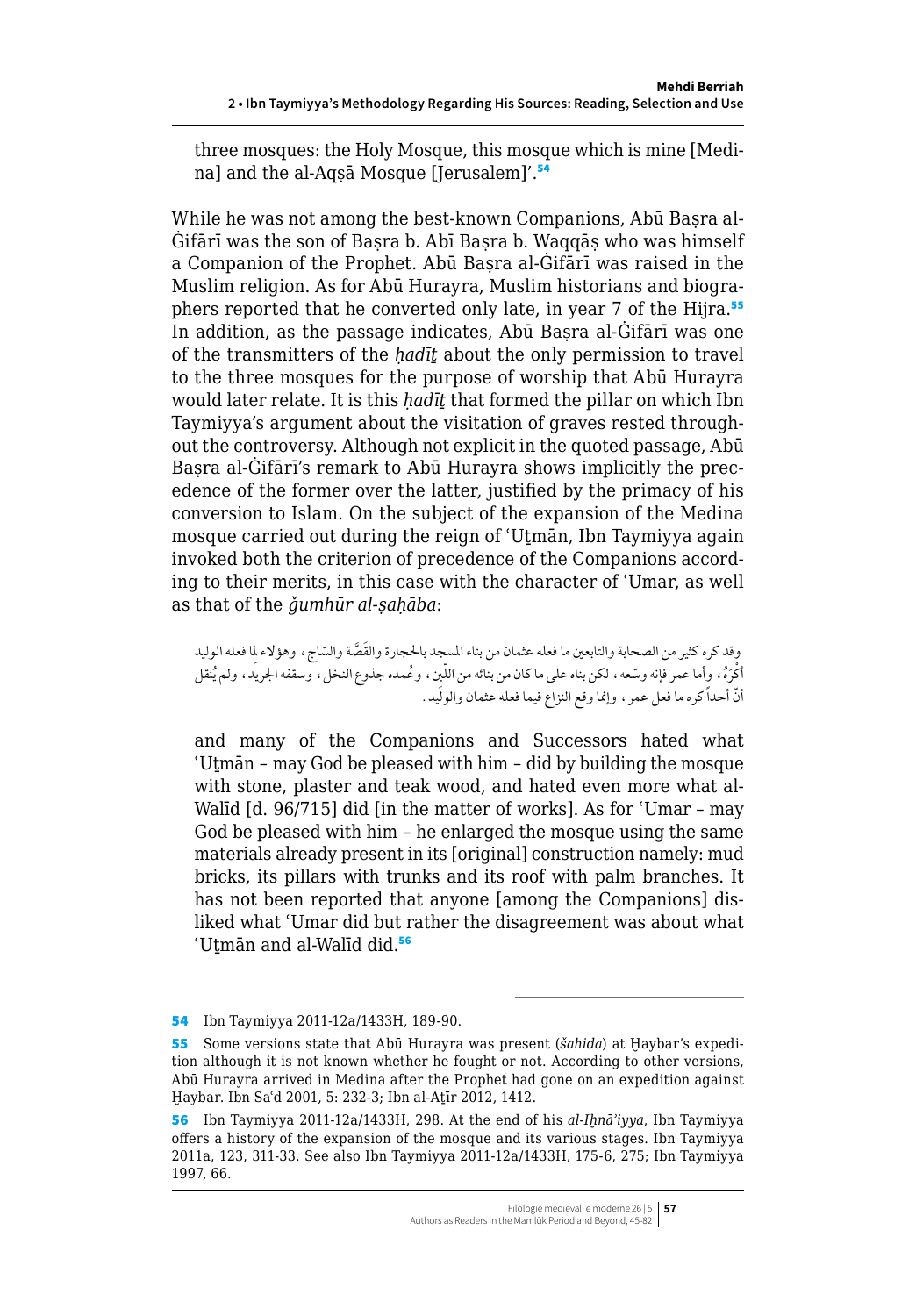<span id="page-13-0"></span>Although the material used for the work carried out by the third caliph ʿUṯmān was of better quality and far stronger than that used under ʿUmar, the latter's work on the Medina mosque was considered to be better by Ibn Taymiyya for two reasons: ʿUmar used the same type of material constituting the initial structure of the mosque. Although Ibn Taymiyya did not directly mention the Prophet here, ʿUmar seemed to be presented as imitating the Prophet, the best of men, in his choice of building materials for the mosque; second reason: according to Ibn Taymiyya there was no account of a Companion criticising ʿUmar's expansion work unlike those of ʿUṯmān and al-Walīd. Therefore, the lack of criticism of ʿUmar's works by Companions seemed to stand for Ibn Taymiyya as an approval of the latter towards ʿUmar's works. Although the works of ʿUṯmān and al-Walīd made the building stronger, enlarged it and thus allowed more believers to come and pray in the mosque, Ibn Taymiyya considered the quality of the works not in terms of their material result, but according to the time, rank and merits of the one who ordered them, all echoing the Prophetic *ḥadīṯ*s. This dual recourse to the Companions as a source, a use that was both vertical (criterion of precedence according to merit) and horizontal (majority of the Companions) was a fairly effective method to refute the opinions of opponents who relied on isolated opinions and/or practices of illustrious Companions. By quoting the opinion of a more illustrious Companion and then the *ǧumhūr al-ṣaḥāba* (majority of the Companions), Ibn Taymiyya made it very difficult for any counter-argument to be made even on the basis of Companions' opinions. Ibn Taymiyya really stands out due to the frequency with which he used this dual criterion. Further analysis of his other writings would confirm this trend. In the following lines, I will try to show that Ibn Taymiyya did not always follow this methodology scrupulously in referring to the Companions and that he proceeded in a different way depending on the subject matter.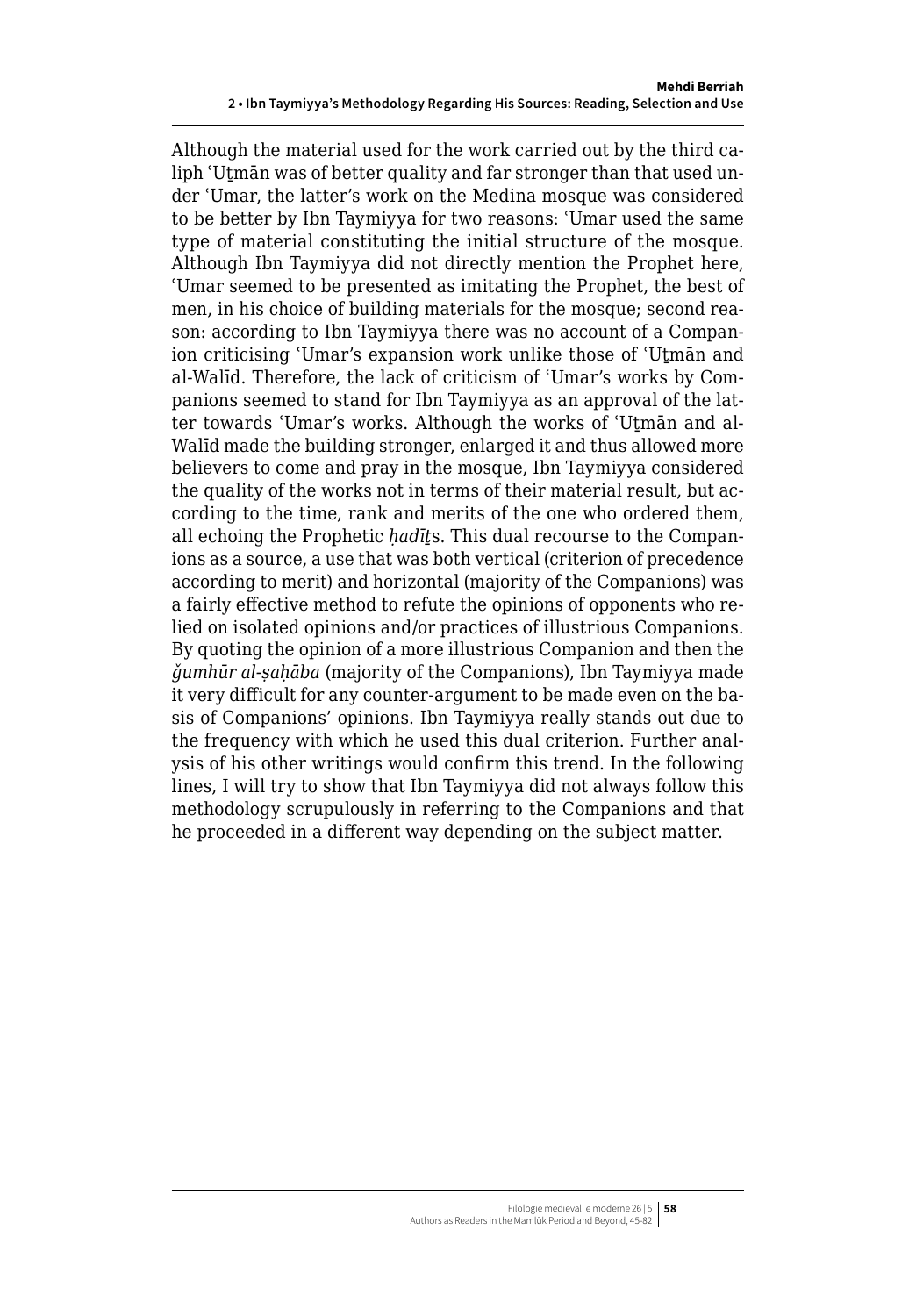#### **3.2 Relevance of the Source at the Expense of Its Pre-Eminence**

In his *Iqtiḍaʾ al-ṣirāṭ al-mustaqīm*, Ibn Taymiyya devoted about thirty pages to the question of Arabness, the merits of Arabs and the Arabic language, approaching the subject through a religious and, to a lesser extent, sociological and cultural prism.<sup>57</sup> By way of introduction, Ibn Taymiyya offered an interesting 'ḫaldūnian' sociological analysis of the different peoples before Ibn Haldūn, each of whom had two components: nomadic living in the *bādiyya* (steppe/desert) and sedentary living in the *hadara* (city/town).<sup>58</sup>

At the beginning of his argument, Ibn Taymiyya reported two sayings attributed to Salmān al-Fārisī (d. 33/654) followed by one by 'Umar b. al-Hattāb to show the superiority of Arabs and the Arabic language over non-Arabs.<sup>59</sup> Given the manner, seen above, in which Ibn Taymiyya used the Companions, one would have expected ʿUmar, the second *Rāšidūn* caliph, to be cited before Salmān since he occupies a higher rank as having the most merits in the Sunni tradition. However, Salmān was cited before ʿUmar. But why quote the latter when words attributed to the second Caliph of Islam and other more illustrious Companions following the example of ʿAlī, about the importance of the Arabic language and Arabism were well-known?

The choice of quoting Salmān before ʿUmar was due to Ibn Taymiyya's need to build a more relevant and compelling argument. Salmān was of Persian origin and his testimony in favour of the Arabs constituted a stronger, more 'hard-hitting' argument than that of an Arab ʿUmar from the Quraysh. Here, the criterion for selecting sources was no longer precedence and merit but relevance. The word of a non-Arab Companion who lived among the Arabs and who defended Arabness was a far more relevant testimony than that of one of the most illustrious Arab Companions.

Ibn Taymiyya followed the same method when highlighting the merits of Muslim Persians, particularly those of Isfahan from where the Companion Salmān al-Fārisī was said to be originated.<sup>60</sup> Ibn Taymiyya reported the words of the one who was considered the best of the Successors, and who was an Arab, Saʿīd b. al-Musayyib who praised the merits of the Muslim Persians, especially those of Isfahan. Ibn Taymiyya's choice to devote a section to the merits of the

57 Ibn Taymiyya 2003, 250-71.

<sup>58</sup> Ibn Taymiyya 2003, 250. In the introduction to his recently published collection of articles, Yahya Michot wrote: "Parfois, j'ai pu constater chez lui des accents trahissant un intérêt qu'on qualifierait aujourd'hui de sociologique. Ibn Taymiyya précurseur d'Ibn Khaldūn ? La question mériterait une étude en bonne et due forme". Michot 2020a, VI.

<sup>59</sup> Ibn Taymiyya 2003, 265-6.

<sup>60</sup> Ibn Taymiyya 2003, 270; Ibn Saʿd 2001, 4: 69. Ibn al-Aṯīr reports that he may also have come from the city of Rāmahurmuz in Ḫūzistān. Ibn al-Aṯīr 2012, 499-500.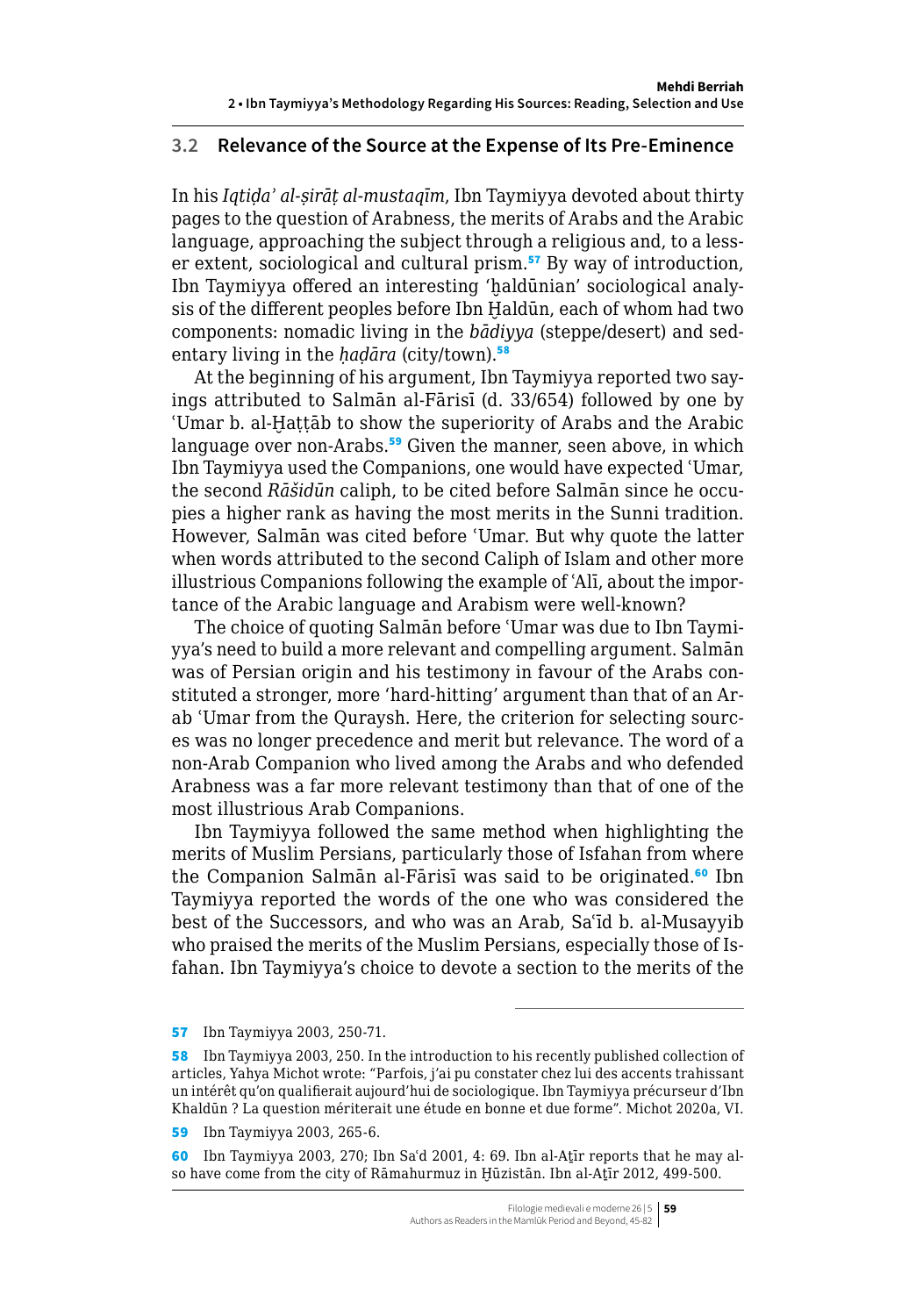<span id="page-15-0"></span>Persians was not insignificant since there were many great *tābiʿūn* and *tābiʿ tābiʿīn* (Successors) of Persian origin who were students of the Companions and transmitters of their opinions such as ʿIkrima, the *mawlā* of ʿAbd Allāh b. ʿAbbās.<sup>61</sup>

As these few elements show, Ibn Taymiyya's selection and use of the opinions of the Companions and Successors was not only based on the criterion of merit but also on the relevance of his argument and to ensure his discursive strategy was more effective.

#### 4 Use Your Opponent's Corpus of Texts

## **4.1 Capacity to Use the Opponent's Corpus**

Certainly, one of the characteristics of Ibn Taymiyya's source methodology was his ability to use his opponent's sources at his own advantage. This could only be carried out by someone who had a good knowledge of his opponent's corpus. The writings that probably best highlight Ibn Taymiyya's use of his opponents' sources in order to deconstruct their discourse were probably those on the visitation of tombs, particularly his *Ǧawāb al-bāhir* and *al-Iḫnāʾiyya*. Composed at the very end of his life, the latter were the culmination of Ibn Taymiyya's art, having reached the peak of his erudition, which fed into a solid and effective argumentation methodology built up over a lifetime of writing, discussion, debate and polemics.<sup>62</sup>

It was after receiving a copy of the text of the Mālikī *qāḍī* Taqī al-Dīn Abū Bakr al-Iḫnāʾī that Ibn Taymiyya responded to the latter's very virulent criticisms and false accusations in a work that he would entitle after his opponent's name.<sup>63</sup> In *al-Ihnā'iyya*, Ibn Taymiyya reviewed each of al-Ihnā'ī's criticisms and remarks point by point, refuting them and deconstructing his discourse on the basis of arguments and information of all kinds drawn from a large and varied body of sources.<sup>64</sup>

In addition to the verses of the Qurʾān, the *ḥadīṯ*s, and the words of the Companions and Successors that he cited in a jumble, Ibn Taymiyya relied very frequently on the Mālikī corpus. This phenomenon is already observable in his *Ğawāb al-bāhir*, but in *al-Ihnā'iyya* the fre-

<sup>61</sup> Ibn Taymiyya 2003, 269-70.

<sup>62</sup> He is said to have started writing at a fairly early age, in his early twenties. Al-Ḥaǧīlī 1999, 16-17.

<sup>63</sup> For more information about this polemic see Berriah, forthcoming.

<sup>64</sup> In particular, pointing out the weak, deficient and fabricated nature of the *ḥadīṯ*s referred to by al-Ihnā'ī encouraging the visit to the Prophet's tomb. Ibn Taymiyya 2011a, 110, 137-41, 144, 150, 252-3, 264, 266, 300, 365-6. See also Ibn Taymiyya 2003, 509; 1997, 81-3.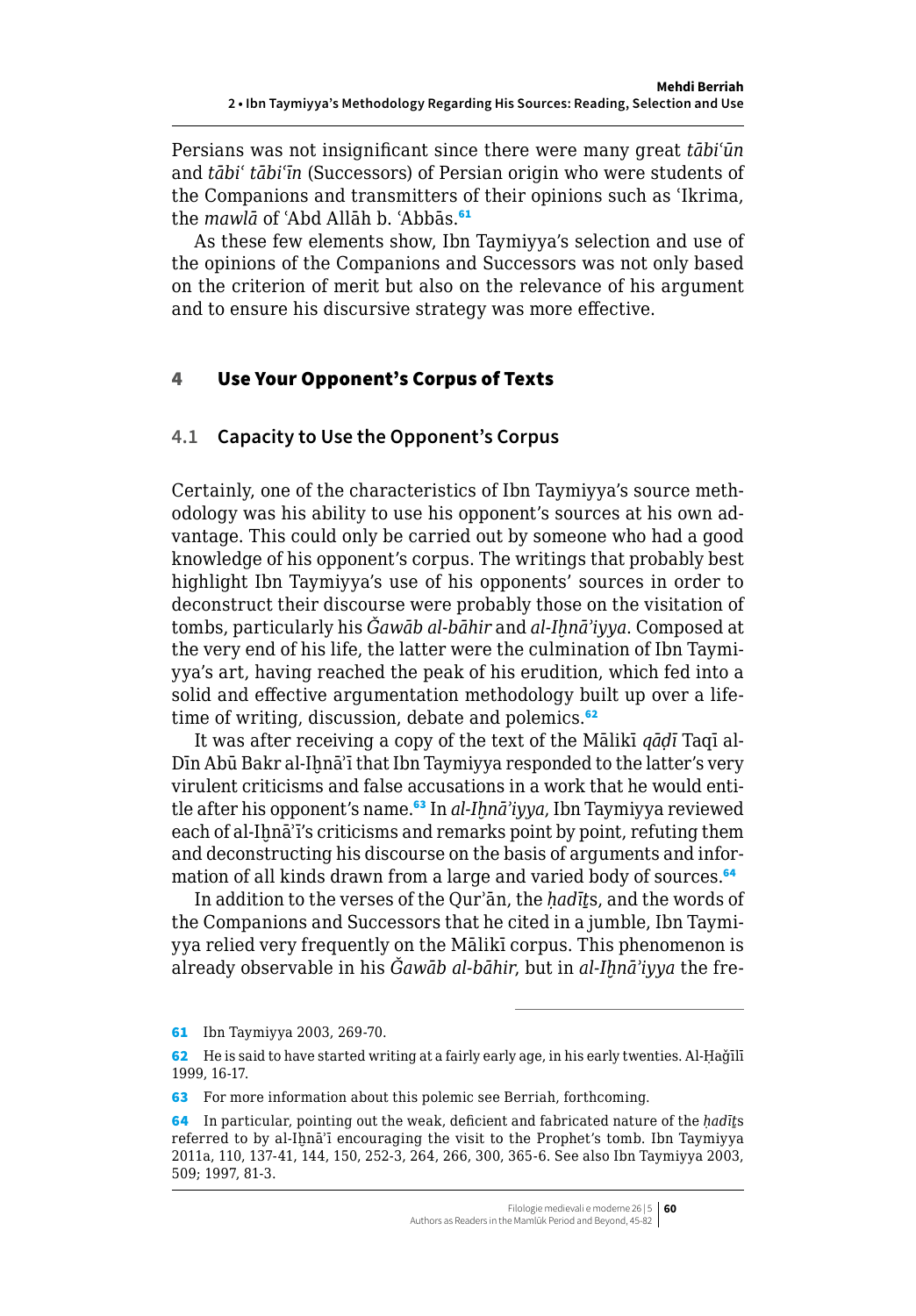quency is higher and the process more obvious. Why did Ibn Taymiyya quote Mālikī scholars and not Ḥanbalī, those of his formative *maḏhab*? We know that he wrote a book extolling the merits of Imam Mālik's school entitled, *Tafḍīl maḏhab Mālik wa ahl al-Madīna waṣiḥḥat uṣūli-hi*. <sup>65</sup> But the primary reason for selecting the rich Mālikī corpus on the visitation of graves was not Ibn Taymiyya's respect and admiration for Imam Mālik, but rather because his opponent Tāqī al-Dīn al-Iḫnāʾī was the *qāḍī al-quḍāt* of the Mālikīs.

To support his positions and refute those of al-Ihnā'ī, Ibn Taymiyya repeatedly quoted, in addition to Imam Mālik, the various Mālikī authorities who shared his own position on the *ziyārāt*: the *qāḍī* Ibn al-Qāsim (d. 191/806) and his *Mudawwana*, Ismāʿīl b. Isḥāq (d. 282/896) and his *al-Mabsūṭ*, the *qāḍī* ʿIyāḍ (d. 544/1149), the *qāḍī* ʿAbd al-Wahhāb al-Baġdādī (d. 422/1031), Abū al-Qāsim b. al-Ǧallāb (d. 378/989), Muḥammad b. al-Mawwāz (d. 269/875), ʿAbd al-Ṣamad b. Bašīr al-Tanūhī (d. first half of the sixth/twelfth century) and 'Abd Allāh b. Abī Zayd al-Qayrawānī (d. 386/996) among others.<sup>66</sup>

By building his argument on reading texts from his opponent's *maḏhab*, Ibn Taymiyya deconstructed the latter's discourse and discredited it. Compared to the Mālikī *ʿulamāʾ*, Ibn Taymiyya quoted few Hanbali and even refuted some of their positions.<sup>67</sup> In doing so, Ibn Taymiyya showed on the one hand that his position on the issue was the same as those of Imam Mālik and the leading Mālikī authorities. On the other hand, he highlighted the opposition between the positions of his opponent al-Ihnā'ī and those held by eminent scholars belonging to his own *madhab*. The image of an al-Ihnā'ī who was not a 'good' Mālikī or, even worse, who did not know his *maḏhab* well, while he was its most illustrious representative by virtue of his high position of *qāḍī al-quḍāt*, seemed to be Ibn Taymiyya's methodological trademark.68 It should be noted that several Mālikī *ʿulamāʾ* living in Damascus supported Ibn Taymiyya during his incarceration. They wrote a letter confirming that his opinion on the *ziyārāt* was

68 Ibn Taymiyya 2011a, 184.

<sup>65</sup> Ibn Taymiyya 2006; Ibn Rušayyiq 2001-02/1422H, 308. When Ibn Taymiyya speaks about *Ahl al-Madīna*, he refers to *Ahl al-ḥadīṯ* and the generations living in Medina before Mālik. When he evokes the *maḏhab* of Mālik, Ibn Taymiyya means the period in which Imam Mālik lived. al-Matroudi 2006, 42-4.

<sup>66</sup> Ibn Taymiyya 2011a, 156-9, 170-4, 218, 222-3, 227, 230, 257, 270, 288, 340, 352-5, 360, 406-9, 431.

<sup>67</sup> As the authentication of *ḥadīṯ*s by Abū Muḥammad ʿAbd al-Ġanī al-Maqdisī (d. 600/1203) advocating the *ziyārāt*, Ibn Taymiyya only cites the *kunya* and *nisba* which is the same for ʿAbd al-Ġanī and his cousin Muwaffaq al-Dīn, better known as Ibn Qudāmaʾ. The former was a *ḥadīṯ* scholar. Ibn Taymiyya 2011a, 143. See also al-Matroudi 2006, 97. On Ibn Taymiyya's criticism of Ḥanbalī scholars see al-Matroudi 2006, 92-128, 172-85; Bori 2010, 33-6.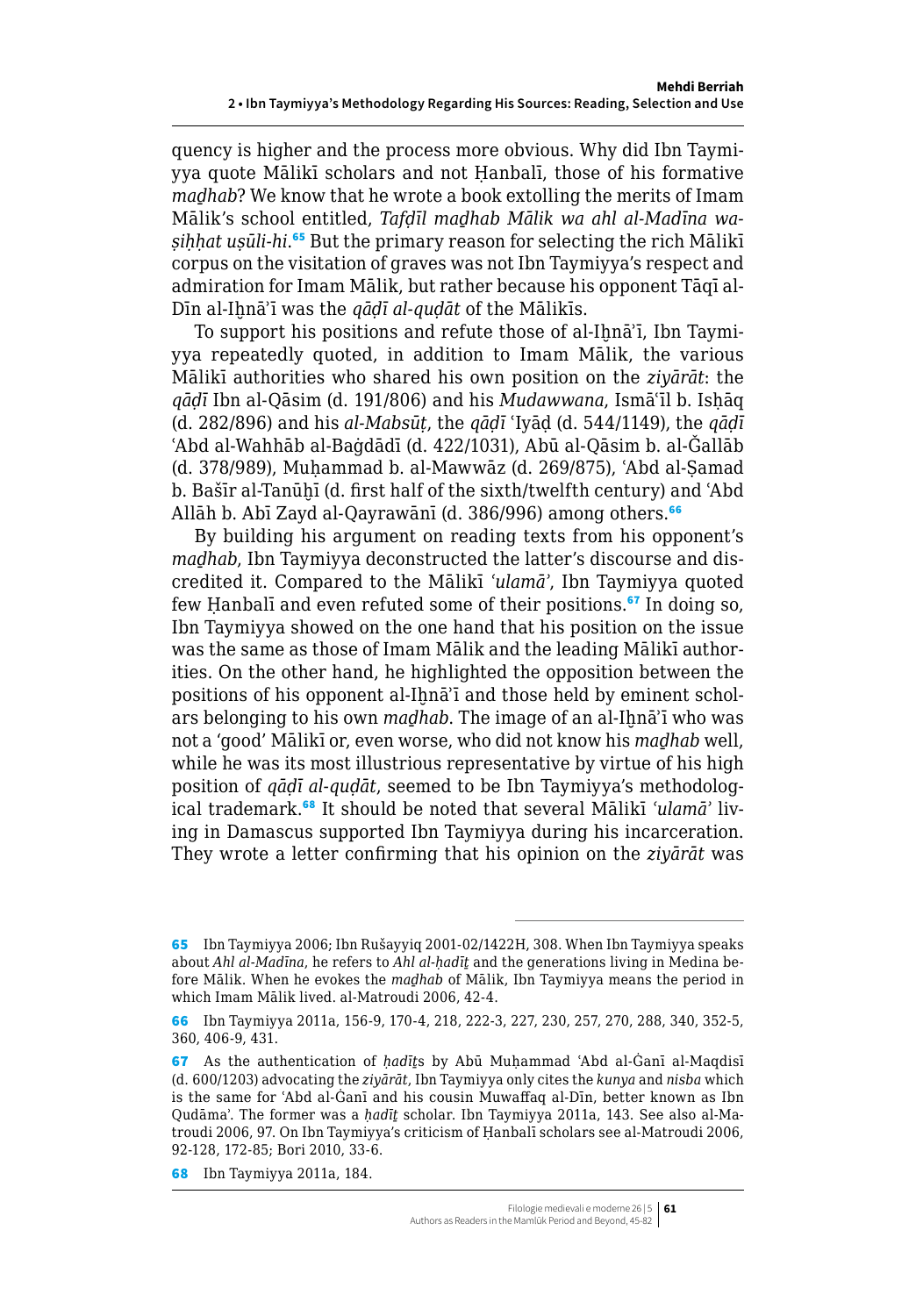<span id="page-17-0"></span>not in opposition to the *šarīʿa*. <sup>69</sup> This wide-ranging selection from the Mālikī corpus by Ibn Taymiyya and the way he used it showed his deep knowledge of the Mālikī *maḏhab*, as if he had been a Mālikī. In fact, an analysis of Ibn Taymiyya's writings demonstrates his erudition in all the *maḏhab*s and a great respect for each of the founders of the four schools of law.<sup>70</sup> However, it seems that, with the exception of the Ḥanbalī *maḏhab*, Ibn Taymiyya's expertise in the Mālikī *maḏhab* was superior to the others, for he considered it to be the most accurate in matters of *uṣūl*. <sup>71</sup> All these elements, to which we could add others, show that Ibn Taymiyya, by the end of his life, had become, as was already the case in the field of heresiography, an expert in the *maghabs*, as mentioned by his contemporaries and biographers.<sup>72</sup>

I would like to take this opportunity to add a few remarks on a point related to Ibn Taymiyya's reading his sources and dealing with them. Ibn Taymiyya remained faithful to the Ḥanbalī school of law, favouring the approach of the people of *ḥadīṯ* over that of the people of opinion (*al-raʾy*).<sup>73</sup> In his recent book, Carl Sharif El-Tobgui writes:

Despite his intellectual independence, Ibn Taymiyya maintained his affiliation with the Ḥanbalī school throughout his life, an affiliation that implied as much a theological outlook as an approach to law and legal theory.<sup>74</sup>

While one cannot but agree with these statements, a close examination of some of his writings like *al-Ǧawāb al-bāhir* and *al-Iḫnāʾiyya*, shows that, at the end of his life, Ibn Taymiyya no longer wanted to put forward his affiliation to Hanbalism in his arguments, or at the very least did not find it necessary.

- 73 al-Matroudi 2006, 41-4.
- 74 El-Tobgui 2019, 88.

<sup>69</sup> Ibn ʿAbd al-Ḥadī 2002, 278-84.

<sup>70</sup> According to Ibn Rušayyiq, Ibn Taymiyya composed a treatise on the merits and virtues of each of the four founders of the *maḏhab*s (Abū Ḥanīfa, Mālik, al-Šāfiʿī, and Ibn Ḥanbal). Ibn Rušayyiq 2001-02/1422H, 306; Ibn ʿAbd al-Hādī 2002, 49.

<sup>71</sup> Ibn Taymiyya 2006, 33-80; al-Matroudi 2006, 43.

<sup>72</sup> Al-Ḏahabī 2001-02/1422H, 268-72; al-Bazzār 1976, 25, 335; al-ʿUmarī 2001- 02/1422H, 313; Ibn Katīr 1998, 18: 298.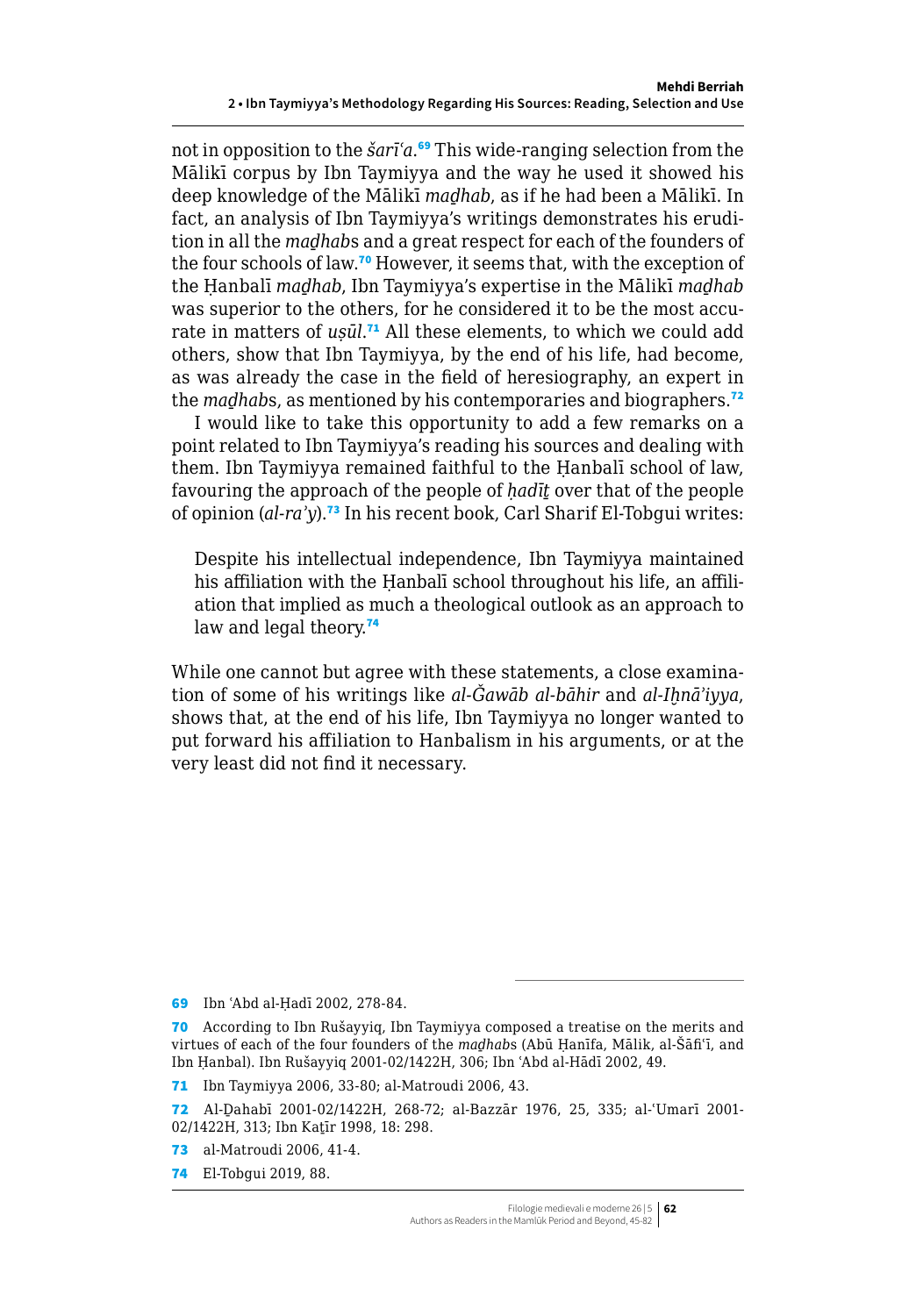### **4.2 Circulation Across the** *Maḏhab***s and Independence from the** *Maḏhab***s**

The contents of *al-Ğawāb al-bāhir* and *al-Ihnā'iyya* testify to the high degree of scholarship and mastery achieved by Ibn Taymiyya in the knowledge of the *maḏhab*s. As we have seen, Ibn Taymiyya quoted extensively from the Mālikī *ʿulamāʾ* to refute the positions of Abū Bakr al-Ihnā'ī on visiting the graves. He did the same with the 'ulamā' of the other *maḏhab*s, whether of law or thought, quoting, discussing and commenting on their opinions as if he was affiliated with each of them although it was known that he opposed the four official *maḏhab*s on several points of jurisprudence (*masāʾil fiqhiyya*).<sup>75</sup> I think it is possible to speak of pluri-*maḏhab* referencing use in Ibn Taymiyya.

This can certainly be explained, in our case-study, by pragmatic reasons linked to the polemic and by a concern to effectively refute and deconstruct the discourse of his opponents with relevant arguments. But there is more: combined with other examples that cannot be discussed here, this pluri-*maḏhab* referencing can be read as Ibn Taymiyya's willingness to 'circulate' between the *maḏhab*s, to use their respective corpus when and how he saw fit. This 'intellectual independence' of Ibn Taymiyya from the *maḏhab*s is confirmed by many of his students and biographers.<sup>76</sup>

Although Ibn Taymiyya was trained as a Ḥanbalī from his youth, he was not always careful to emphasise his membership of the *maḏhab* and to identify himself with it in his positions. Let us keep in mind that Ibn Taymiyya, besides eliciting criticism from other Hanbalis,<sup>77</sup> also criticised the methods and opinions of several great Ḥanbalī scholars such as Abū Bakr al-Ḫallāl (d. 311/923), or Abū Yaʿlā (d. 458/1066) to name but a few,<sup>78</sup> just as he criticised some of the principles of the Ḥanbalī *maḏhab* including some that he considered to be innovations (*bidaʿ*).79 Caterina Bori suggests "that Ibn Taymīyah's detachment from the authority of the four *maḏhab*-s and his challenge to judicial authority became socially and politically inconvenient at some point, as his death in prison shows".<sup>80</sup>

79 al-Matroudi 2006, 92-8. For what he considers to be erroneous rules in the *maḏhab* (*ġalat*), see also 107-15. For some *maḏhab* rules that he refutes, see 122-5.

<sup>75</sup> One of the best-known examples is his *fatwā* on the oath of divorce. See Rapoport 2005, 94-105; al-Matroudi 2006, 172-85; Baugh 2013, 181-96.

<sup>76</sup> Al-Dahabī 2001-02/1422H, 267; Ibn 'Abd al-Hādī 2002, 251; Ibn Katīr 1998, 18: 298-9; al-ʿUmarī 2001-02/1422H, 313; Ibn al-Wardī 2001-02/1422H, 332; al-Ṣafadī 2001- 02/1422H, 347. See also Abū Zahra 1971, 81; al-Ḥaǧīlī 1999, 33.

<sup>77</sup> Bori 2010, 33-6.

<sup>78</sup> al-Matroudi 2006, 56-7.

<sup>80</sup> Bori 2009, 67.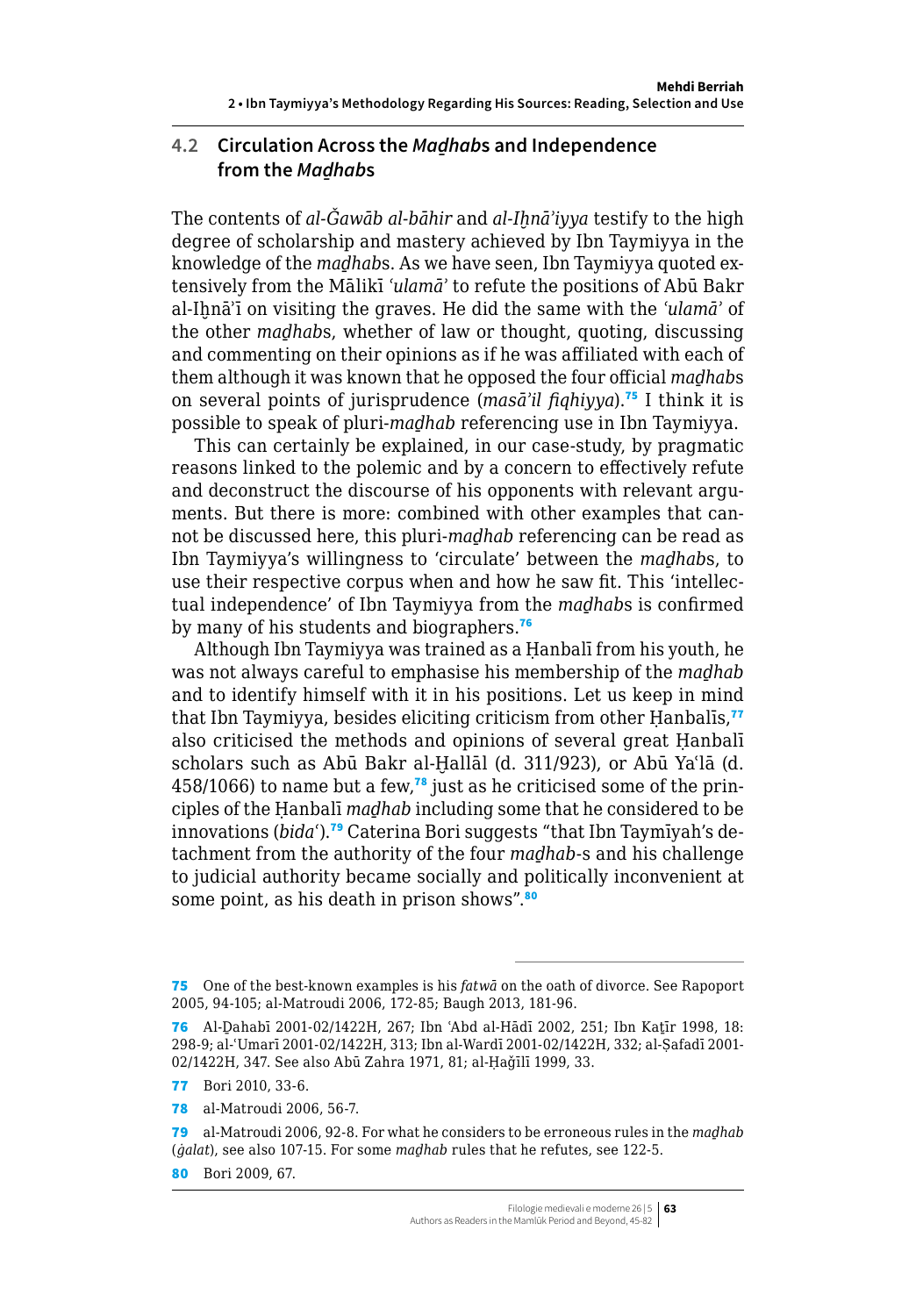His independence from the *maḏhab*s was well-known, especially towards the end of his life, when he sometimes seemed to place himself above the *maḏhab*s, wishing maybe to detach himself from them for certain issues. The example of his two works on visiting the tombs are noteworthy in this respect. Let us recall in passing that Ibn Taymiyya wrote an epistle on the abandonment of *taqlīd* in which he said that there was no need to follow the opinions of the four schools.<sup>81</sup>

How can this circulation across the *maḏhab*s be explained? First of all, it is the result of a long intellectual journey and a solid expertise in the *maḏhab*s. But above all, it is motivated by Ibn Taymiyya's primary concern to protect the principle of *tawḥīd* against all deviant practices that could lead to the *širk* (polytheism/associationism), a leitmotiv that he hammers tirelessly in his writings. This desire to defend the Islamic creed of divine uniqueness, the spread of heterodox practices and beliefs that can lead the believer to the *širk* explains why Ibn Taymiyya devoted most of his writings to issues related to dogma and belief.<sup>82</sup> For Ibn Taymiyya, the search for the truth, the need to protect the *tawḥīd*, the interest of Muslims and not that of a *maḏhab* or a school of thought, are the most important things.<sup>83</sup> Despite his admiration for Ahmad b. Hanbal, Ibn Taymiyya

81 Ibn Taymiyya 1988.

83 Ibn Taymiyya 2011a, 11, 243, 276-82, 286, 451, 466, 468-72.

<sup>82</sup> "He [Ibn Taymiyya] – May God be pleased with him – has written a great deal on the founding principles [*uṣūl*] in addition to other sciences. I asked him about the reason for this and to write me a text on law, which would group his choices and preferences so that he would serve as a support [*ʿumda*] for giving *fatwā*s. He replied: 'concerning the branches [*al-furūʿ*] the matter is simple. If a Muslim follows and applies [*qallada*] the opinions of one of the *ʿulamāʾ* who is authoritative, then he is allowed to practice his religion based on his words [of the scholar] and for what he is not certain that this scholar made a mistake. As for the founding principles of religion [*uṣūl*], I have seen people of innovation, bewilderment and passions like followers of philosophy, *bāṭiniyya*, heretics [*malāḥida*], supporters of the unity of existence [*waḥdat al-wuǧūd*], Dahriyya, Qadariyya, Nuṣayrīs, Ǧahmiyya, Ḥulūliyya, those who refute divine Names and Attributes [*al-muʿaṭṭila*], anthropomorphists [*al-muǧassima wa-l-mušabbiha*], the supporters of al-Rawāndī, those of Kullāb, the Sulamiyya and others among the people of innovation […] and it was clear that many of them sought to nullify the sacred *šarīʿa* of Prophet Muhammad, which prevails over all other legislations, and that they put people in doubt regarding the founding principles of their religion [*uṣūl dīni-him*]. This is why from what I have heard or seen, it is rare that the one who opposes the Book and the Sunna and is favourable to their words does not become a *zindīq* or has no longer the certainty [*yaqīn*] about his religion and belief. When I saw this situation, it seemed obvious to me that it was up to anyone who had the capacity to combat these ambiguities, these trivialities, to refute their arguments and errors, to strive to expose their vile and low character as well as the falsity of their evidence in order to defend the religion of pure monotheism and the authentic and illustrious prophetic tradition'". Al-Bazzār 1976, 33-5. See also al-Ḥaǧīlī 1999, 37-43. Nevertheless, he devoted several writings to jurisprudence (*alfiqh*) and the foundations of jurisprudence (*uṣūl al-fiqh*). Ibn Taymiyya 2011-12b/1433; Ibn Rušayyiq 2001-02/1422H, 306-9. See also al-Matroudi 2006, 23-9; Rapoport 2010; al-ʿUṭayšān 1999; ʿUlwān 2000; al-Barīkān 2004; Abū Zahra 1991, 350-65, 378-405.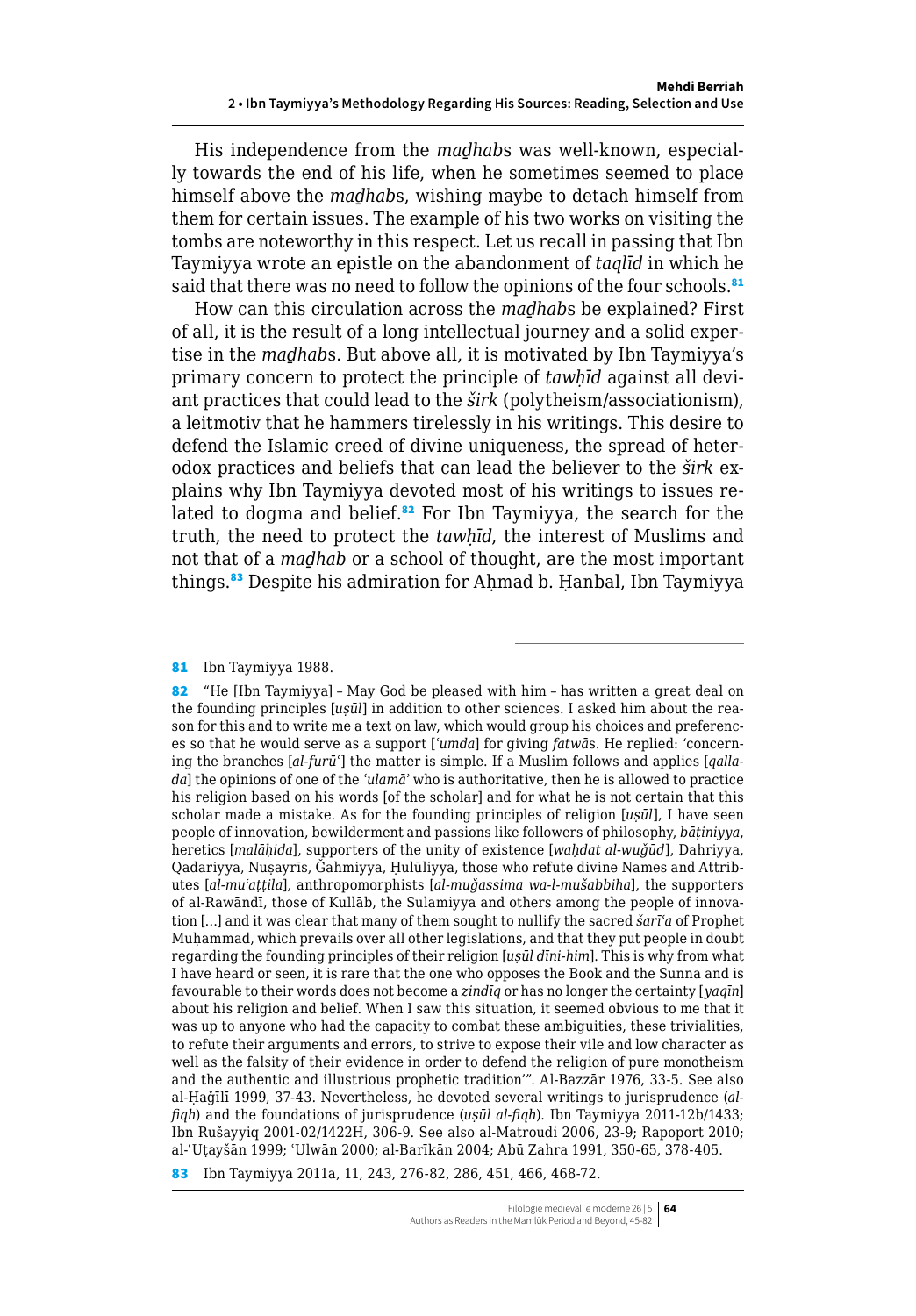<span id="page-20-0"></span>did not follow him blindly. Conversely, he had great respect for all *muǧtahid*s since they would be rewarded for their reasoning even if they were wrong in their thinking and judgement.<sup>84</sup> George Makdisi summarised very well Ibn Taymiyya's understanding of the schools of law and thought: "chaque groupe n'a de mérite en islam que dans la mesure où il s'est fait le défenseur de la foi islamique".<sup>85</sup>

Finally, Ibn Taymiyya's circulation across the *maḏhab*s and independence from the *maḏhab*s lead to another question – raised by several scholars<sup>86</sup> - namely that of Ibn Taymiyya's level of *iǧtihād* but which will not be addressed here.<sup>87</sup>

## **4.3 Ambivalence in Ibn Taymiyya's Treatment of the Writings of Ašʿarī** *mutakallimūn* **Authors**

Ibn Taymiyya's critical stance on certain points of the Ašʿarī doctrine, particularly with regard to the Ašʿarite scholars who followed the *kalām*, is becoming better known thanks to recent scholarship.<sup>88</sup> Despite his disagreements and criticisms, Ibn Taymiyya still acknowledged that the Ašʿarī scholars had produced many good results. Some of their interpretations of the Divine Names and Attributes were correct, despite the influence of Ǧahmite and Muʿtazilite

84 al-Matroudi 2006, 45.

85 Makdisi 1983, 65.

87 The question is whether or not Ibn Taymiyya should or could be considered a *muǧtahid muṭlaq*. For many of his biographers and students, there is no doubt that Ibn Taymiyya was a *muǧtahid*. Some of them, such as Ibn Qayyim al-Ǧawziyya, al-Birzālī, Ibn ʿAbd al-Hādī, al-Bazzār and Ibn Kaṯīr had much admiration for their *šayḫ*, which may explain the praise. Others such as Šams al-Dīn al-Dahabī did not share all his views and even seem to have distanced themselves from the *šayḫ* for various reasons. Despite this, for al-Ḏahabī, Ibn Taymiyya reached the level of *muǧtahid muṭlaq*. His greatest opponents of the Ašʿarī school among his contemporaries such as Taqī al-Dīn al-Subkī (d. 756/1355), Ibn Zamlakānī (d. 727/1327) or other later *ʿulamā*ʾ such as Ibn Ḥaǧar al-ʿAsqalānī (d. 852/1449), in spite of their virulent criticism, acknowledged his immense scholarship. The laudatory remarks, reported by al-Dahabī, allegedly made by Ibn Daqīq al-ʿĪd (d. 702/1302) about Ibn Taymiyya, constitute one of the most important testimonies in his favour. Ibn Daqīq al-ʿĪd was a pupil of the famous ʿIzz al-Dīn ʿAbd al-ʿAzīz b. ʿAbd al-Salām and successor of Ibn Bint al-Aʿazz as al-Šāfiʿī *qāḍī al-quḍāt*. According to Tāǧ al-Dīn al-Subkī (d. 771/1370), the *ʿulamāʾ* did not disagree that Ibn Daqīq al-ʿĪd was considered the *muǧaddid* of the seventh/thirteenth century. As will be clear, the question of Ibn Taymiyya's level of *iǧtihād* is still far from being decided.

88 Al-Maḥmūd 1995; El Omari 2010; Anjum 2012, 189-95; Griffel 2018; Hoover 2020.

<sup>86</sup> For Muḥammad Abū Zahra, Ibn Taymiyya is a *muǧtahid muntasib* in the Ḥanbalī *maḏhab*. Abū Zahra 1991, 347-8, 372-8, in particular 375-8. For al-Matroudi, Ibn Taymiyya should be considered a *muǧtahid muṭlaq* but who wanted to depend on Imam Ahmad's sources. al-Matroudi 2006, 21-2, 49-54 in particular 54. See also Rahāl 2002.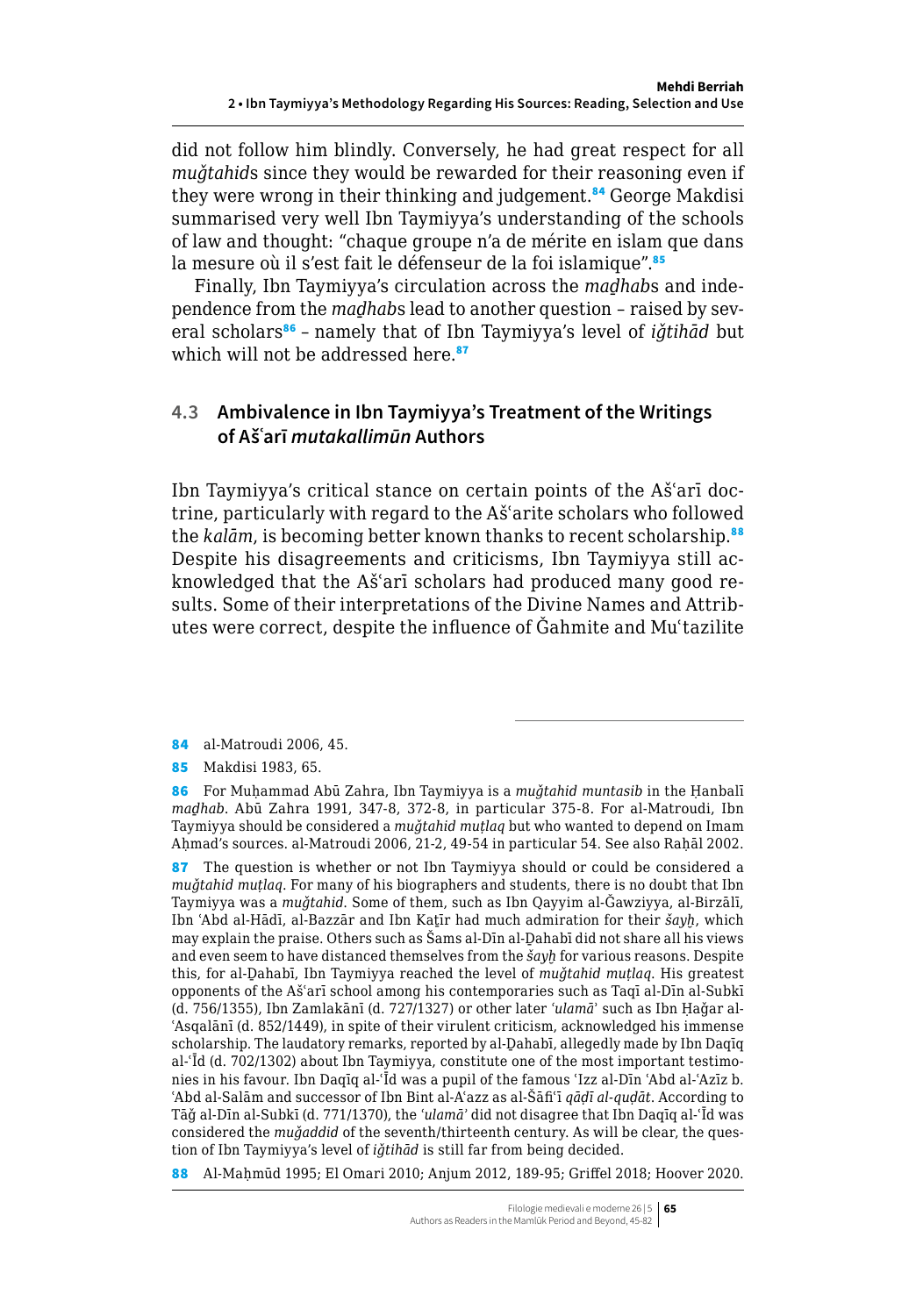thought.89 To better refute the views of his opponents, Ibn Taymiyya does not hesitate to quote and incorporate Ašʿarite authors and their works into his argument: the *Maqālāt al-Islāmiyyīn wa iḫtilāf al-muṣallīn* of Abū al-Ḥasan al-Ašʿarī (d. 324/936) about the *ʿiṣma* (impeccability/infallibility) of the Prophet especially in his *Minhāǧ al-Sunna*; 90 the *Tahāfūt* of al-Ġazālī (d. 505/1111) in his *Radd ʿalā al-Mantiqiyyin* and other writings;<sup>91</sup> he took up some of the positions of Fahr al-Dīn al-Rāzī (d. 606/1210) whom he contrasted with other positions of al-Ġazālī on the issue of the priority of reason over revelation, just as he found inspiration in the structure of the arguments from some of al-Ġazālī's works, like *Masāʾil al-ḫamsūn* and *Taʾsīs al-taqdīs*. 92

In his *al-Iḫnāʾiyya*, in addition to Mālikī scholars, Ibn Taymiyya quoted famous Ašʿarī scholars such as Abū Muḥammad al-Juwaynī (d. 478/1085), Abū Ḥāmid al-Ġazālī (d. 505/1111) and Abū Zakariyyāʾ al-Nawawī (d. 676/1277) to corroborate his statements even though this did not prevent him from criticising these same authors elsewhere and disagreeing with them on various issues.<sup>93</sup> This ambivalent method of Ibn Taymiyya in dealing with Ašʿarī authors by criticising them on the one hand, and using them to refute other opponents on the other, comes out quite well in his *al-Fatwā al-ḥamawiyya al-kubrā*.

At the beginning of his *fatwā*, Ibn Taymiyya criticised the position of the *mutakallimūn* who considered the *ḫalaf*<sup>94</sup> to be more learned than the *salaf*. <sup>95</sup> To show the vain nature of the practice of *kalām*, Ibn Taymiyya reported words that he attributed to great *mutakallimūn* such as Abū al-Fatḥ al-Šahrastānī (d. 548/1153), Faḫr al-Dīn al-Rāzī or

94 Generic term for the generations following the *salaf*. In other words, from the third/ tenth century onwards.

95 Ibn Taymiyya 2015, 68. In his *Rafʿ al-malām*, Ibn Taymiyya writes:

(17-18 1992-93,) "فهؤالء كانوا أعلم األمة وأفقهها، وأتقاها وأفضلها، فمن بعهم أنقص"

<sup>89</sup> For Ibn Taymiyya the interpretations found in the *Ta'sīs al-taqdīs* of Fahr al-Dīn al-Rāzī, in Abū al-Wafāʾ b. ʿAqīl as well as in Abū Ḥamīd al-Ġazālī are those of Bišr b. Ġiyāṯ al-Marīsī who, according to Ibn Taymiyya, was implied in the spread of the doctrine of *taʿṭīl al-ṣifāt* (denial of divine attributes) of the Ǧahmiyya. Ibn Taymiyya 2015, 86-7.

<sup>90</sup> Zouggar 2011, 84-5.

<sup>91</sup> Zouggar 2020, 95. On the *Fayṣal al-tafriqa bayn al-islām wa-l-zandaqa*, another work by al-Ġazālī refuting philosophy but little known see fn. 54, 99-100. On al-Ġazālī and philosophy see also Griffel 2004, 101-44. On the points of convergence of Ibn Taymiyya with al-Ġazālī concerning reason and revelation see Griffel 2018, 14, 21-7, 38. Ibn Taymiyya explicitly acknowledges the fame of the *Iḥyāʾ ʿulūm al-dīn*: Ibn Taymiyya 2005, 83. On the *šaṭḥ* in some Sufi groups, Ibn Taymiyya 2005, 108. On the fact that God loves and is loved, see Ibn Taymiyya 2005, 390.

<sup>92</sup> Griffel 2018, 15, 27-30.

<sup>93</sup> Ibn Taymiyya 2011a, 172, 176, 218, 222-3, 227, 257, 270, 288, 340, 407-9. E.g. on the *samāʿ* see Michot 1988. For an example of a point of convergence with al-Ġazālī's views on the power of God, see Anjum 2012, 183.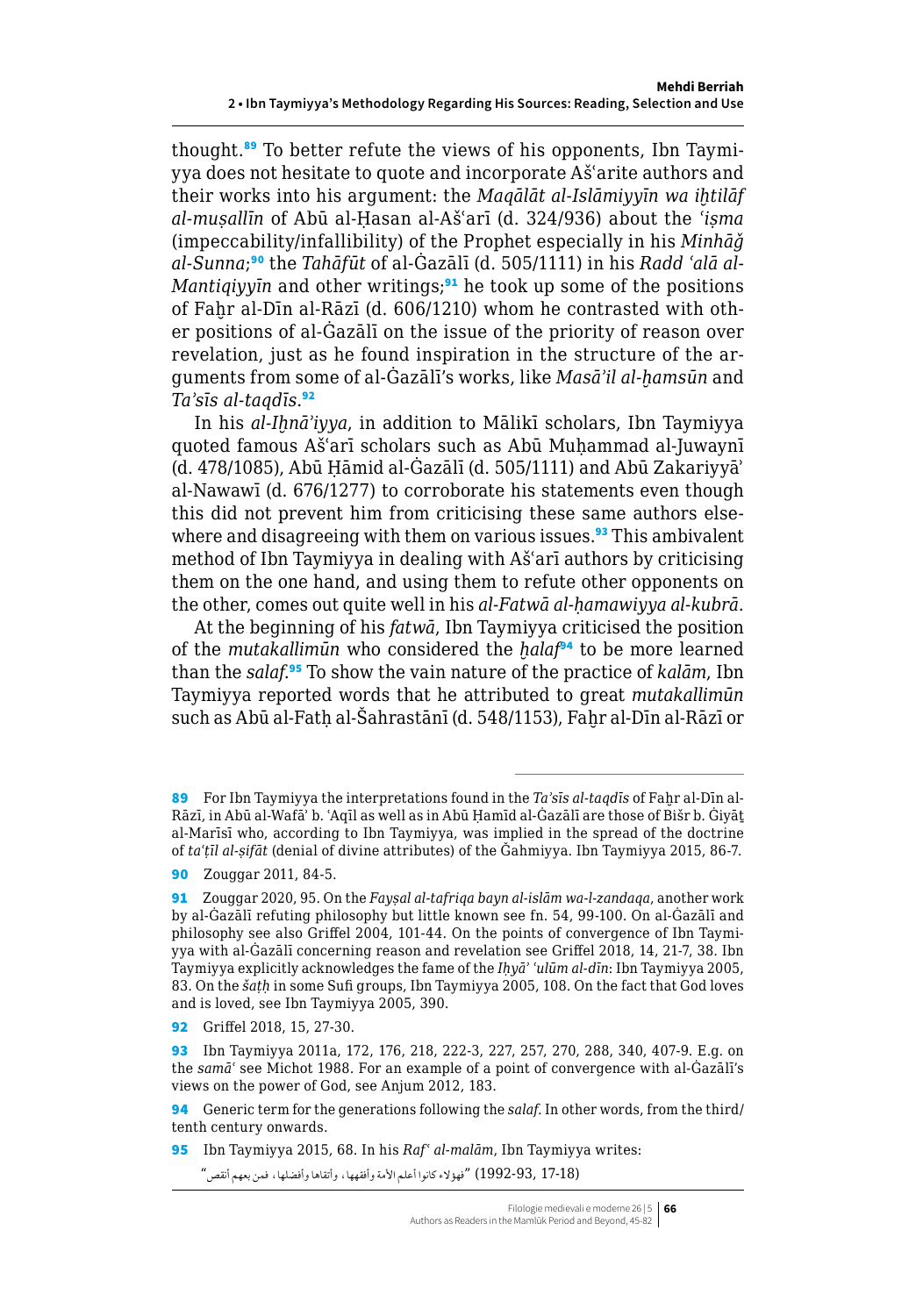Abū al-Maʿālī al-Ǧuwaynī, who were said to have expressed, at the end of their lives, their doubts, their remorse, their dissatisfaction – for some of them even their repentance<sup>96</sup> – for not having succeeded in finding the 'way' despite they made great efforts, implicitly by practising the *kalām*. <sup>97</sup> As usual, Ibn Taymiyya left the best argument for last and quoted a saying he attributed to Abū Ḥāmid al-Ġazālī:

أكثر الناس شكاً عند الموت أصحاب الكلام .

The people most prone to doubts when death presents itself to them are the people of the *kalām*. 98

Ibn Taymiyya presented the saying he attributed to al-Ġazālī as an acknowledgement, a kind of *mea culpa* of these *mutakallimūn* for practising *kalām* and considering it the way forward. Nevertheless, Ibn Taymiyya's criticism would not prevent him from using, later in the *fatwā*, these same authors and other Ašʿarīs to corroborate his opinion on the *ʿuluww* (height, altitude) of God who was on his throne, the latter situated above the seven heavens.<sup>99</sup> Ibn Taymiyya quoted the *Maqālāt al-Islāmiyyīn* of Abū al-Ḥassan al-Ašʿarī (d. 324/936) and the *Kitāb al-asmā*' wa al-sifāt of Abū Bakr al-Bayhaqī (d. 458/1066).<sup>100</sup>

Further on, Ibn Taymiyya defended the idea that the term *al-istiwāʾ* in verse 5 of Sura 20 could not be interpreted<sup>101</sup> and refuted the interpretation of the term *yad* as *niʿma* (benefit).<sup>102</sup> To support his position, he quoted once again Abū al-Ḥasan al-Ašʿarī and his work *al-Ibāna* as well as the Mālikī qāḍī Abū Bakr al-Baqillānī (d. 402/1013) – with his work also titled *al-Ibāna* – the best Ašʿarī *mutakallim* who existed according to Ibn Taymiyya.<sup>103</sup> A little further he used the words of al-Baqillānī to refute the belief that God, by virtue of His Being, was

96 It is the case for Fahr al-Dīn al-Rāzī.

97 Ibn Taymiyya 2015, 68-70.

98 Ibn Taymiyya 2015, 70.

- 100 Ibn Taymiyya 2015, 186, 190.
- 101 Ibn Taymiyya 2015, 200.
- 102 Ibn Taymiyya 2015, 202.
- 103 Ibn Taymiyya 2015, 203.

<sup>99</sup> Ibn Taymiyya 2015, 127-37. It is on this last point that several Aš'arī scholars have accused Ibn Taymiyya of anthropomorphism. This accusation is based on the following syllogism: if God is attributed a direction (in this case *al-ʿuluw*), this amounts to saying that He is therefore contained in a space and only a body can be contained in a space. God cannot therefore have a direction as is asserted in the Muršida of Muhammad b. Tūmart (d. 524/1130), often, and wrongly, attributed to Ibn ʿAsākir, one of the reference texts of the Ašʿarī belief: " ليس له قبل ولا بعد ولا فوق ولا تحت ولا يمين ولا شمال ولا أمام ولا خلف" :bexts of the Ašʿarī belief 2, 46). In another version, we find: "لا تحويه الجهات الست كسائر المبتدعات"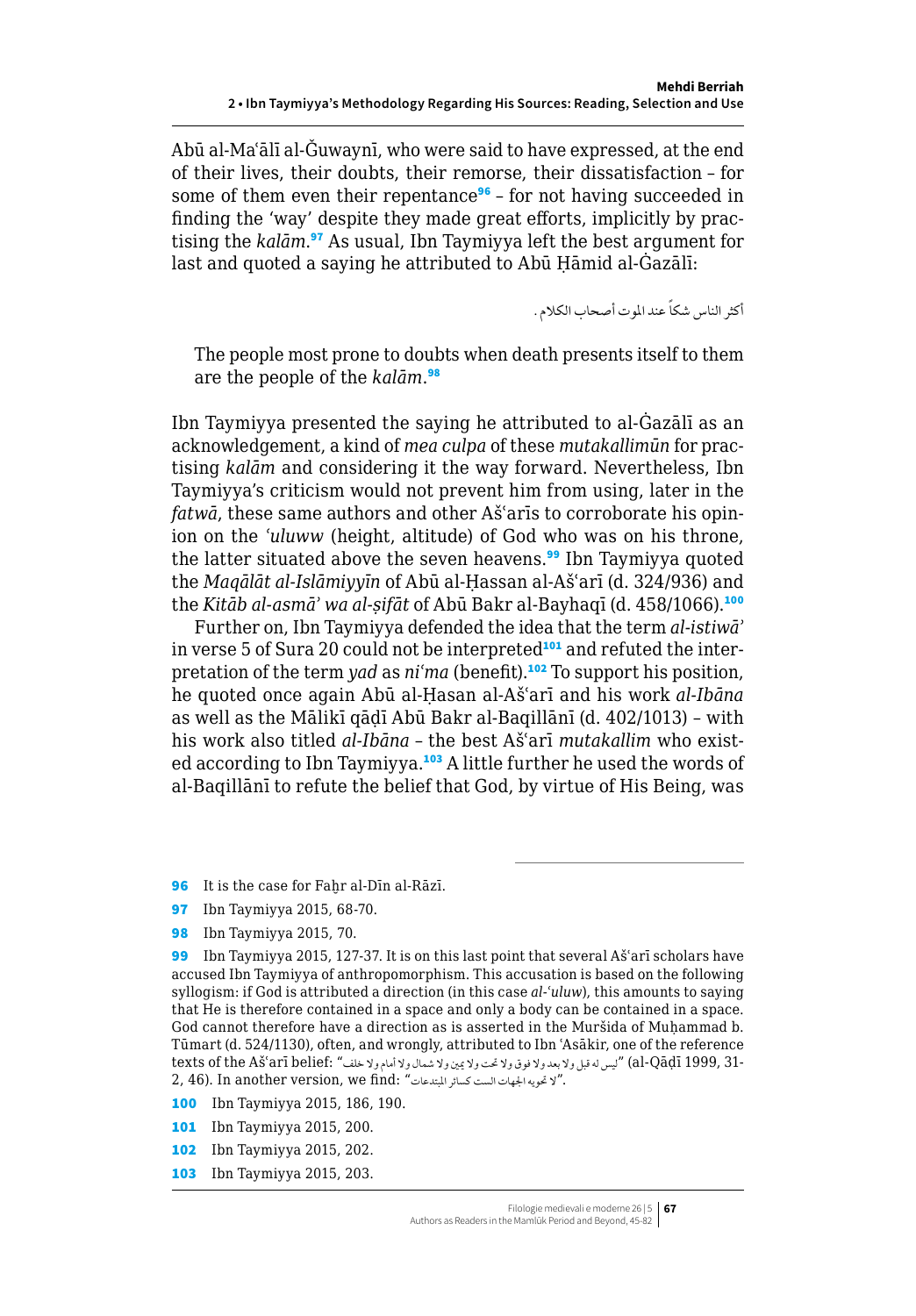present everywhere (*fī kulli makān bi-ḏāti-hi*).104 Ibn Taymiyya concluded his line of reasoning with his most relevant argument, namely a passage from the *Risāla al-niẓāmiyya* of Abū al-Maʿālī al-Ǧuwaynī (d. 478/1085) in which the author explicitly stated that the best path to follow regarding the interpretation of divine names and attributes was that of the *salaf*. 105

These few examples illustrate this ambivalent attitude of Ibn Taymiyya's towards certain Ašʿarī-*mutakallimūn* ulemas: on the one hand, refuting some of their opinions, on the other hand, integrating them into his discursive strategy and using them to refute the opinions and arguments of other opponents. Ibn Taymiyya did not shy from this ambivalent use of the texts of the *mutakallimūn* to support his theses. On the contrary, shortly before the end of his *fatwā*, Ibn Taymiyya explained in no uncertain terms why he quoted them:

وكالمه وكالم غيره من املتكلمني يف هذا الباب مثل هذا كثير ملن يطلبه وإن كنا مستغنني بالكتاب والسنة وآثار السلف عن كلّ كلام . ومِلاك الأمر أن يهَب الله للعبد حكمة وإيماناً بحيث يكوِّن له عقل ودين حتى يفهم ويدين ، ثمّ نورٌ الكتاب والسنة يغنيه عن كلٍ شيء، ولكن كثير من الناس قد صار منتسباً إلى بعض طوائف المتكلمين، ومحسناً للظن بهم دون غيرهم، ومتوهَّماً أنهم حقَّقوا في هذا الباب ما لم يحققه غيرهم، فلو أتي بكل آية ما تبعها حتى يؤتى بشيء من كالمهم...

And his [Abū Bakr al-Baqillānī's] sayings and similar sayings of others among the *mutakallimūn* on this subject are numerous for anyone who wants to know them. And certainly, we could have been content only with the Qurʾān, the Sunna, the traditions of the *salaf* and dispensed with reporting their [the *mutakallimūn*'s] sayings. But the main thing is that God grants the servant's wisdom and faith to have reason and religion so that he can understand and profess religion. Thereafter, the light of the Qurʾān and Sunna will suffice for him and he will not need anything else. Nevertheless, most people have become affiliates of certain groups of *mutakallimūn* for whom they have a good opinion at the expense of others. They are convinced that they [the *mutakallimūn*] have achieved in this regard what no one has done apart from them and that even if one were to come to them with a verse, they will not follow it until one of their [the *mutakallimun's*] words is presented to them.<sup>106</sup>

There is no denying that Ibn Taymiyya exhibits a certain transparency and intellectual honesty in this passage. Nevertheless, on careful examination it also turns out to be yet another argument against the *mutakallimūn*: by explaining that he used the words of *mutakallimūn*

<sup>104</sup> Ibn Taymiyya 2015, 204.

<sup>105</sup> Ibn Taymiyya criticises this position at the beginning of the book, see fn. 95.

<sup>106</sup> Ibn Taymiyya 2015, 205.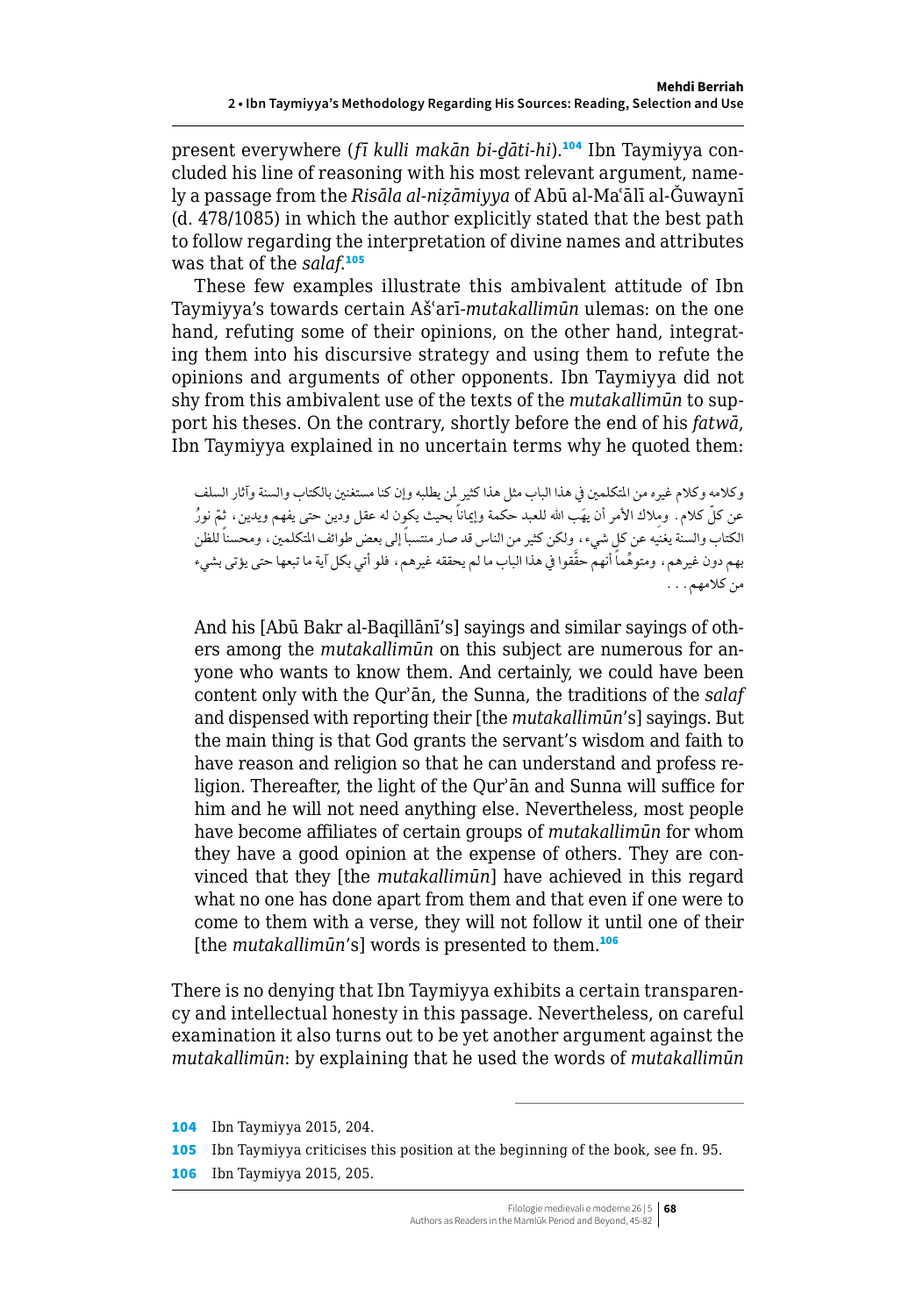<span id="page-24-0"></span>to speak to those who follow the *kalām*, Ibn Taymiyya showed on the one hand that he held the same opinion as the earlier great *šuyūḫ mutakallimūn* on crucial points relating to dogma and that on the other hand, the proponents of the over-interpretation of divine names and attributes among the neo-*mutakallimūn* were innovators.<sup>107</sup> This process was quite similar to that employed in al-Ihnā'ī's refutation of the visitation of the tombs with the use of Mālikī-Ašʿarī sources; or that of al-Qušayrī, regarding the *kalām* as the path of the great Sufi masters, with the use of a Sufi corpus.

#### 5 Rigour and Criticism in the Reading of Sources

In addition to transparency in his choice to use *mutakallimūn* authors in his *Fatwā al-ḥamawiyya al-kubrā*, a certain rigour in the reading, treatment and validation of texts which are used as sources seems to emerge from the analysis of Ibn Taymiyya's writings. Given the impossibility of conducting an in-depth analysis of Ibn Taymiyya's entire output, I will limit myself to his work entitled *al-Istiqāma*. One of Ibn Taymiyya's criteria of source validation that recurred quite often in this work was *isnād* (chain of transmission). Although less well known and less presented as a *muḥaddiṯ*, Ibn Taymiyya was competent in the science of *hadīṯ* and the so-called science of narrators (*ʿilm al-riǧāl*).<sup>108</sup> He emphasised the importance of the *isnād* and lamented that in his time, "many among the servants did not memorise the *hadīṯ* or their *isnād* and consequently, there were many errors made in both the *isnād* and the *matn* [text] of the *hadīṯ*".<sup>109</sup> Ibn Taymiyya sifted through the passages of al-Qušayrī's *Risāla* with particular attention to those in which the author reported the sayings attributed to different Sufi masters, validating them or not after analysis of the *isnād*.

Al-Qušayrī reported that Dū al-Nūn al-Misrī<sup>110</sup> was said to have been asked about verse  $5 \text{ sura } 20^{111}$  and replied that God confirms His Being there and refutes any place for Him. God exists by His Be-

109 Ibn Taymiyya 2005, 159:

لكن كثيرًا من العباد لا يحفظ الأحاديث ولا أسانيدها فكثيرًا ما يغلطون في إسناد الحديث أو متنه .

111 "The Most Merciful [who is] above the Throne established".

<sup>107</sup> On Ibn Taymiyya's position on the different types of interpretations see Zouggar 2010, 198-204.

<sup>108</sup> al-Matroudi 2006, 25-6.

<sup>110</sup> His full name Abū al-Fayd Tawbān b. Ibrāhīm, born in Ahmīm in Egypt in 179/796. Great Sufi scholar and master who died in Egypt in 245/859. For more information see Chiabotti, Orfali 2016, 90-127.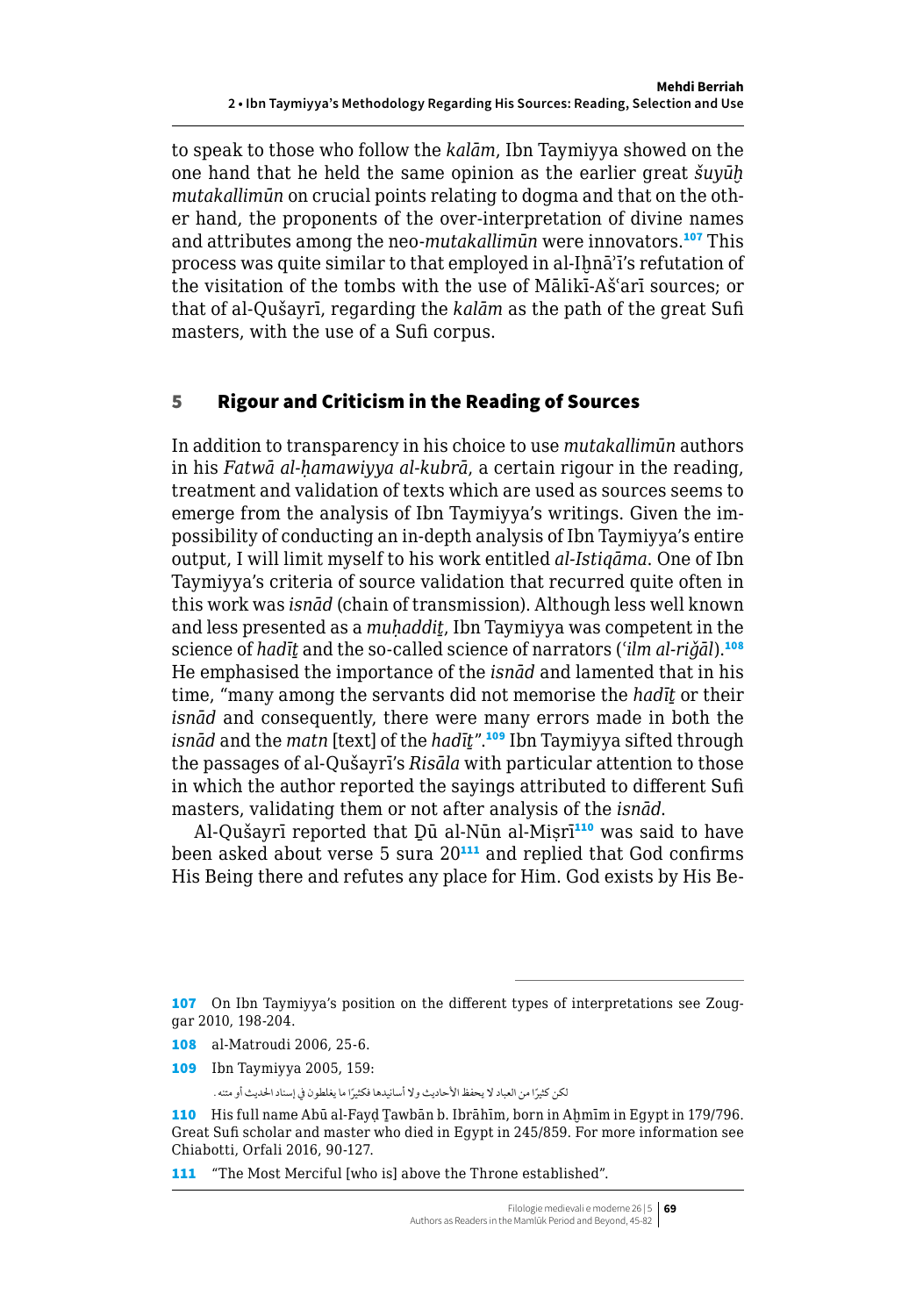ing and things exist by His command (*ḥukm*) and as He Wills.<sup>112</sup> But for Ibn Taymiyya, the problem of the *isnād* arose already before analysing its content:

هذا الكالم لم يَذكر له إسناداً عن ذي النون، ويف هذه الكتب من احلكايات املسندة شيء كثير ال أصل له، فكيف بهذه المنقطعة المسيئة التي تتضمن أن يُنقل عن المشايخ كلام لا يقوله عاقل ، فإنّ هذا الكلام ليس فيه مناسبة للآية ، بل هو مناقض لها. فإنَّ هذه الآية لم تتضمن إثبات ذاته ونفي مكانه بوجه من الوجوه، فكيف تُفسّر بذلك؟! وأمّا قوله: "هو موجود بذاته، والأشياء موجودة بحكمه"، فهو حقٌّ ، لكن ليس هذا معنى الآية .

I say: he [al-Qušayrī] does not cite any *isnād* going back to Ḏū al-Nūn for this saying. In these books, there are many stories/anecdotes reported with an *isnād* that has nothing true. So, what about this evil saying reported without an *isnād* which makes one attribute to *šuyūḫ* something a reasonable person would not say. This word has nothing to do with the verse, on the contrary it opposes it. This verse does not in any way refer to the affirmation [*iṯbāt*] of the Being of God [*ḏāti-hi*] or even to the refutation that it is contained in a place. So how can this verse be explained in this way?! When it says 'that He exists by His Being and things exist by His command [*ḥukm*]', it is a word of Truth but this is not the meaning of this verse.<sup>113</sup>

Further on, we find this same problem of the *isnād* concerning a saying which al-Qušayrī attributed to Ḏū al-Nūn and according to which he praised the merits of the beautiful voice and the *samāʿ* which pushes and directs hearts towards the truth (*al-haqq*).<sup>114</sup> For Ibn Taymiyya:

هذا الكلام لم يسنده عن ذي النون، وإنما أرسله إرسالاً ، وما يرسله في هذه الرسالة قد وجد كثير منه مكذوب على ً أصحابه، إما أن يكون أبو القاسم سمعه من بعض الناس فاعتقد صدقه، أو يكون من فوقه كذلك، أو وجده مكتوبا يف بعض الكتب فاعتقد صحته.

This saying has no *isnād* going back to Ḏū al-Nūn but he [al-Qušayrī] reports it without quoting its main narrator [*arsala-hu irsālan*].<sup>115</sup> Many of what he reports in this book are actually false words that are

114 Ibn Taymiyya 2005, 275.

<sup>112</sup> Ibn Taymiyya 2005, 150. This position echoes what is also found in the *Muršida*: Qāḍī-al (وله احلكم والقضاء وله األسماء احلسنى، ال دافع ملا قضى وال مانع ملا أعطى يفعل يف ملكه ما يريد ويحكم يف خلقه مبا يشاء 1999, 20-7, 46)

<sup>113</sup> Ibn Taymiyya 2005, 151.

<sup>115</sup> Although it is not a prophetic *ḥadīṯ*, Ibn Taymiyya treats this *ḥadīṯ* (narrative) attributed to Ḏū al-Nūn using the nomenclature of *ḥadīṯ* scholarship. By the expression *arsala-hu irsālan* Ibn Taymiyya refers to the *mursal ḥadīṯ*, characterised by the lack of the last person to hear the *ḥadīṯ* directly from the Prophet.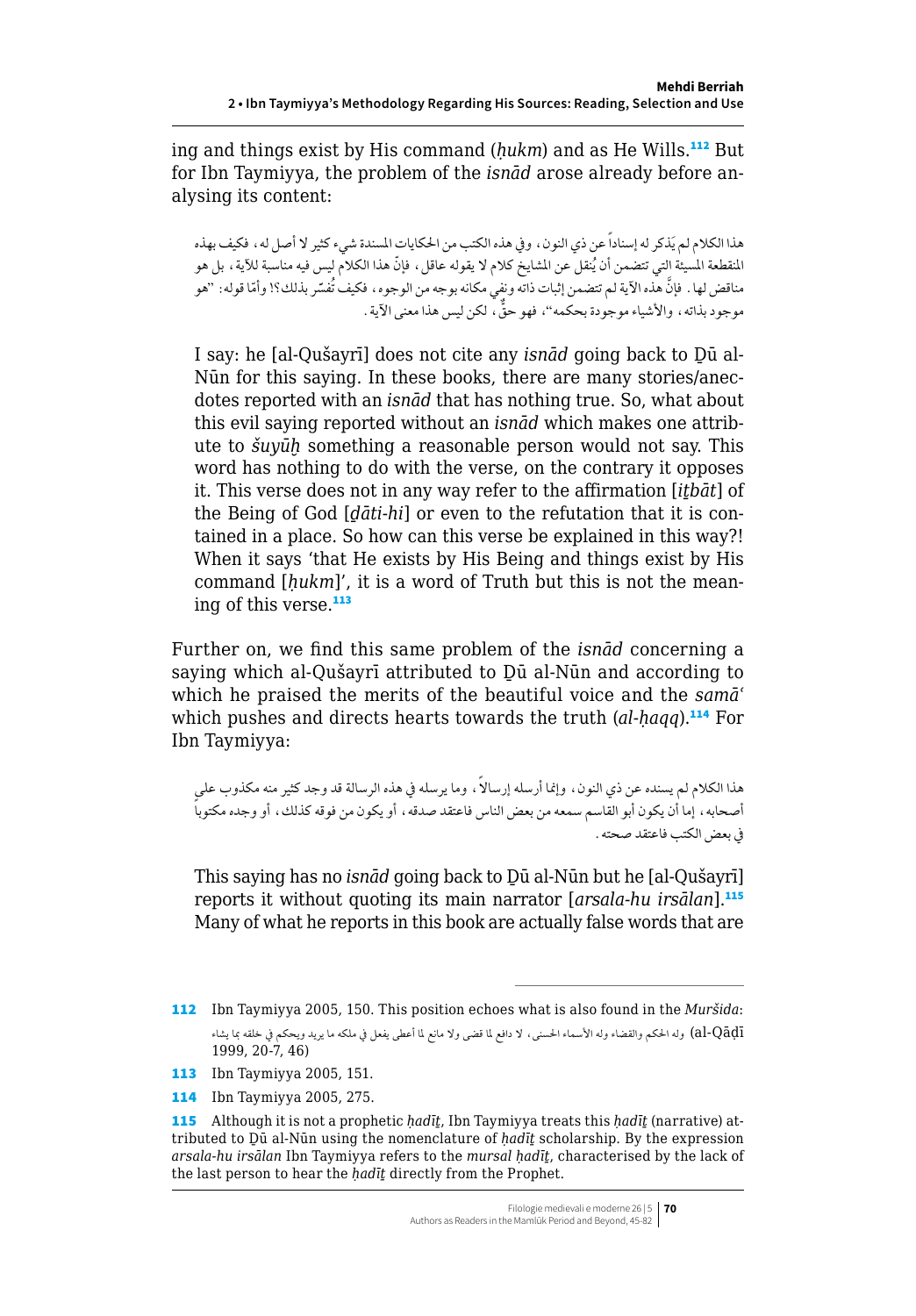falsely attributed to these people; either Abū al-Qāsim [al-Qušayrī] heard it from some people and considered it true or he found it written in some books and considered it authentic  $[...]$ .<sup>116</sup>

Ibn Taymiyya went on to highlight the phenomenon of attributing false and misleading words to the most illustrious *šuyūḫ* and *ʿulamāʾ* for the purpose of legitimising a particular belief or innovative practice:

ومن أكثر الكذب، الكذب على المشايخ المشهورين، فقد رأينا من ذلك وسمعنا ما لا يحصيه إلا الله. وهذا أبو القاسم –مع علمه وروايته بالإسناد –ومع هذا، ففي هذه الرسالة قطعة كبيرة من المكذوبات، التي لا يُنازع فيها مَن لَُه أدنى معرفة بحقيقة حال املنقول عنهم.

And among the most numerous lies are those about the famous *šuyūḫ* and we have seen and heard what only God is able to count. And Abū al-Qāsim despite his erudition and his reported versions with an *isnād*, in his book *al-Risāla*, there is a significant portion of the false narratives about which there is no need to polemicise for the one who has a minimum of knowledge of the reality of the narratives that are reported about them [the *šuyūḫ*].<sup>117</sup>

Ibn Taymiyya did not merely note the absence of the *isnād* or criticise its authenticity. In the discussion that concerns us, Ibn Taymiyya cited the texts in which, according to him, many stories and narrations related to the *samāʿ* were found:

أمّا الذي يسنده من الحكايات في باب السماع، فعامته من كتابين: كتاب اللمع لأبي نصر السرّاج – فإنه يروى عن أبي حاتم السجستاني عن أبي نصر عن عبد الله بن علي الطوسيّ ، ويروى عن محمد بن أحمد بن محمد التميمي عنه – ومن كتاب السماع ألبي عبد الرحمن السلمي، قد سمعه منه.

As for the one who supports, with an *isnād*, narrations related to the *samāʿ* then most of the time he uses two works: the book *al-Lamʿ* by Abū Naṣr al-Sarrāǧ which reports after Abū Ḥātim al-Siǧistānī, after Abū Naṣr, after ʿAbd Allāh b. ʿAlī al-Ṭūsī, and also reports from Muḥammad b. Aḥmad b. Muḥammad al-Tamīmī; the book *al-Samāʿ* of Abū 'Abd al-Raḥmān al-Sulamī that he heard from him directly.<sup>118</sup>

Ibn Taymiyya was ardently opposed to singing, which he considered a perversion and a danger for the heart.<sup>119</sup> Although he was an enthusiast for warrior arts like *furūsiyya*, Ibn Taymiyya had no taste for military music, a military practice for which there is no trace either

 Ibn Taymiyya 2005, 275-6. Ibn Taymiyya 2005, 276. Ibn Taymiyya 2005, 276. Ibn Taymiyya 2011c, 343-52; 2005, 238; 1991; Michot 1988, 255-61.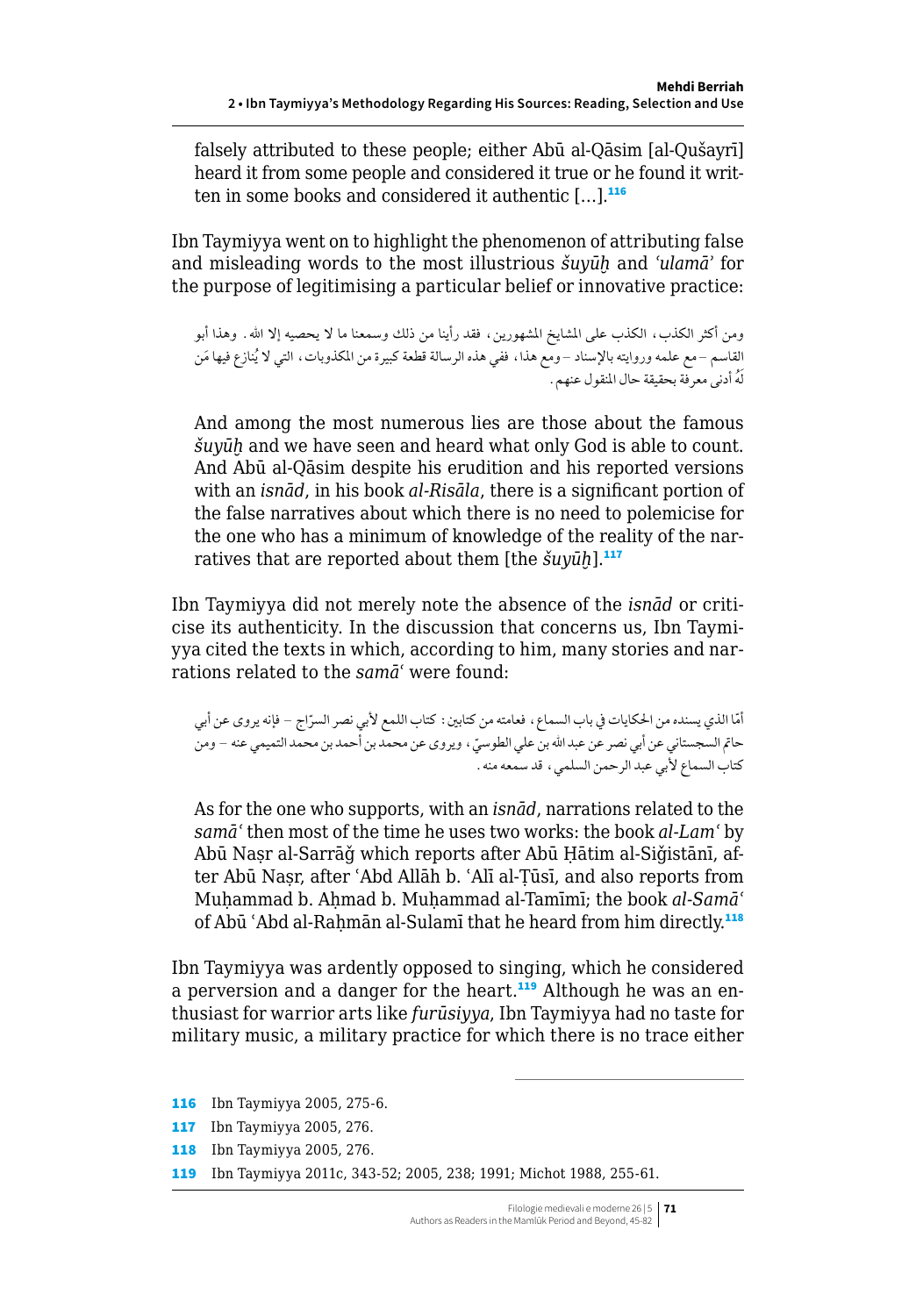in the Prophet or the *salaf*. <sup>120</sup> But it was above all the *samāʿ* practised by some *mutaṣawwifa* with all the turpitudes and perversions committed therein that he strongly denounced and condemned.121 However, Ibn Taymiyya's position on the *samāʿ* should in no way be taken as a condemnation of Sufism as such or of the brotherhoods as has already been well demonstrated by several scholars.<sup>122</sup>

In other passages of his *al-Istiqāma*, Ibn Taymiyya pointed out the absence of *isnād* which was one of the first criteria – if not the first – for validating a reported saying even before analysing its content.<sup>123</sup> Even for a saying that he considered good, Ibn Taymiyya did not fail to point out the absence or lack of knowledge of the *isnād*. 124 Like a *muḥaddiṯ*, Ibn Taymiyya analysed in depth the *isnād*s quoted by al-Qušayrī and did not hesitate to point out when one of the narrators was unknown:

قال أبو القاسم: "حدثنا الشيخ أبو عبد الرحمن، سمعت أبا العباس بن الخشّاب البغدادي، سمعتُ أبا القاسم بن موسى، سمعت محمد بن أحمد، سمعتُ الأنصاري، سمعتُ الخرّاز يقول: حقيقة القرب فَقْد حُسْن الأشياء من القلب، وهدوء الضمير إلى الله." قلت : "هذه الحكاية في إسنادها من لا يُعرف حاله ، وإن صحّ هذا الكلام عن أبي سعيد الخرّاز ، فليس مقصوده أنّ<br>وُ ُ القرب من اهلل ليس إال مجرد ذلك".

Abū al-Qāsim said: 'the *šayh* Abū 'Abd al-Rahmān reported to us': 'I heard Abū al-ʿAbbās b. al-Ḫaššāb al-Baġdādī who heard Abū al-Qāsim b. Mūsā who heard Muhammad b. Ahmad who heard al-Ansārī who heard al-Harrāz say, 'the real closeness [to being with God] is not losing the attachment for the good things in one's heart and the serenity of mind towards God'.

<sup>120</sup> According to Ibn Taymiyya, the origin of the military music would come from Persian kings. This tradition would have spread through the conquests of the Persian armies during Antiquity. Ibn Taymiyya 2005, 238. For Ibn Taymiyya, the Prophetic tradition at war is "الصوت خفض". Poetry is acceptable for motivating and exciting the combatants' ardour to fight. Ibn Taymiyya 2005, 238, 242, 279. For more information see Michot 2016, 8-10 and Frenkel 2018, 5-12. It should be noted that for some *ʿulamāʾ*s music could be a psychological weapon in the service of Muslims. For the Hanafī Badr al-Dīn al-ʿAynī (d. 855/1451), banging the drum was allowed in the context of war to gather the fighters and as a signal for combat readiness. Although it is detestable (*makrūh*) to use bells (*al-aǧrās*) in the territory of Dār al-ḥarb to avoid detection by the enemy, there is no harm in hanging them on the horse harness for frightening the enemy before the fight. Al-ʿAynī 2014, 1: 452-3.

<sup>121</sup> In many passages of his writings, Ibn Taymiyya denounces the contemplation and penchant for hairless young people in the circles of *samāʿ*. See also Pouzet 1983, 132; Homerin 1985, 226 fn. 32; Berriah 2020.

<sup>122</sup> See fn. 30.

<sup>123</sup> Here are just a few examples. Ibn Taymiyya 2005, 157-8.

<sup>124 &</sup>quot;فهذا الكلام كلام حسن، وإن لم يعلم إسناده" (And this saying is a good saying even if its *isnād* is not known) (Ibn Taymiyya 2005, 379).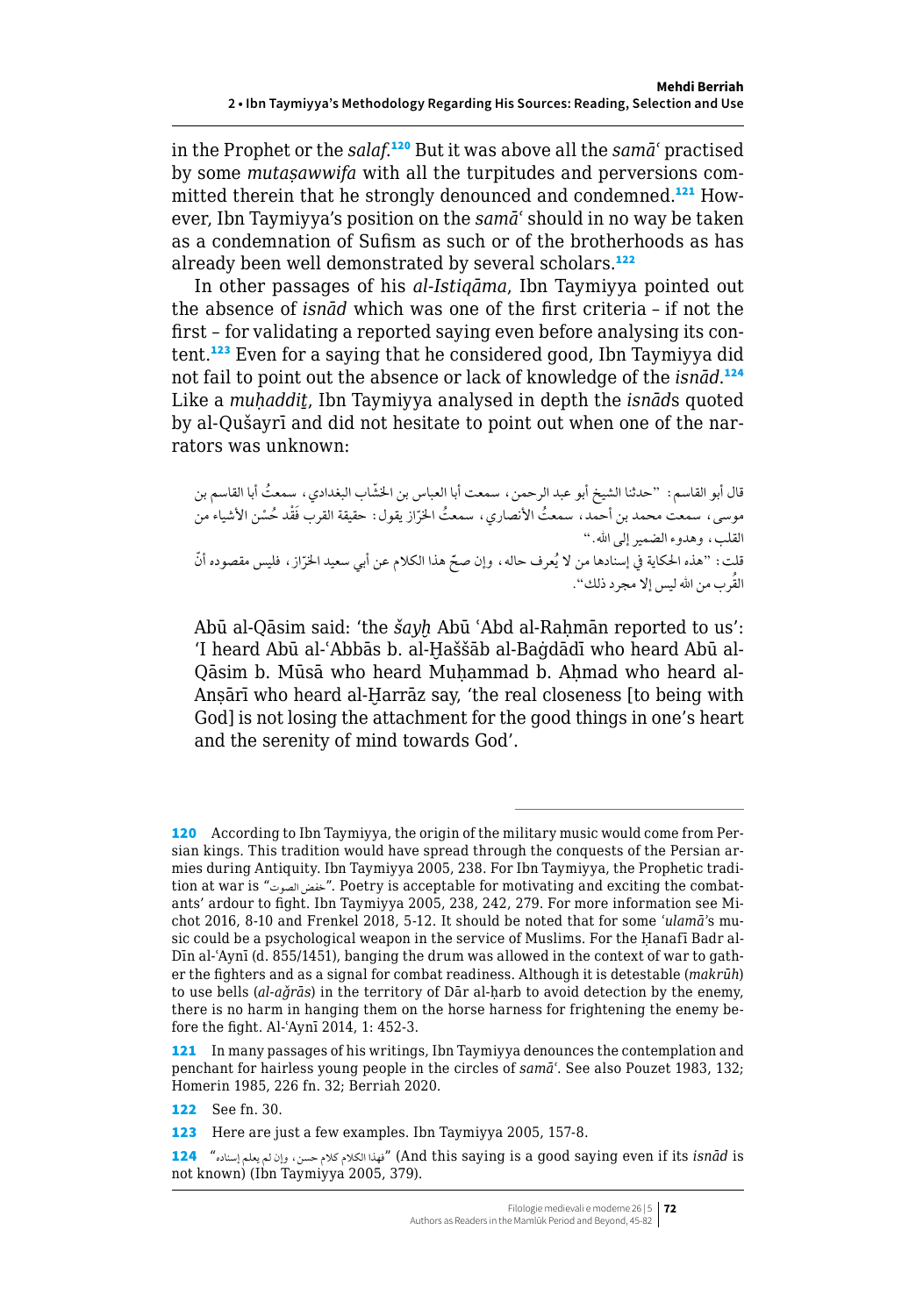I say, 'this story has in its *isnād* someone whose degree of trust [h*āl*] is not known and even if it is true that this saying is from Abū Saʿīd al-Ḫarrāz, it does not mean that closeness to God is achieved only by this means'.<sup>125</sup>

One might think that Ibn Taymiyya raised this criterion of a narrator's lack of knowledge in the *isnād* to protect the reputation of Abū 'Abd al-Rahmān al-Sulamī, a great Sufi *šayh* whom he greatly revered and whom he quoted extensively in his writings. Yet, Ibn Taymiyya also raised the problem of *isnād* and was equally dubious about a saying on divine attributes that al-Qušayrī attributed to al-Ḥusayn b. Manṣūr, better known as al-Ḥallāǧ, and whose reputation as a misguided person, heretic and even apostate was well known and which Ibn Taymiyya did not forget to mention.126 Regarding the words of al-Ḥallāǧ, Ibn Taymiyya wrote:

هذا الكلام – والله أعلم – هل هو صحيح عن الحلاج أم لا؟ فإنّ في الإسناد من لا أعرف حاله، وقد رأيت أشياء كثيرة منسوبة إلى الحلاج من مصنفّات وكلمات ورسائل، وهي كذب عليه لا شكَّ في ذلك، وإنْ كان في كثير من كالمه الثابت عنه فساد واضطراب.

Is this saying – and God is more Knowledgeable – really from al-Ḥallāǧ or not? In the *isnād* there is a narrator whose degree of trust [*ḥālu-hu*] I do not know and I have seen many things attributed to al-Ḥallāǧ in books, epistles and statements when they are lies without any doubt, even though it is true that in many other sayings attested to be those of al-Hallağ, there is corruption, disorder and disruption.<sup>127</sup>

We must acknowledge here a certain rigour and objectivity on the part of Ibn Taymiyya, which were not always present,<sup>128</sup> if we take into consideration the criticisms he made of al-Ḥallāǧ in other *fatwā*s.<sup>129</sup>

It is clear that no matter which author al-Qušayrī attributed a saying to, whether he was appreciated or not by Ibn Taymiyya, the *isnād* was the first element to be analysed. This way of proceeding was later confirmed when Ibn Taymiyya expressed doubts about the *isnād* of a saying he considered to be 'good' and which was attributed to al-

<sup>125</sup> Ibn Taymiyya 2005, 154. See page 158 for another example of criticism of the absence of an *isnād*.

<sup>126</sup> Ibn Taymiyya 2005, 106.

<sup>127</sup> Ibn Taymiyya 2005, 107.

<sup>128</sup> See for example the false accusations against Rašīd al-Dīn, highlighted by Michot 1995.

<sup>129</sup> Massignon 1975. Nevertheless, he agrees on several points with al-Ḥallāǧ and his perception of al-Ḥallāǧ and his creed seems to have evolved over time. See Michot 2007.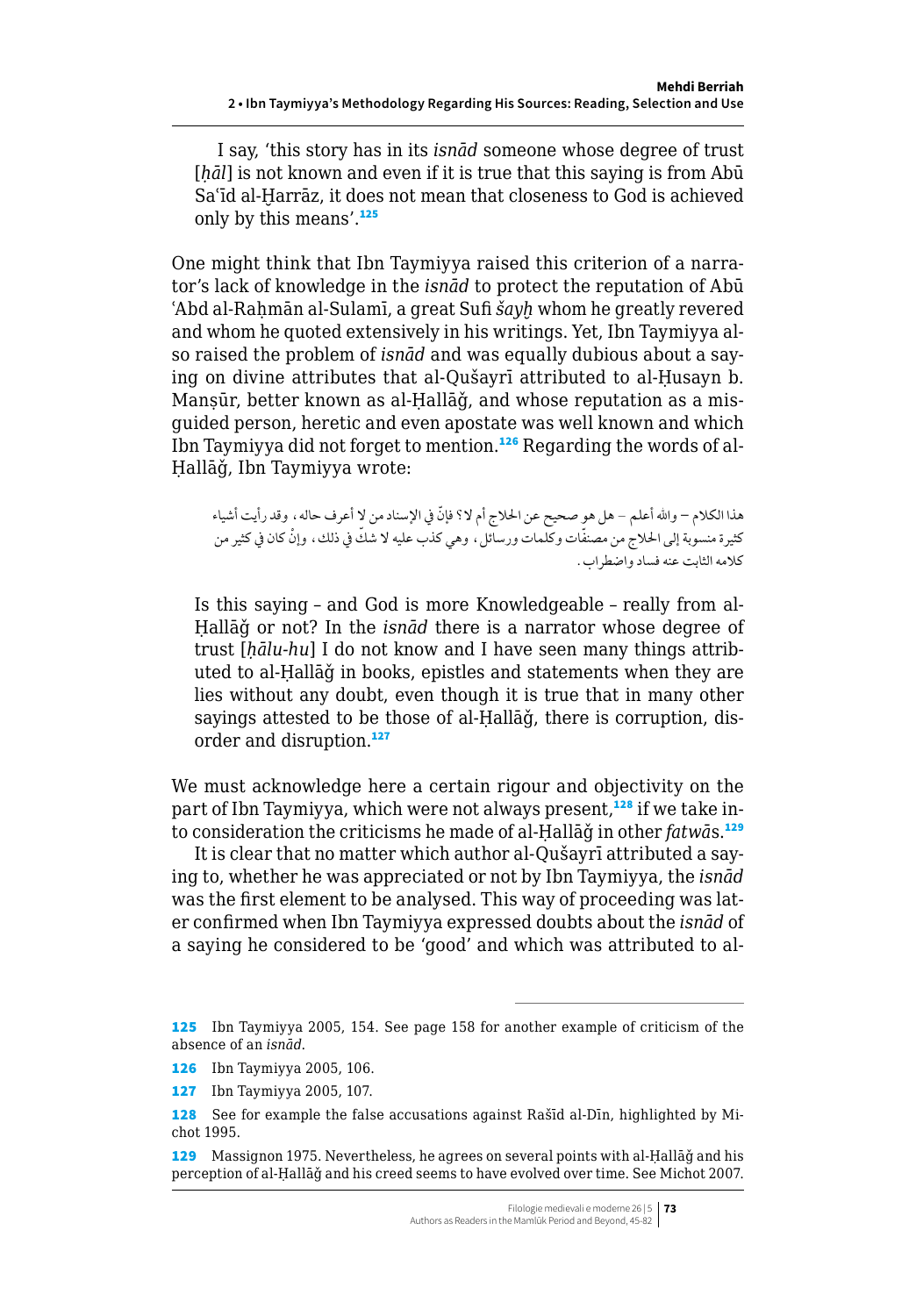<span id="page-29-0"></span>Fuḍayl b. ʿIyāḍ (d. 187/803), a famous Sufi *šayḫ* whom he particularly liked.130 For some sayings reported by al-Qušayrī from Sufi masters, Ibn Taymiyya did not limit himself to refuting the authenticity of the *isnād* but made corrections and clarifications. This is the case with a saying attributed to Sahl b. ʿAbd Allāh about the created character of the letters of the Qurʾān:

هذا الكلام ليس له إسناد عن سهل، وكلام سهل بن عبد الله وأصحابه في السنّة والصِّفات والقرآن أشهر من أن يُذكر هنا. وسهل من أعظم الناس قولاً بأنّ القرآن كله حروف، ومعانيه غير مخلوقة، بل صاحبة أبو الحسن بن سالم – أخبَرُ الناس بقوله –قد عُرِفَ قوله وقول أصحابه في ذلك. وقد ذكر أبو بكر بن إسحاق الكلاباذي في "التعرُّف في مذاهب التصوّف" عن الحارث المحاسبي وأبي الحسن بن سالم، أنّهما كانا يقولان: إنّ الله يتكلّم بصوت. ومذهب السالمية أصحاب سهل، ظاهر في ذلك، فلا يُترك هذا الأمر المشهور المعروف الظاهر لحكاية مرسلة لا إسناد لها.

This saying has no *isnād* from Sahl. The saying of Sahl b. ʿAbd Allāh and his companions about the Sunna, the Attributes and the Qurʾān are so well known that there is no need to recall them here. Sahl is among the most illustrious people who claimed that the Qurʾān in its entirety consists of *ḥurūf* and that its meanings are not created. Moreover, his companion Abū al-Ḥasan b. Sālim – the most knowledgeable of Sahl sayings – and his companions, are known for his words on this subject. Abū Bakr b. Isḥāq al-Kalābāḏī has mentioned in his book *al-Taʿarruf fī maḏhab al-taṣawwuf* according to al-Ḥāriṯ al-Muḥāsibī and Abū al-Ḥasan b. Sālim that both say: 'surely God speaks through a *ṣawṭ*.' The *maḏhab* of the Sālimiyya and the companions of Sahl is clear on this and it is not appropriate to bring a *mursal* narration without an *isnād* for this type of thing that is clear and well-known.<sup>131</sup>

Ibn Taymiyya's methodological process demonstrates both a scientific rigour and a vast erudition, which were unanimously accepted by his contemporaries, whether those in his circle or his fiercest opponents.

## 6 Conclusion

The analysis of a sample of Ibn Taymiyya's writings has shed light on some aspects of his source methodology. Of course, these results are only preliminary and, given the limited corpus, need to be completed. The example of the visit to the tombs shows how Ibn Taymiyya used the Companions in order to disprove his opponents who based their arguments on the opinion or word of a Companion. In the first instance, Ibn Taymiyya invoked the authority of a Companion who

130 Ibn Taymiyya 2005, 377. 131 Ibn Taymiyya 2005, 163.

> Filologie medievali e moderne 26 | 5 **74** Authors as Readers in the Mamlūk Period and Beyond, 45-82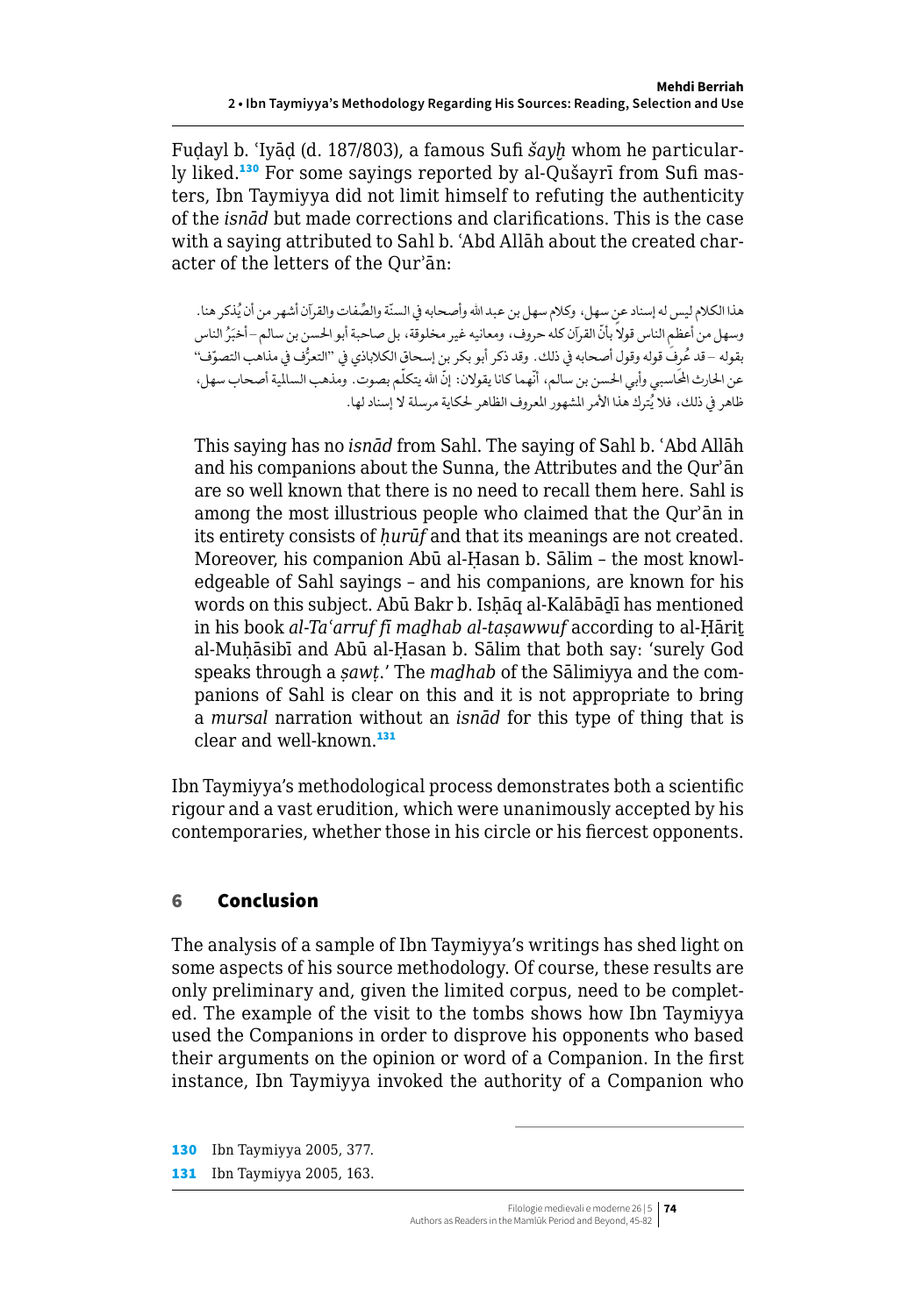was higher in the ranking of merits. If it was an isolated opinion as in the case of Ibn ʿUmar, Ibn Taymiyya opposed it in a second step to the *ǧumhūr al-ṣaḥāba* (majority of the Companions).

Ibn Taymiyya did not follow this methodology in every case. Depending on the subject matter, the relevance of the word reported by the Companion could prevail over the order of merit of the Companions. Thus, Ibn Taymiyya gave priority to the word of Salmān al-Fārisī over that of 'Umar, the second caliph of Islam and who occupied the second place in the ranking of the Companions in the Sunni tradition, on the subject of the superiority of the Arabs and the merits of Arabness since it made his argument more relevant and effective.

The examination of the *Ǧawāb al-bāhir* and *al-Iḫnāʾiyya*, writings dealing with the visitation of graves, showed Ibn Taymiyya's ability to use to his advantage, thanks to his vast erudition and sound knowledge of the different *maḏhab*s and schools of thought, the sources of his opponents regardless of their *maḏhab* of affiliation. Ibn Taymiyya built his arguments on sources from his opponent's *maḏhab* and used it against him to deconstruct his discourse and discredit him. His expertise in the *maḏhab*s in general, and the Mālikī *maḏhab* in particular, allowed him to discuss and quote the opinions of the *ʿulamāʾ* of the different *maḏhab*s as he wished. Although he was attached to the Ḥanbalī *maḏhab* and admired its founder, it would seem that Ibn Taymiyya was not concerned with necessarily appearing to be a Hanbalī scholar and/or ensuring that the opinions of the scholars affiliated with his *maḏhab* prevailed, particularly towards the end of his life. This pluri-*maḏhab* referencing and selection of sources, which he practiced at the end of his life, was the result of both his expertise in the *maḏhab*s and a long intellectual journey. It was a further indicator of his independence from the *maḏhab*s, an independence that was evident in his later writings: Ibn Taymiyya wanted to place himself above the *maḏhab*s, to detach himself from them in the treatment of certain issues because quite simply the struggle to defend his conception of orthodoxy went beyond the *maḏhab*s and concerned all Muslims without distinction. In line with the work of other scholars, the passages analysed in this study confirm Ibn Taymiyya's ambivalent attitude towards certain Ašʿarī-*mutakallimūn ʿulamāʾ*: on the one hand, he criticised them and disagreed with them on several points, on the other hand, he did not hesitate to use them against his opponents.

The examination of other writings of Ibn Taymiyya would allow us to potentially corroborate these results but, above all, bring new elements regarding his source methodology, which remains to be studied in depth as well as the idea of a Taymiyyan *kalām*.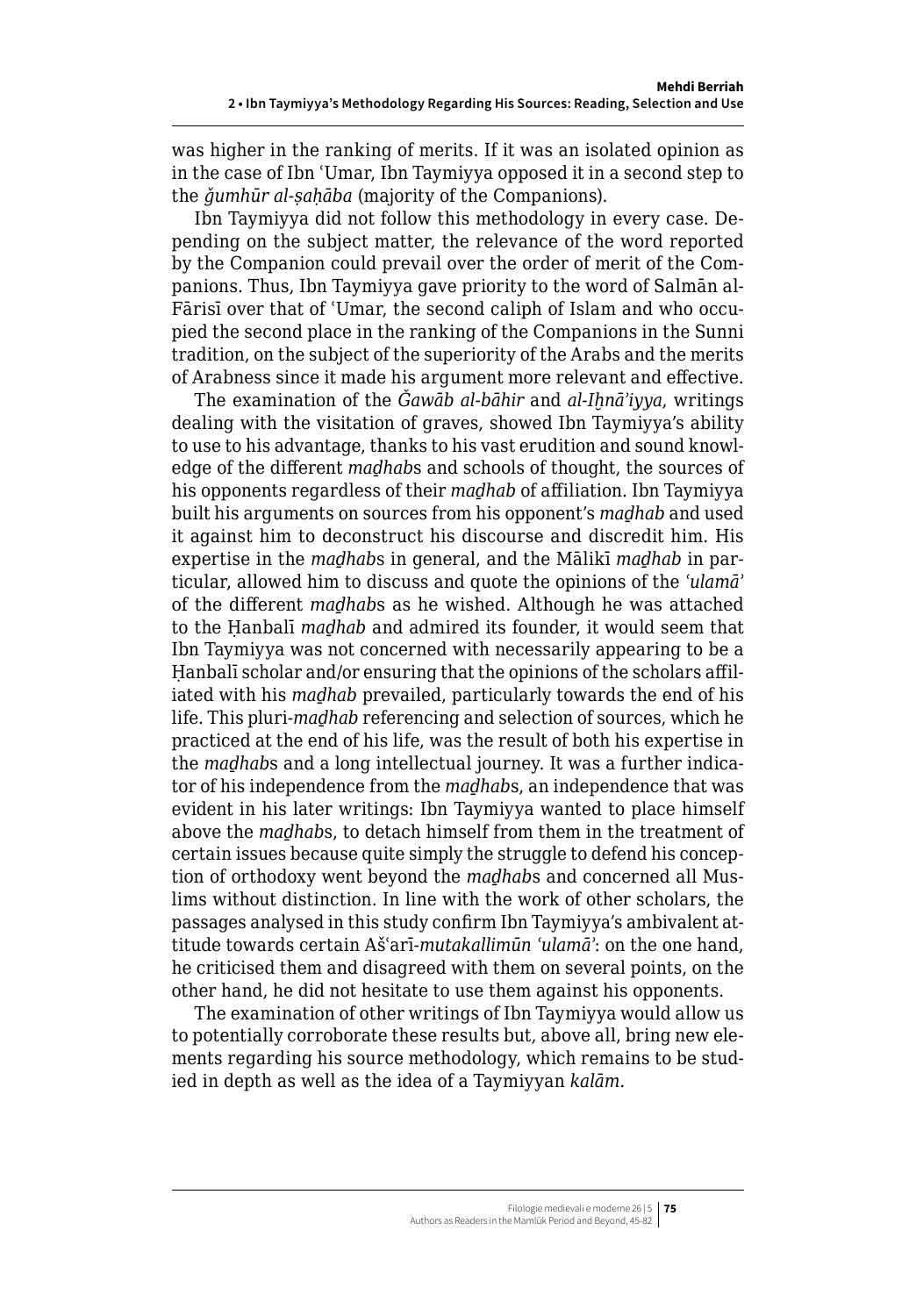## **Bibliography**

#### Primary Sources

- al-ʿAynī, Badr al-Dīn (2014). *Al-Masāʾ il al-badriyya al-muntaḫaba min al-fatāwā al-ẓāhiriyya*. 2 vols. Ed. by Abā al-Ḫayl. Riyadh: Dār al-ʿĀṣima.
- al-Bazzār, Sirāǧ al-Dīn Abū Ḥafs ʿUmar b. ʿAlī (1976). *Al-Aʿlām al-ʿāliya fī manāqib šayḫ al-Islām Ibn Taymiyya*. Ed. by Ṣalāḥ al-Dīn al-Munaǧǧid. Beirut: Dār alkitāb al-ǧadīd.
- al-Dahabī, Šams al-Dīn Abū ʿAbd Allāh Muhammad b. Ahmad (2001-02/1422H). "Ḏayl tāriḫ al-Islām: Ibn Taymiyya\*". Šams, al-ʿImrān ʿA.M. 2001-02/1422H, vol. 13: 268-72.
- Ibn ʿAbd al-Hadī, Abū ʿAbd Allāh b. Muhammad b. Ahmad (2002). Al-ʿUqūd al*durriyya min manāqib šayḫ al-Islām Ibn Taymiyya*. Ed. by Abū Muṣʿab Ṭalaʿat b. Fuʾād al-Ḥulwānī. Cairo: al-Fārūq al-ḥadīṯa.
- Ibn al-Atīr, 'Izz al-Dīn Abī al-Hassan al-Ğazarī (2012). *Usd al-ġāba fī ma'rifat alṣaḥāba*. Beirut: Dār Ibn Ḥazm.
- Ibn Katīr (1998). Al-Bidāya wa-l-nihāya, vol. 18. Ed. by ʿAbd Allāh b. ʿAbd al-Raḥmān al-Turkī. Giza: Dār Haǧr.
- Ibn Rušayyiq (2001-02/1422H). "Asmāʾ muʾallafāt šayḫ al-Islām Ibn Taymiyya". Šams, al-ʿImrān 2001-02/1422H, vol. 22, 282-311.
- Ibn Saʿd (2001). *Kitāb al-ṭabaqāt al-kabīr*, vol. 5. Ed. by ʿAlī Muḥammad ʿUmar. Cairo: Maktaba al-Ḫānǧī.
- Ibn Taymiyya (1988). *al-Durra al-bahiyya fī al-taqlīd wa-l-madhabiyya*. Ed. by Muḥammad Šākir al-Šarīf. s.l.: Dār al-Andalus.
- Ibn Taymiyya (1991). *Musique et danse selon Ibn Taymiyya. Le Livre du "Samâʿ" et de la Danse (Kitâb al-Samâʿ wa l-Raqs) compilé par le šayḫ Muhammad al-Manbijî. Traduction de l'arabe, présentation, notes et lexique par Jean R. Michot*. Paris: Vrin.
- Ibn Taymiyya (1992-93). *Rafʿ al-malām ʿan aʾ immat al-aʿlām*. Riyadh: al-Riyāsa al-ʿāmma li-idārat al-buhūt al-ʿilmiyya wa al-iftāʾ wa al-daʿwā wa al-iršād.
- Ibn Taymiyya (1997). *Qāʿida ʿaẓīma fī al-farq bayna ʿibādāt ahl al-Islām wa-līmān wa ʿibādāt ahl al-širk wa-l-nifāq*. Ed. by Sulaymān b. Ṣāliḥ al-Ġuṣn. Riyadh: Dār al-ʿĀṣima.
- Ibn Taymiyya (2001). *Le haschich et l'extase*. Transl. by Y. Michot. Beirut; Paris: Albouraq.
- Ibn Taymiyya (2003). *Iqtiḍāʾ al-ṣirāt al-mustaqīm li-muḫālafa aṣḥāb al-Ǧaḥīm*. Ed. by Nāṣir b. ʿAbd al-Karīm al-ʿAql. Riyadh: Dār al-Faḍīla.
- Ibn Taymiyya (2005). *Al-Istiqāma*. Ed. by Muḥammad Rašād Sālim. Riyadh: Dār al-Faḍīla.
- Ibn Taymiyya (2006). *Tafḍīl maḏhab Mālik wa ahl al-Madīna wa siḥḥat uṣūli-hi*. Ed. by Aḥmad Muṣṭafa Qāsī al-Ṭahṭāwī. Cairo: Dār al-Faḍīla.
- Ibn Taymiyya (2007). *Les saints du Mont Liban. Absence, jihād et spiritualité, entre la montagne et la cité*. Transl. by Y. Michot. Paris: Albouraq.
- Ibn Taymiyya (2011a). *Al-Iḫnāʾ iyya*. Ed. by Aḥmad Munas al-ʿAnzī. Djeddah: Dār al-Ḥarrāz.
- Ibn Taymiyya (2011b). *Maǧmūʿ al-fatāwā li-Ibn Taymiyya*. 20 vols. Ed. by ʿĀmir al-Ǧazzār and Anwār al-Bāz. Beirut: Dār al-Wafāʾ/Dār Ibn Ḥazm.
- Ibn Taymiyya (2011c). *Al-Furqān bayna awliyāʾ al-Raḥmān wa awliyāʾ al-šayṭān*. Ed. by Fārūq Ḥasan al-Turk. Beirut: Dār Ibn Ḥazm.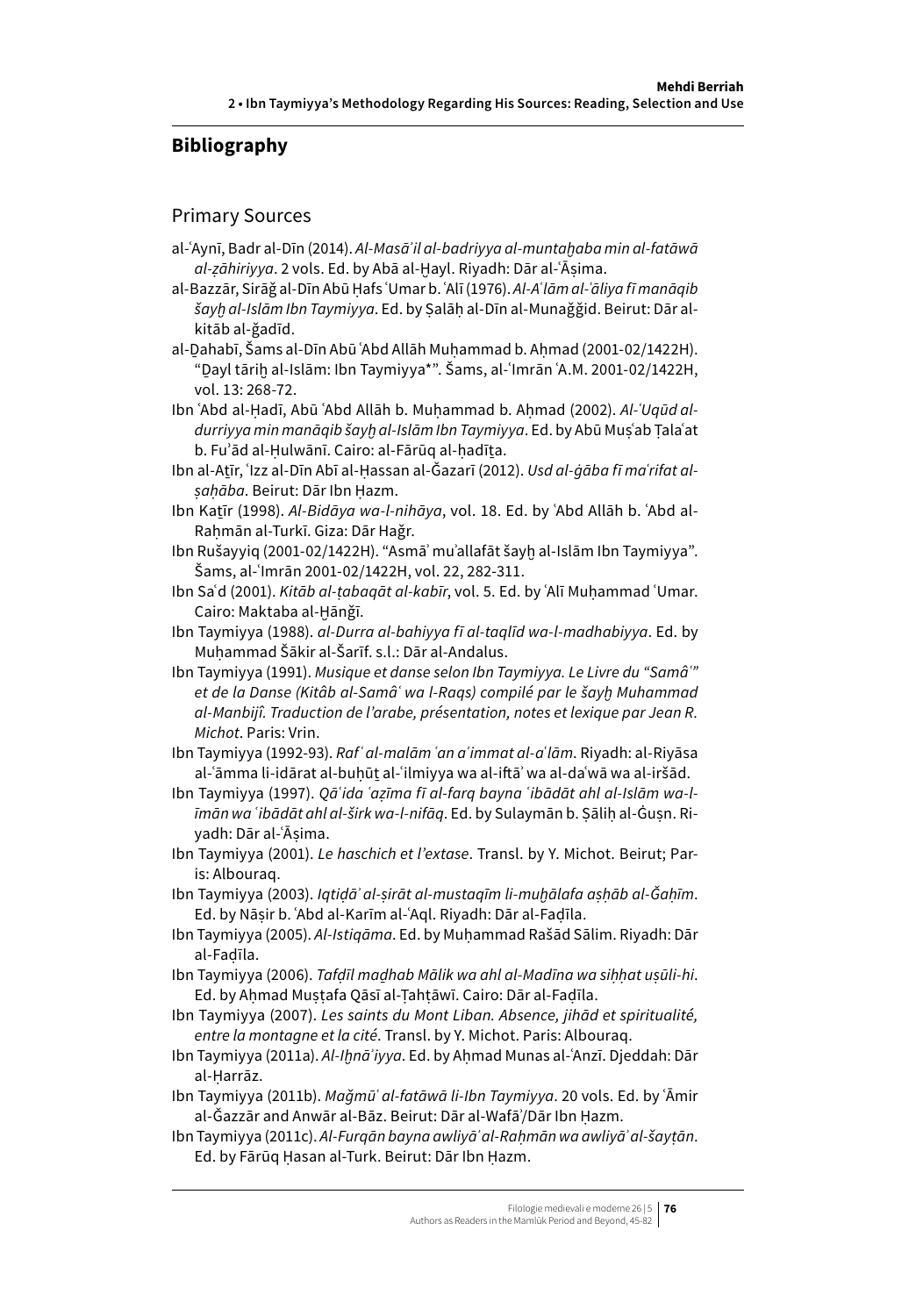- Ibn Taymiyya (2011-12a/1433H). *Al-Ǧawāb al-bāhir fī zuwwār al-maqābir*. Ed. by Ibrāhīm b. Ḫālid b. ʾĪsā al-Muḫlif. Riyadh: Dār al-Minhāǧ.
- Ibn Taymiyya (2011-12b/1433H). *al-Qawāʿid al-nūrāniyya al-fiqhiyya*. Ed. by A.M. al-Halīl. al-Dammam: Dār Ibn Ğawzī.
- Ibn Taymiyya (2015). *Al-Fatwā al-ḥamawiyya al-kubrā*. Ed. by ʿAbd al-Qādir b. Muhammad al-Ġāmidī. Medina: Dār al-Ma'tūr.
- Ibn al-Wardī, 'Umar b. al-Muzaffar (2001-02/1422H). "Tatimmat al-muhtasar fī aḫbār al-bašar: Ibn Taymiyya\*". Šams, al-ʿImrān 2001-02/1422H, vol. 24: 329-37.
- al-Safadī, Halīl b. Aybak (2001-02/1422H). "A'yān al-ʿasr wa a'wān al-nasr: Ibn Taymiyya\*". Šams, al-ʿImrān ʿA.M. 2001-02/1422H, vol. 28: 347-66.
- Šams, M.ʿA.; al-ʿImrān, ʿA.M. (2001-02/1422H). *al-Ǧāmiʿ li-sīra šayḫ al-Islām Ibn Taymiyya ḫilāl sabʿa qurūn*. Djeddah: Dār ʿālam al-fawāʾid.
- al-ʿUmarī, Ibn Faḍl Allāh Abū al-ʿAbbās Šihāb al-Dīn Aḥmad (2001-02/1422H). "Masālik al-abṣār fī mamālik al-amṣār: Ibn Taymiyya\*". Šams, al-ʿImrān ʿA.M. 2001-02/1422H, vol. 23, 312-28.

#### Secondary Sources

- Abrahamov, B. (1992). "Ibn Taymiyya on the Agreement of Reason with Tradition". *The Muslim World*, 82(3-4), 256-72.
- Abū Zahra, M. [1947] (1991). *Ibn Taymiyya: ḥayātu-hu wa ʿaṣru-hu, ārāhu-hu wa fiqhu-hu*. Cairo: Dār al-fikr al-ʿarabī.
- Anjum, O. (2012). *Politics, Law and Community in Islamic Thought. The Taymiyyan Moment*. New York: Cambridge University Press.
- Antrim, Z. (2014-15). "The Politics of Place in the Works of Ibn Taymīyah and Ibn Faḍl Allāh al-ʿUmarī". *Mamlūk Studies Review*, 18, 91-111.
- Assef, Q. (2012). "Le soufisme et les soufis selon Ibn Taymiyya". *Bulletin d'études orientales*, 60, 91-121.
- al-Barīkān, I.M.ʿA. (2004). *Manhaǧ šayḫ al-Islām Ibn Taymiyya fī taqrīr ʿaqīda altawḥīd*. 2 vols. Cairo/Riyadh: Dār Ibn ʿAffān/Dār Ibn al-Qayyim.
- Baugh, C. (2013). "Ibn Taymiyya's Feminism?: Imprisonment and the Divorce Fatwās". Aslan, E.; Hermansen, M.; Medeni, E. (eds), *Muslima Theology: The Voices of Muslim Women Theologians*. Frankfurt: Peter Lang AG, 181-96.
- Berriah, M. (2020). "The Mamluk Sutlanate and the Mamluks seen by Ibn Taymiyya: Between Praise and Criticism". *Arabian Humanities*, 14. [https://doi.](https://doi.org/10.4000/cy.6491) [org/10.4000/cy.6491](https://doi.org/10.4000/cy.6491).
- Berriah, M. (forthcoming). "*Ziyārat al-qubūr*: *bidʿa* or Not? A Case of Divergence and Theological Debate in the Mamluk Period".Ohtoshi, T.; Mallett, A. (eds), *The Sacred in Mamluk Society*. Leiden: Brill.
- Bori, C. (2009). "The Collection and Edition of Ibn Taymiyah's Works: Concerns of a Disciple". *Mamlūk Studies Review*, 13(2), 47-66.
- Bori, C. (2010). "Ibn Taymiyya wa-Jamāʿatuhu: Authority, Conflict and Consensus in Ibn Taymiyya's Circle". Rapoport, Shahab 2010, 25-33.
- Bori, C. (2013). "Theology, Politics, Society: The Missing Link. Studying Religion in the Mamluk Period". Conermann, S. (ed.), *Ubi Sumus? Quo Vademus? Mamluk Studies – State of the Art*. Göttingen: V&R unipress; Bonn University Press, 57-94.
- Bori, C. (2018). "Religious Knowledge between Scholarly Conservatism and Commoners' Agency". Salvatore, A. (ed.), *The Wiley Blackwell History of Islam*. Oxford: Wiley Blackwell, 291-309.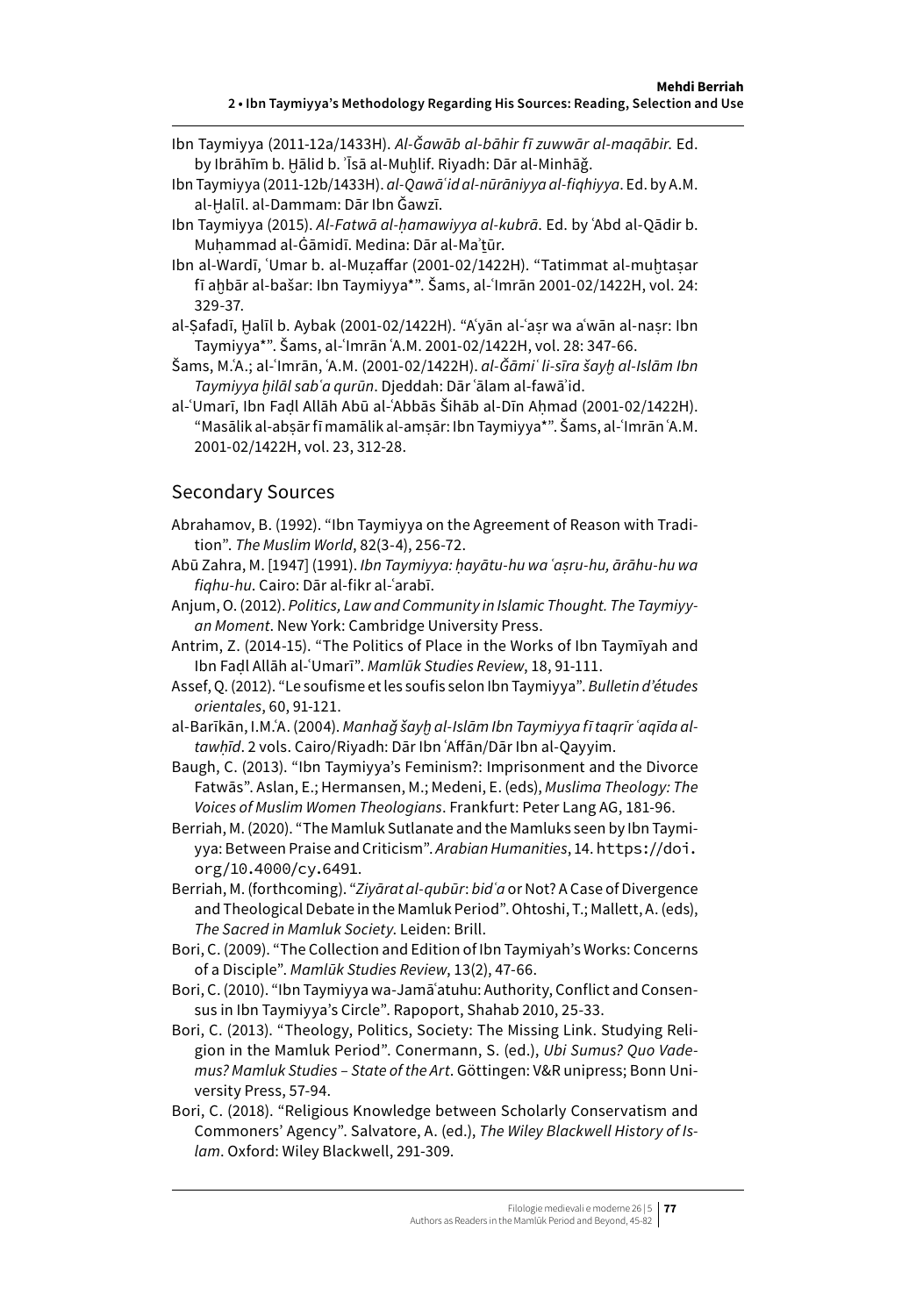- Bori, C.; Holtzman, L. (2010). "A Scholar in the Shadow". *Oriente Moderno*, 1, n.s. XC, 13-44.
- Chiabotti, F. (2008-09). "*Naḥw al-qulūb al-ṣaġīr*: La "grammaire des cœurs" de ʿAbd al-Karīm al-Qušayrī. Présentation et traduction annotée". *Bulletin des études orientales*, 53, 385-402.
- Chiabotti, F. (2013a). "ʿAbd al-Karīm al-Qušayrī (m. 465/1072), Family Ties and Transmission in Nishapur's Sufi Milieu During the 10th and 11th Centuries". Mayeur-Jaouen, C.; Papas, A. (eds), *Portrait of Family with Saints*. Berlin: Klaus Schwartz Verlag, 255-307.
- Chiabotti, F. (2013b). "The Spiritual and Physical Progeny of ʿAbd al-Karīm al-Qušayrī: A Preliminary Study in Abū Naṣr al-Qušayrī's (d. 514/1120) *Kitāb al-Shawāhid wa-l-Amthāl*". *Journal of Sufi Studies*, 2(1), 46-77.
- Chiabotti, F. (2014). *Entre soufisme et savoir islamique: l'œuvre de ʿAbd al-Karīm al-Qušayrī (376-465/986-1072)* [PhD dissertation]. University of Aix-Marseille.
- Chiabotti, F.; Orfali, B. (2016). "An Encounter of al-ʿAbbās b. Ḥamza (d. 288/901) with Dhū l-Nūn al-Miṣrī (d. ca. 245/859-60): Edition and Study of ms. Vollers 875d". *Journal of Abbasid Studies*, 3, 90-127.
- Chiabotti, F. (2016). "Éthique et théologie: la pratique de l'*adab* dans le traité sur les Noms divins d'Abū l-Qāsim ʿAbd al-Karīm al-Qušayrī (*al-Taḥbīr fī ʿilm al-tadhkīr*)". Chiabotti, F.; Feuillebois-Pierunek, E.; Mayeur C.; Patrizi, L. (eds), *Ethics and Spirituality in Islam*. Sufi Adab, vol. 1. Leyde: Brill, 165-97.
- al-Daʿǧānī, ʿA.N. (2014). *Manhaǧ Ibn Taymiyya al-maʿrifī. Qirāʾa taḥlīliyya lil-nasq al-maʿrifī al-Taymī*. London: Takween.
- El Omari, R. (2010). "Ibn Taymiyya's 'Theology of the Sunna' and his polemics with the Ashʿarites". Rapoport, Shahab 2010, 101-19.
- El-Rouayheb, K. (2010). "From Ibn Ḥajar al-Haytamī (d. 1566) to Khayr al-Dīn al-Ālūsī (d. 1899): Changing Views of Ibn Taymiyya among non-Ḥanbalī Sunni Scholars". Rapoport, Shahab 2010, 269-318.
- El-Tobgui, C.S. (2019). *Ibn Taymiyya on Reason and Revelation. A Study of Darʾ taʿāruḍ al-ʿaql wa-l-naql*. Leyde: Brill.
- Frenkel, Y. (2018). *Mamluk Soundscape. A Chapter in Sensory History*. Bonn: Bonn University [ASK Working Paper History and Society during the Mamluk Era (1250-1517)].
- Griffel, F. (2004). "Al-Ghazālī's Concept of Prophecy: The Introduction of Avicennan Psychology into Ashʿarite Theology". *Arabic Sciences and Philosophy*, 14, 101-44.
- Griffel, F. (2018). "Ibn Taymiyya and His Asharite Opponents on Reason and Revelation: Similarities, Differences and a Vicious Circle". *The Muslim World*, 108(1), 11-39.
- al-Ḥaǧīlī, ʿA.M.S. (1999). *Manhaǧ šayḫ al-Islām fī al-taʾlīf wa marāḥili-hi almutaʿaddida maʿa fihrist muʿǧamī li-ašhar muṣannafāti-hi*. Riyadh: Dār Ibn Ḥazm.
- Hakim, A. (2008). "ʿUmar b. al-Ḫaṭṭāb: l'autorité religieuse et morale". *Arabica*, 55(1), 1-37.
- Hakim, A. (2009a). "Muhammad's Authority and Leadership Reestablished: The Prophet and 'Umar b. al-Khaṭṭāb". *Revue de l'histoire des religions*, 2, 181-200.
- Hakim, A. (2009b). "ʿUmar b. al-Ḫaṭṭāb, calife par la grâce de Dieu". *Arabica*, 54(3), 317-61.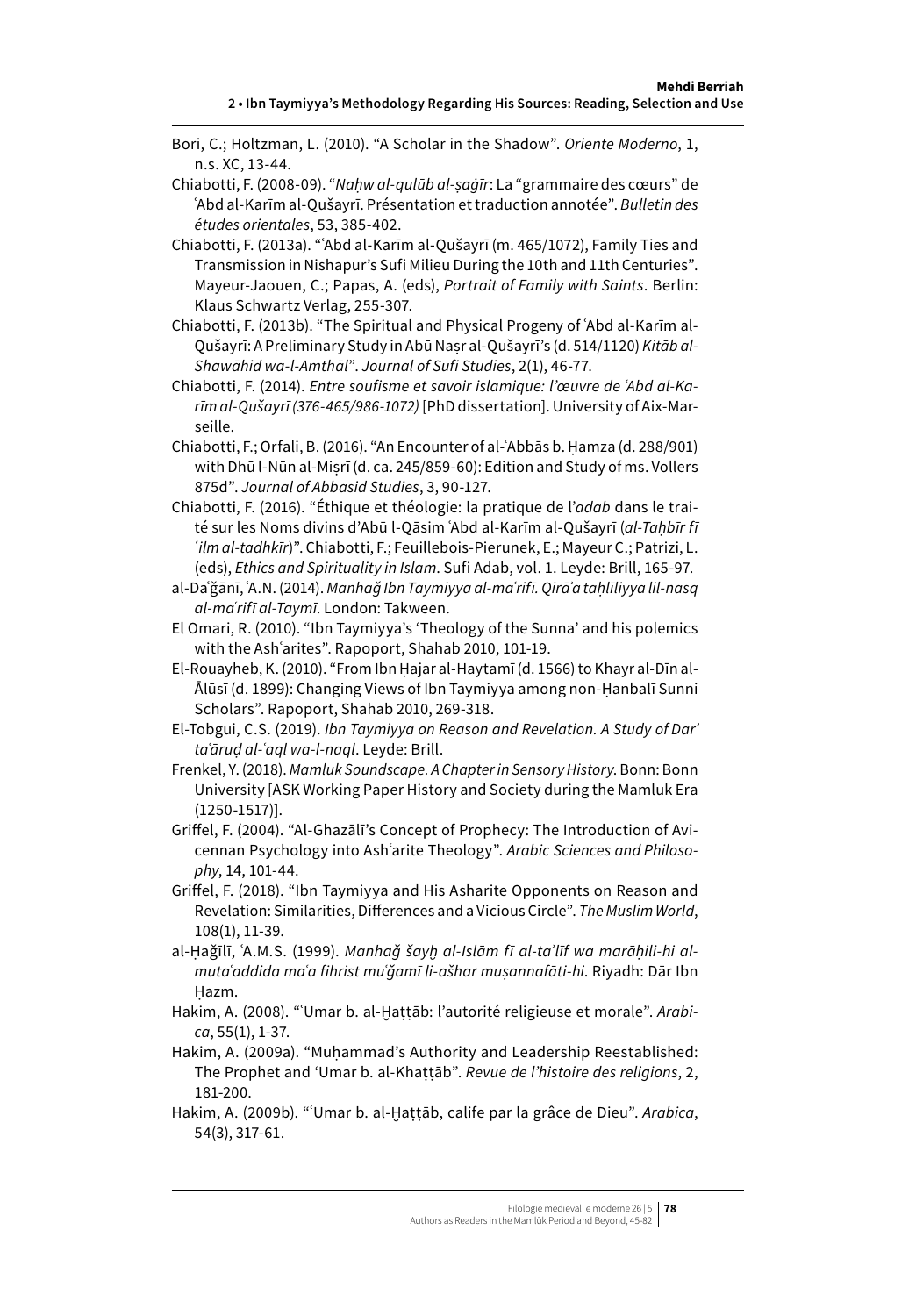- Heer, N. (1993). "The Priority of Reason in the Interpretation of Scripture: Ibn Taymīyah and the Mutakallimūn". Mir, M. (ed.) in collaboration with Fossum, J.E., *Literary Heritage of Classical Islam. Arabic and Islamic Studies in Honor of James A. Bellamy*. Princeton: Darwin Press, 181-95.
- Homerin, Th.E. (1985). "Ibn Taymīya's *al-Ṣūfīyah wa-al-Fuqarā'*". *Arabica*, 32, 219-44.
- Hoover, J. (2007). *Ibn Taymiyya's Theodicy of Perpetual Optimism*. Leiden: Brill.
- Hoover, J. (2018a). "Ibn Taymiyya's Use of Ibn Rushd to Refute the Incorporealism of Fakhr al-Dīn al-Rāzī". Al Ghouz, A. (ed.), *Islamic Philosophy from the 12th to the 14th Century*. Göttingen: V&R unipress; Bonn University Press, 469-91.
- Hoover, J. (2019a). "Foundation of Ibn Taymiyya's Religious Utilitarianism". Adamson, P. (ed.), *Philosophy and Jurisprudence in the Islamic World*. Berlin: de Gruyter, 145-68.
- Hoover, J. (2019b). *Ibn Taymiyya*. London: Oneworld Academic.
- Hoover, J. (2020). "Early Mamlūk Ashʿarism Against Ibn Taymiyya on the Nonliteral Reinterpretation (*taʾwīl*) of God's Attributes". Shihadeh, A.; Thiele, J. (eds), *Philosophical Theology in Islam. Later Ashʿarism East and West*. Leiden: Brill, 195-230.
- Hoover, J.; Marwan Abu Ghazaleh, M. (2018b). "Theology as Translation: Ibn Taymiyya's Fatwa Permitting Theology and its Reception into his *Averting the Conflict between Reason and Revealed Tradition* (Darʿ Taʿāruḍ al-ʿAql wa l-Naql)". *The Muslim World*, 108(1), 40-86.
- Hotzman, L. (2010). "Human Choice, Divine Guidance and the *Fiṭra* Tradition: The Use of Hadith in Theological Treatises by Ibn Taymiyya and Ibn Qayyim al-Jawziyya". Rapoport, Shahab 2010, 163-88.
- Jackson, Sh. (1994). "Ibn Taymiyyah on Trial in Damascus". *Journal of Semitic Studies*, 39(1), 41-85.
- Laoust, H. (1960). *Le hanbalisme sous les Mamelouks Bahrides (658-784/1260- 1382)*. Paris: Geuthner.
- Laoust, H. (1962). "Le réformisme d'Ibn Taymiyya". *Islamic Studies*, 1/3 (September), 27-47.
- Little, D.P. (1973). "The Historical and Historiographical Significance of the Detention of Ibn Taymiyya". *International Journal of Middle East Studies*, 4, 311-27.
- al-Maḥmūd, ʿA.Ṣ. (1995). *Mawqif Ibn Taymiyya min al-Ašāʿira*. 3 vols. Riyadh: Ibn Rushd.
- Makdisi, G. (1973). "Ibn Taymiyya: A ṣūfī of the Qādiriyya Order". *American Journal of Arabic Studies*, 1, 118-29.
- Makdisi, G. (1983). *L'Islam Hanbalisant*. Paris: P. Geuthner.
- Massignon, L. (1975). *La Passion de Hallâj, martyr mystique de l'Islam*. 4 vols. Paris: Gallimard.
- al-Matroudi, A. (2006). *The Ḥanbalī School of Law and Ibn Taymiyya. Conflict or Conciliation*. London; New York: Routledge.
- Michel, T. (1983). "Ibn Taymiyya's Critique of *Falsafa*". *Hamdard Islamicus*, 6, 3-14.
- Michot, Y. (1988). "L'islam et le monde: al-Ghazâlî et Ibn Taymiyya à propos de la musique (*samâʿ*)". Florival, G. (éd.), *Figure de la finitude. Études d'anthropologie philosophique III*. Louvain-la-Neuve; Paris: Institut Supérieur de Philosophie-Peeters/J. Vrin, 246-61. Bibliothèque philosophique de Louvain 32.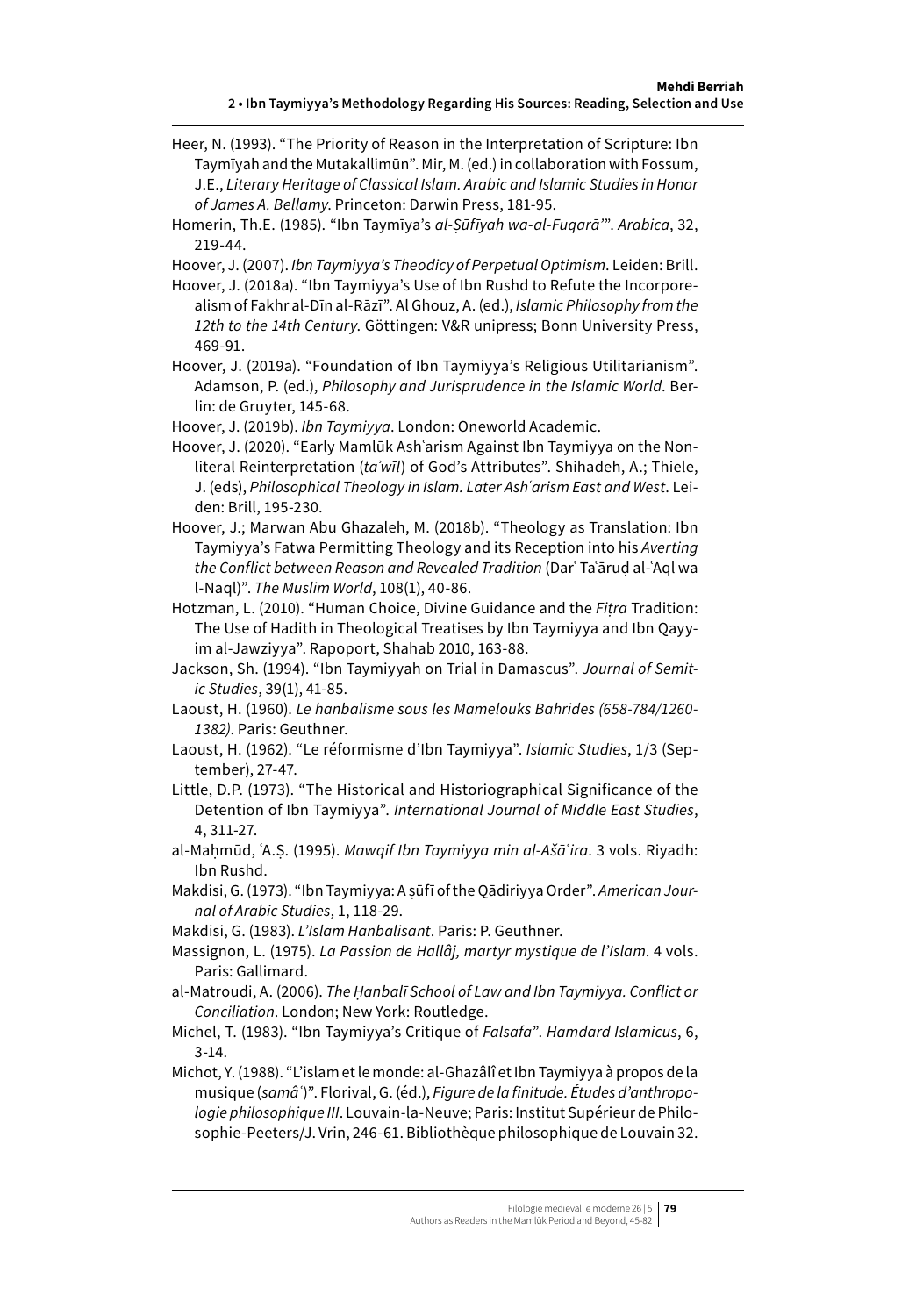- Michot, Y. (1995). "Un important témoin de l'histoire et de la société mamlūkes à l'époque des Īlkhāns et de la fin des Croisades: Ibn Taymiyya (ob. 728/1328)". Vermeulen, U.; De Smet, D. (eds), *Egypt and Syria in the Fatimid, Ayyubid and Mamluk Eras = Proceedings of the 1st, 2nd and 3rd International Colloquium Organized at the Katholieke Universiteit Leuven in May 1992, 1993 and 1994*. Leuven: Peeters, 335-53. Orientalia Lovaniensia Analecta 73.
- Michot, Y. (2000). "Vanités intellectuelles… L'impasse des rationalismes selon le *Rejet de la contradiction* d'Ibn Taymiyyah". *Oriente Moderno*, XIX (LXXX) n.s., 597-603.
- Michot, Y. (2003). "A Mamlūk Theologian's Commentary on Avicenna's *Risāla Aḍḥawiyya*. Being a Translation of a Part of the *Darʿ al-Taʿāruḍ* of Ibn Taymiyya, with Introduction, Annotation, and Appendices, Part 1". *Journal of Islamic Studies*, 14(2), 149-61.
- Michot, Y. (2007). "Ibn Taymiyya's Commentary on the Creed of al-Ḥallāj". Shihadeh, A. (ed.), *Sufism and Theology*. Edinburgh: Edinburgh University Press, 123-36.
- Michot, Y. (2016). "Mamlūks, Qalandars, Rāfiḍīs, and the 'Other' Ibn Taymiyya". *The Thirteenth Annual Victor Danner Memorial Lecture, April 15, 2015*. Bloomington: Indiana University, Department of Near Eastern Languages and Cultures, 1-31.
- Michot, Y. (ed.) (2020a). *Études Taymiyennes – Taymiyyan Studies*. Paris: Albouraq. Michot, Y. (2020b). "Ibn Taymiyya et le mythe du grand méchant barbu, entre
- islamisme mongolisant et mauvais orientalisme". Michot 2020a, 33-54.
- al-Mišʿabī, ʿA.ʿA. (1997). *Manhaǧ Ibn Taymiyya fī masʾalat al-takfīr*. 2 vols. Riyadh: Aḍwāʾ al-salaf.
- Mojaddedi, J. "Dhū l-Nūn Abū l-Fayḍ al-Miṣrī". *EI3* . Ed. by K. Fleet et al. Brill. [http://dx.doi.org/10.1163/1573-3912\\_ei3\\_COM\\_26009](http://dx.doi.org/10.1163/1573-3912_ei3_COM_26009).
- Munt, H. (2014). *The Holy City of Medina, Sacred Space in Early Islamic Arabia*. New York: Cambridge University Press.
- al-Muqrin, F.S. (2014). *Manhaǧ šayḫ al-Islām b. Taymiyya fi bayān al-bidaʿ wa alradd ʿalayha*. Beirut: Dār al-Luʾluʾa.
- Murad, H.Q. (1979). "Ibn Taymiyya on Trial: A Narrative Account of His *Miḥan*". *Islamic Studies*, 18, 1-32.
- Olesen, N.H. (1991). *Culte des saints et pèlerinage chez Ibn Taymiyya (661/1263- 728/1328)*. Paris: Geuthner.
- Ovamir, A. (2012). *Politics, Law, and Community in Islamic Thought. The Taymiyyan Moment*. New York: Cambridge University Press.
- Pouzet, L. (1983). "Prises de position autour du '*samâʿ*' en Orient musulman au viie /xiiie siècle". *Studia Islamica*, 57, 119-34.
- al-Qāḍī, S. (1999). *Muršid al-ḥāʿir fī ḥāl alfāẓ risālat Ibn ʿAsākir*. Beirut: Dār al-Mašārīʿ.
- Raḥāl, ʿA.Ḥ. (2002). *Maʿālim wa ḍawābiṭ al-ijtihād ʿinda šayḫ al-Islām Ibn Taymiyya*. Amman: Dār al-Nafā'is.
- Rapoport, Y.; Shahab, A. (eds) (2010). *Ibn Taymiyya and His Times*. Karachi: Oxford University Press.
- Rapoport, Y. (2005). *Marriage, Money and Divorce in Medieval Islamic Society*. Cambridge: Cambridge University Press.
- Rapoport, Y. (2010). "Ibn Taymiyya's Radical Legal Thought: Rationalism, Pluralism and the Primacy of Intention". Rapoport, Shahab 2010, 191-226.
- Sābiq, M. al-S. (2009). *Fiqḥ al-Sunna*. 3 vols. Dār al-Fatḥ: Cairo.